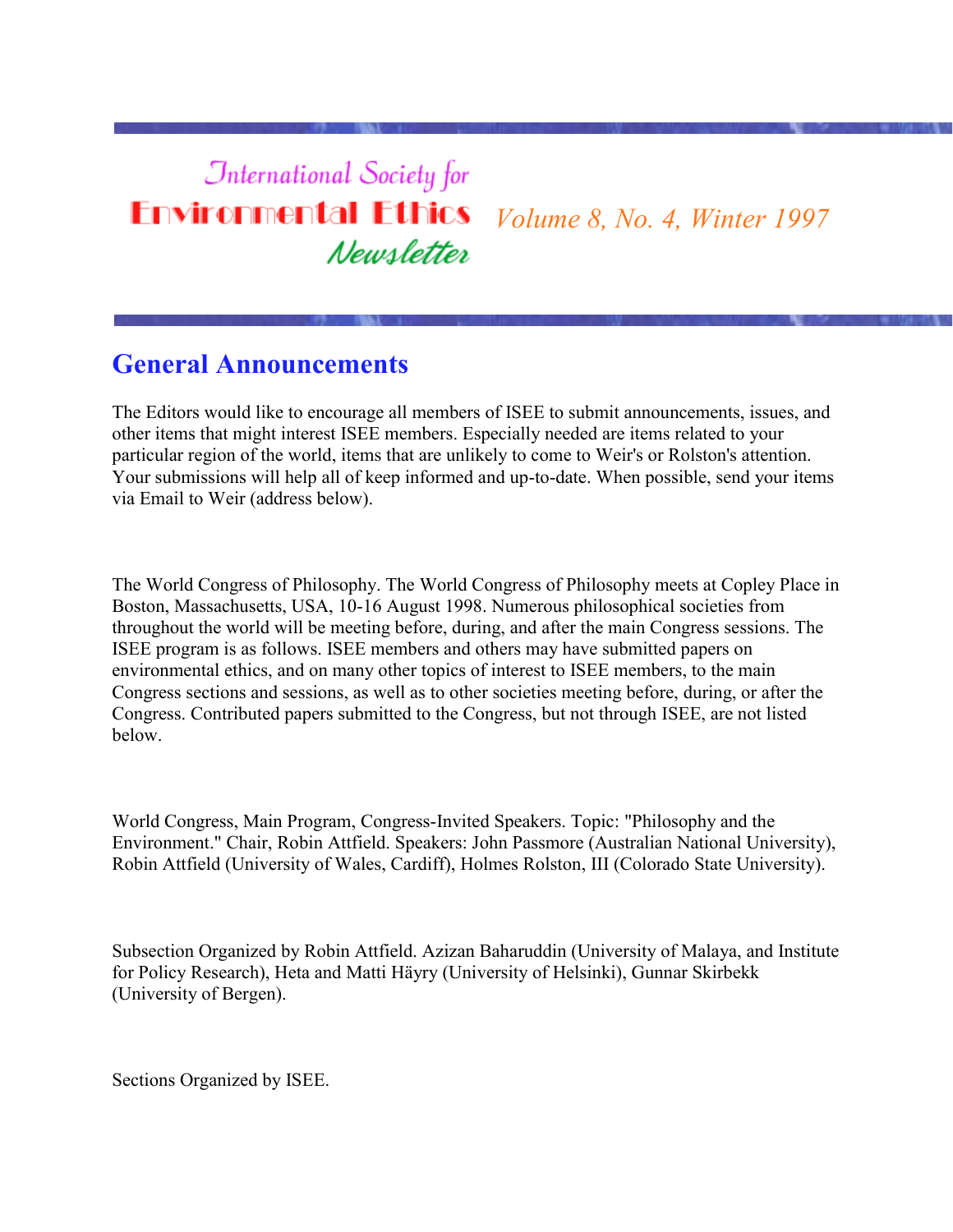Section I. Tuesday, August 11, 6.00 - 7. 50 p.m. Organized by Jack Weir (Morehead State University), invited addresses. Chair, Jack Weir. Theme: Approaches to Environmental Ethics (intended to be introductory to current issues, for philosophers not otherwise acquainted with environmental ethics). Speakers: J. Baird Callicott (University of North Texas, President ISEE), "Is There a Need for a New, an Environmental Ethic?" Richard Sylvan (at the 15th World Congress, 1973, Varna, Bulgaria): Quarter Century Retrospective"; Ronnie Zoe Hawkins (University of Central Florida); Alan Holland (University of Lancaster, U.K., Editor, Environmental Values); Val Plumwood (Australia).

Section II. Wednesday, August 12, 6.00 - 7. 50 p.m. Organized by Mark Sagoff (Institute for Philosophy and Public Policy, University of Maryland at College Park), invited papers. Part One: Chair, Mariachiara Tallacchini (University of Milan, University of Firenze); Speakers: Eric Katz (New Jersey Institute of Technology); Eugene Hargrove (University of North Texas, Editor, Environmental Ethics), "Traditional Environmental Ethics." Part Two: Chair, Eugene Hargrove; Speakers: Kristin Shrader-Frechette (University of South Florida); Laura Westra (University of Windsor, Canada).

Section III. Thursday, August 13, 2.00 - 3.50 p.m. Organized by Holmes Rolston from contributed papers. Chair, Holmes Rolston (Colorado State University). Speakers: Andrew Light (University of Montana), "Economic Goods, Human Needs, and Environmental Values"; Ricardo Rozzi (Universidad de Chile and Institute of Ecological Research, Chile), "Ecological-Evolutionary Concepts of Nature and their Relationship to Environmental Ethics"; Jan Wawrzyniak (Adam Mickiewicz University, Poland), "Where Do All the Flowers Stand? An Attempt at Evolutionary Axiology"; Andrew McLaughlin (Lehman College, City University of New York), "Globalization and the Environment"; Teresa Kwiatkowska - Szatzscheider (Universidad Autonoma Metropolitana - Iztapalapa, Mexico), "Environmental Ethics in Tropical Rainforests."

The Center for Environmental Philosophy will present an Earth Day colloquium on April 3-5, 1998, in the newly constructed Environmental Education, Science and Technology Building at the University of North Texas in Denton. Speakers include: Holmes Rolston, J. Baird Callicott, Eugene C. Hargrove, Tom Birch, Eric Katz, and Max Oelschlaeger. For more information, contact Prof. Hargrove at Dept. of Philosophy, UNT, P O Box 310980, Denton, TX 76203-0980; Tel:940-565-2727; Fax:940-565-4448; Internet: ee@unt.edu and www.cep.unt.edu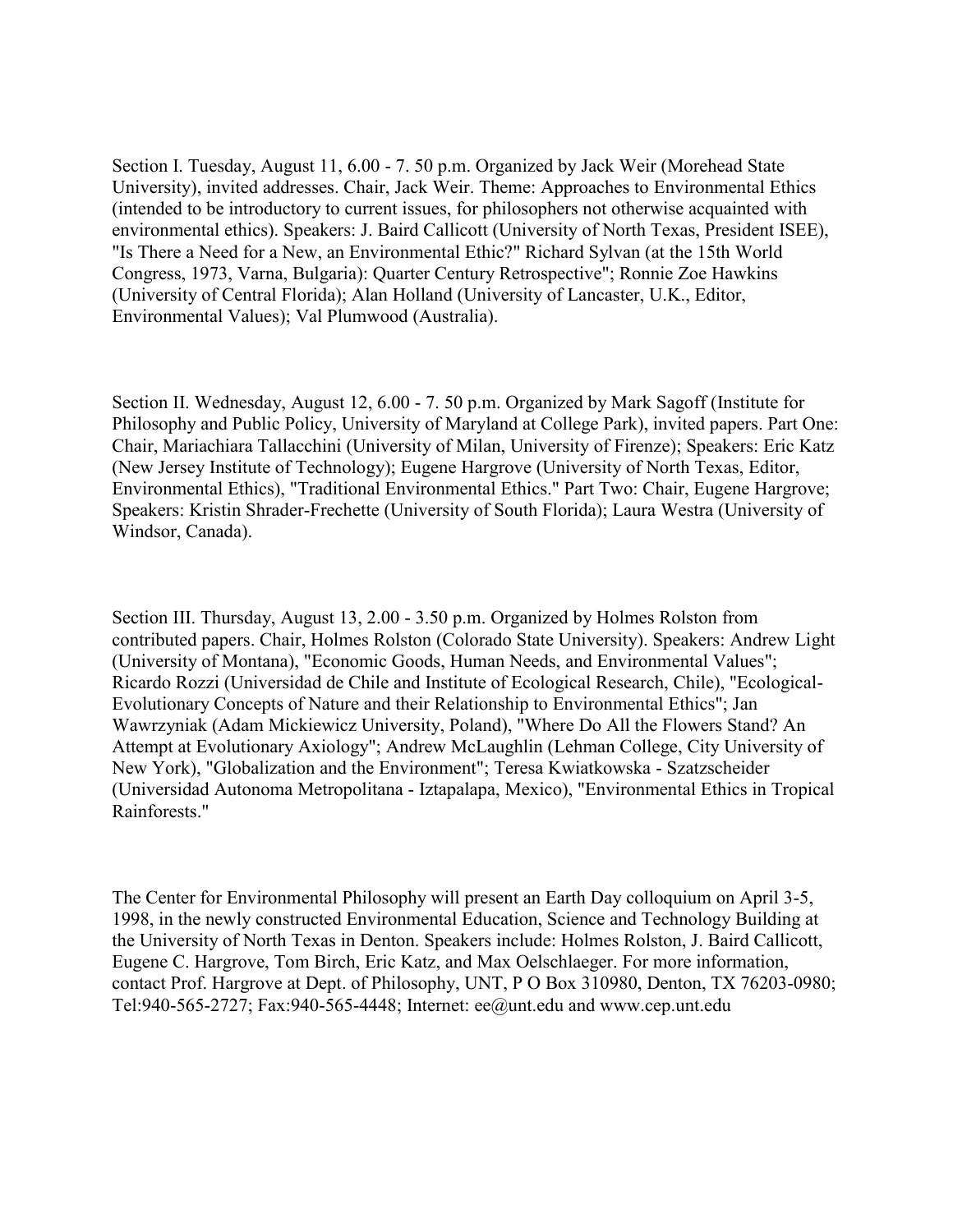A workshop for environmental scientists and professionals will be held Sept. 18-20, 1998, at the University of North Texas. Speakers will include J. Baird Callicott, Eugene Hargrove, and John Lemons (University of New England). For more information, contact Prof. Hargrove (address above).

The Winter 1997 issue of the Environmental and Architectural Phenomenology Newsletter focuses on Goethean science, which can be described as an implicit phenomenology of nature and the natural world. Though best known as one of the world's great poets and playwrights, Johann Wolfgang von Goethe (1749-1832) also developed a qualitative style of science that drew on firsthand experience of particular phenomena. Goethe's own scientific work focused on plants and the nature of light and color. Recent work by others has examined such topics as the nature of water, animal form, and the built environment. This issue of the EAP Newsletter includes an essay by ecologist Mark Riegner on the relationship between Goethe and deep ecology, and reviews of two recent books on Goethean science. The EAP Newsletter is published three times annually and a subscription is \$10. For a free sample copy or to subscribe, contact the Editor: David Seamon, Architecture Department, 211 Seaton Hall, Kansas State University, Manhattan, KS 66506-2901; Tel: 785-532-1211.

The Encyclopedia of Animal Rights and Animal Welfare will be available from Greenwood Press within a few months (it may already be off the press). Edited by Marc Bekoff, a biologist at the University of Colorado, this one-volume reference work provides essays by recognized authorities in the field, addressing the many issues of animal rights and animal welfare. The Foreword is by Jane Goodall. For more information, contact Marc at EPO Biology, University of Colorado, Boulder, Colorado 80309-0334 USA; marc.bekoff@colorado.edu

Currently in use in schools and homes worldwide, EarthAware is an environmental education software program that calculates an individual's or household's contribution to global warming. Don Lotter, a graduate student in ecology at the University of California at Davis, developed the program. Individuals or households are evaluated in six areas: 1) Home Energy and Utilities, 2) Transportation, 3) Consumerism, 4) Waste, 5) Advocacy, and 6) Land Use/Family Planning. EarthAware gives a numerical "Eco" score, a rating ranging from Eco-Titan to Eco-TyrannosaurusRex, and the score indicates the amount of carbon dioxide added to the atmosphere. The score is presented in a seven-page printout with charts and graphs. The US is by far the biggest producer of greenhouse gases, mostly by the burning of fossil fuels, with an average emission of 20 metric tons of carbon dioxide per person. Europe emits approximately 7 mt, and China 3 mt per person. To download the program, find its Website by searching the Web under the name "EarthAware." The program is free.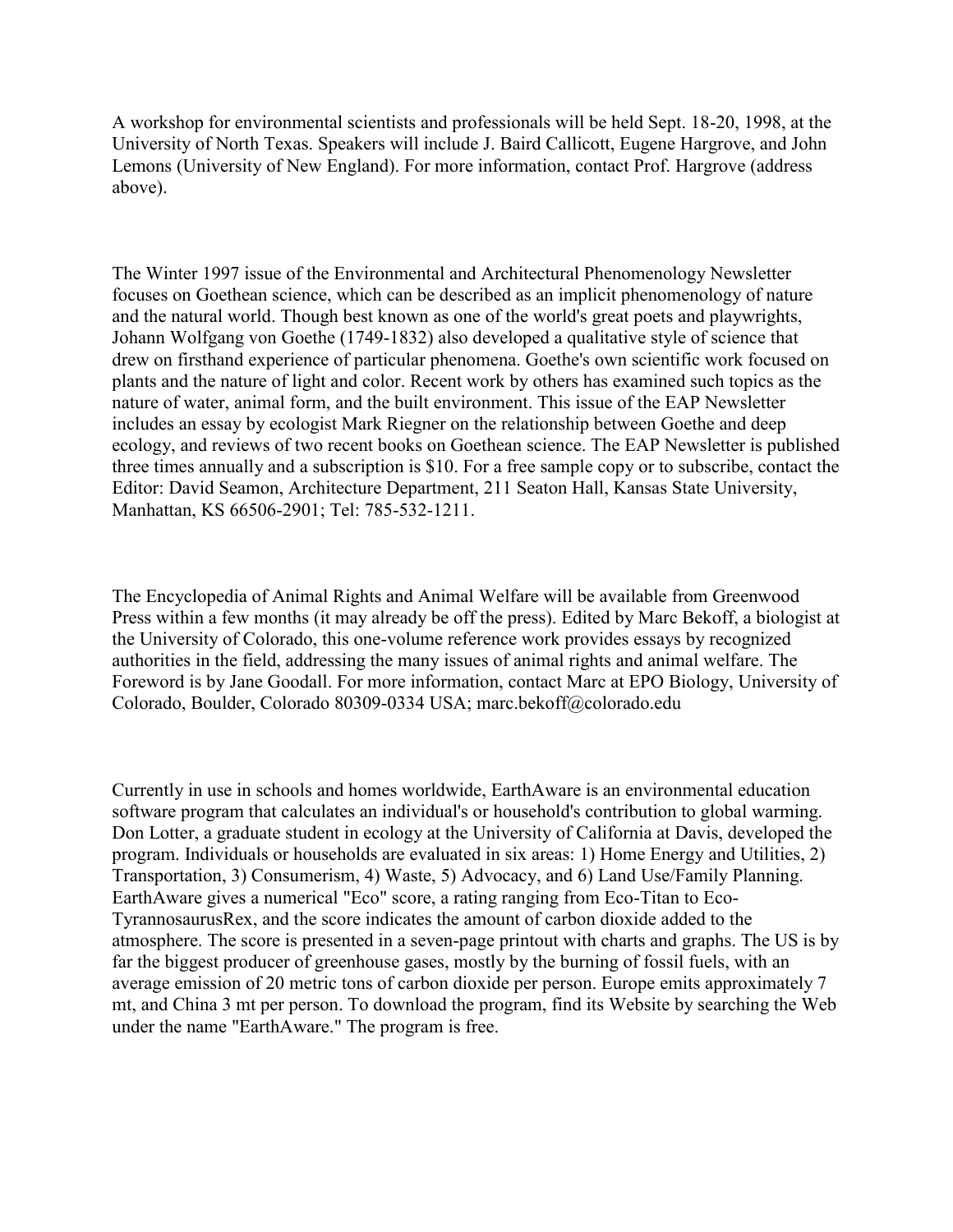Ecopsychology Internet Discussion Group. Prof. Claudia Robinson of Clemson University has started a listserv discussion group on ecopsychology. To subscribe, send a message to:

listserv@maelstrom.stjohns.edu

or

listserv@listserv.net

In the BODY of the Email message write:

subscribe ecopsychology Yourfirstname Yourlastname

For example:

subscribe ecopsychology Sigmund Freud

Prof. Robinson's Email address is: claudir@hubcap.clemson.edu

Goddard College and the Institute for Social Ecology announce their Summer 1998 program of courses, practica, lectures, and seminars:

May 28-June 21 Planning, Design and Construction for Sustainability

June 25-July 24 Ecology and Community

BA and MA courses start in June. Areas of study include social ecology, land use, politics and activism, ecofeminism, ecological technology, organic agriculture, environmental racism, art and culture, sustainable communities, and more. Faculty will include Murray Bookchin, Daniel Chodorkoff, Chaia Heller, Brian Tokar, Grace Gershuny, Beveral Naidus, Bob, Spivey, Cindy Milstein, Sam Clar, Janet Biehl, and others. For more information, contact Claudia Bagiackas, Associate Director, Institute for Social Ecology, P.O.Box 89, Plainfield, Vermont 05667 USA; Tel: 802-454-8493.

During the Fall Semester 1997, Holmes Rolston taught a graduate seminar on aesthetic appreciation of nature at Colorado State University, Fort Collins. A syllabus of the class is available on Rolston's homepage: http://lamar.colostate.edu/~rolston/

The Sierra Institute will offer several summer field courses. All courses are available for credit through Environmental Studies at the University of California, Santa Cruz. The Institute is an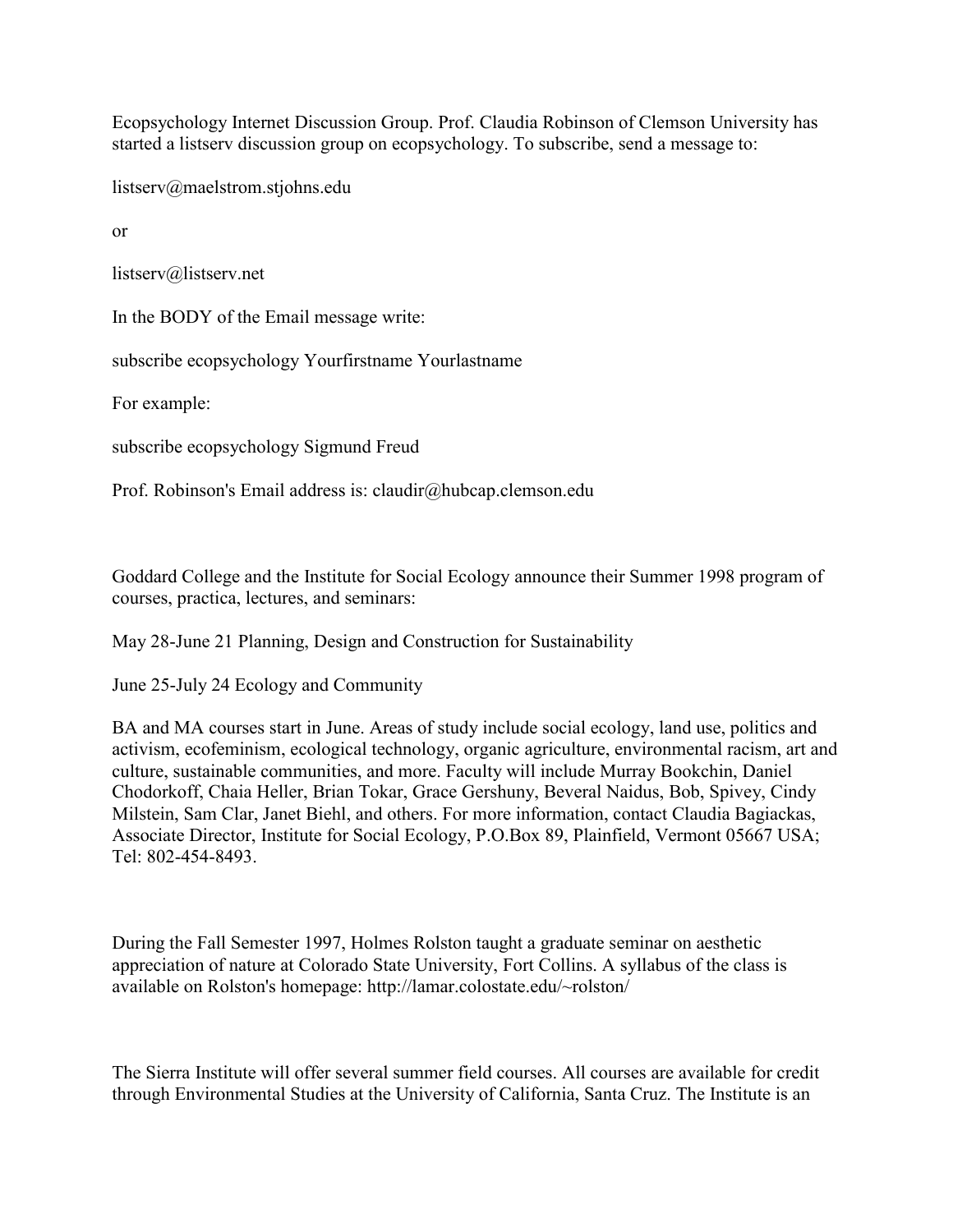interdisciplinary natural history field program directed by biologist Ed Grumbine and is affiliated with the University of California Extension in Santa Cruz. Courses include: Mountain Ecology-The High Sierra; Olympic Wilderness-Nature Philosophy; Mountana Rockies-The Wild Divide; Spirit of the Mountains-Idaho Wild; Colorado Plateau-Native American Culture and Prehistory; Wild in the San Juans-Conserving Colorado's Biodiversity; Salmon Dreams-Wild Nature and Culture in North Coast California. Most of the courses begin June 23 and conclude mid-August; UC Santa Cruz is on the quarter system. Enrollments are limited, and applications must be submitted by April 23rd. For specific dates, locations, faculty, fees, etc., contact: Sierra Institute, University of California Extension, 740 Front St., Suite 170, Santa Cruz, CA 95060; Tel: 408- 427-6618; Email: sierrai@cats.ucsc.edu; Website: www.ucsc-extension.edu/unex.bio/sierra.html

Warwick Fox has taken a position, starting January 1, 1998, at the Centre for Professional Ethics, University of Central Lancashire. Also at the University of Central Lancashire is Ruth Chadwick, president of the International Association for Bioethics and editor of the recently published Encyclopedia of Applied Ethics. Also there is Udo Schuklenk, who has strong environmental ethics interests and was a Green MP in a German state parliament for 5 years. Nearby is Lancaster University, which has an the environmental ethics and policy emphasis. Address: The Centre for Professional Ethics, University of Central Lancashire, Preston PR1 2HE, UK. Email: w.fox@uclan.ac.uk

Ernest Partridge, ISEE Treasurer, is now a Research Associate at the University of California, Riverside, and has an internet website at www.igc.org/gadfly. Featured are some of his publications, work in progress, news from Russian environmentalists, research tools, links with significant environmental websites, and more.

Holmes Rolston will be in India and Nepal from January 1 - February 15, 1998. In India, a team of Rolston and three others will conduct a series of seminars and lectures in bioethics, including environmental ethics. The seminars are being sponsored by the University of Madras, Department of Zoology, and will be held at several locations in India: Madras Atomic Power Station, Indira Gandhi Center for Atomic Research, at Kalpakkam, near Madras; V.M.K.V. Medical College, Salem; National Law University, Bangalore; National Chemical Laboratory, Poona; Ahmednagar College, Ahmednagar; and the All India Institute of Medical Science, New Delhi. Dr. Jayapaul Azariah, professor and head, Department of Zoology, University of Madras, is the organizer. In Nepal, Rolston will be on treks in the Annapurna region and in Royal Chitwan National Park, and then he will study biological conservation issues in the Mt. Everest region.

The Southern African Wildlife College officially opened on September 15, 1997, the biggest project in the nearly three decades of World Wide Fund for Nature South Africa. The college is adjacent to Kruger National Park and focuses on training blacks from South Africa and other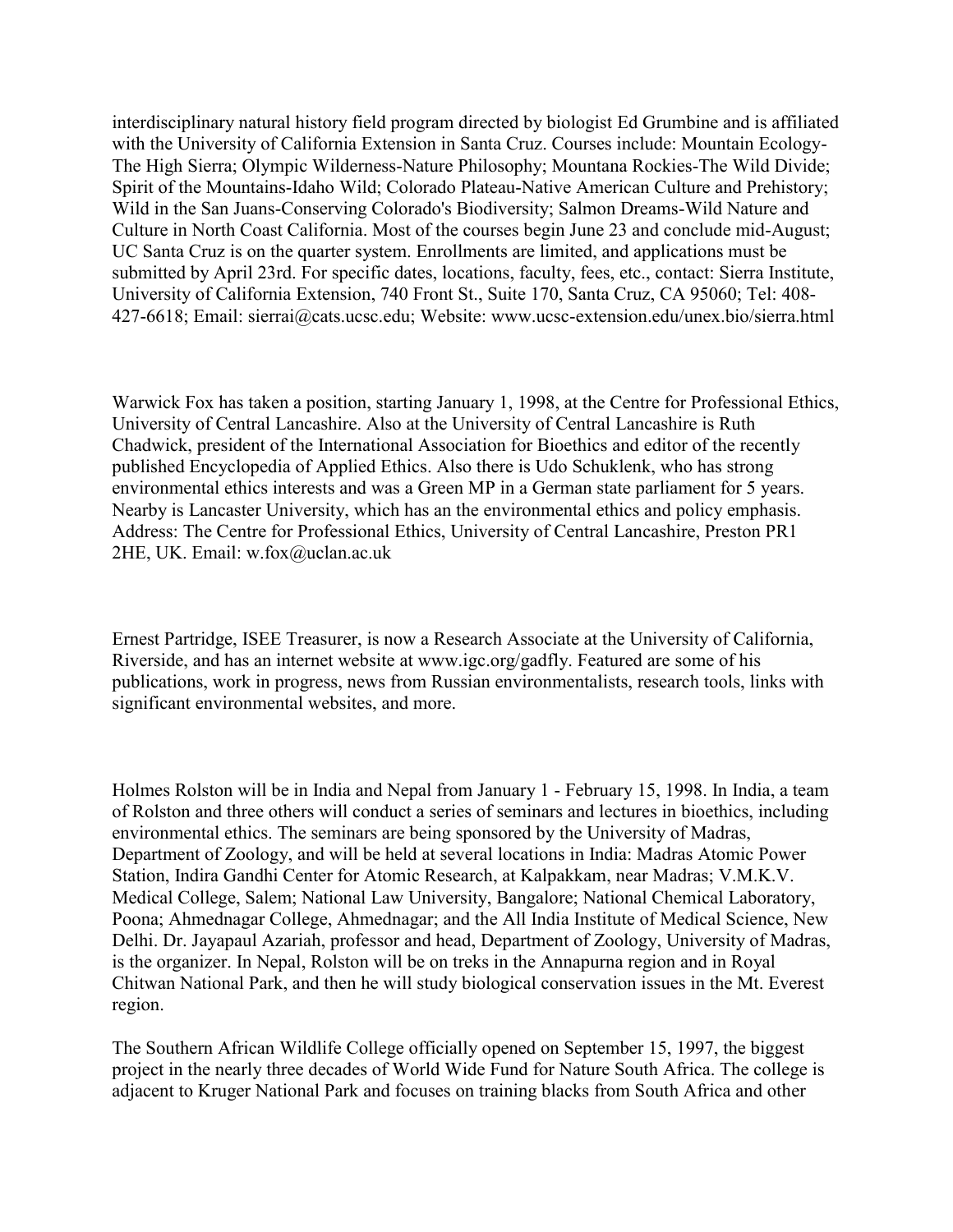southern Africa nations in wildlife conservation, emphasizing ways that wildlife are of value to black communities. Contributions have come from throughout the world, although the German, Danish, and Dutch governments have been especially committed to the project. Address: Southern African Wildlife College, Private Bag X3015, Hoedspruit 1380, South Africa.

## **CONFERENCES AND CALLS FOR PAPERS**

ISEE Programs at the AMERICAN PHILOSOPHICAL ASSOCIATION:

--Eastern Division, Mariott Hotel, Philadelphia, PA, December 27-30, 1997: Program in previous Newsletter.

--Pacific Division, Bonaventure Hotel, Los Angeles, CA, March 25-28, 1998:

Friday, March 27, 7:00 PM. Chair: Ernest Partridge (University of California, Riverside). Speaker: William J. McKinnery (Southwest Missouri State University), "The Science Wars Meets Environmental Philosophy." Commentator: James Heffernan (University of the Pacific). Speaker: Mark Woods (University of San Diego), "Upsetting the Balance of Nature." Commentator: Ernest Partridge (University of California, Riverside). Speaker: Christoph Rehmann-Sutter (University of California, Berkeley), "An Introduction to Places." Commentator: Laura Westra (University of Windsor).

--Central Division, Palmer House, Chicago, IL, May 6-9, 1998:

Session One. Topic: Recent Works in Environmental Ethics. Chair: Laura Westra University of Windsor (Canada). Speakers: Michael Mark, Austin Peay State University (TN), "Environmentalism with a Liberal Face"; Philip Cafaro, Southwest State University (MN), "Thoreau on Science and System"; Bruce Morito, University of Guelph (Canada), "Examining Ecosystem Integrity as a Primary Mode of Recognizing the Autonomy of Nature"; Laura Westra, University of Windsor (Canada), "The Ethics of Integrity: A Response to Bruce Morito."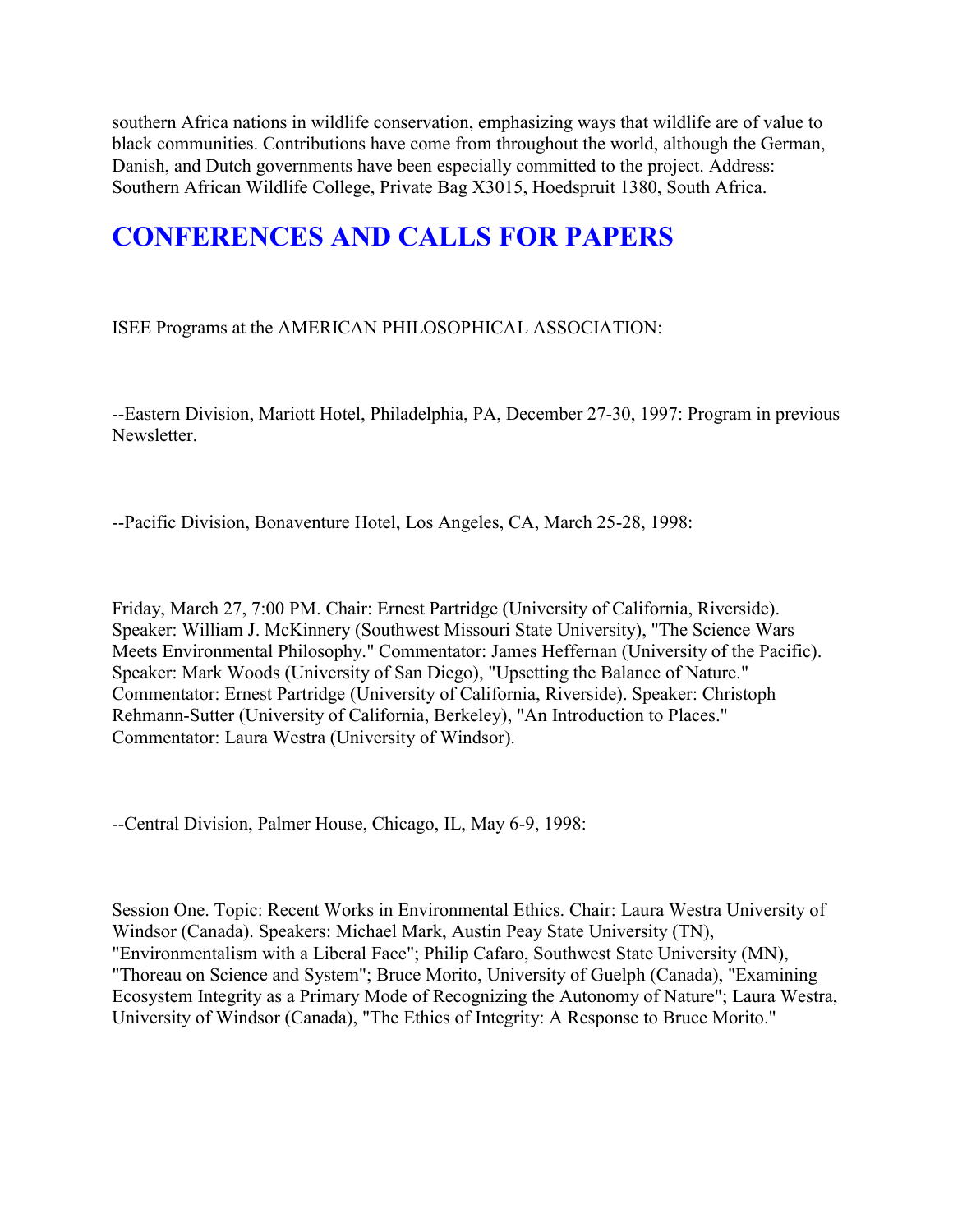Session Two. Topic: Author Meets Critics--Eric Katz's Nature as Subject: Human Obligations and Natural Community. Chair: Andrew Light, University of Montana. Speakers: Ned Hettinger, College of Charleston, Wayne Ouderkirk, Empire State College (SUNY). Respondent: Eric Katz, New Jersey Institute of Technology.

The World Congress of Philosophy. See General Announcements above.

"ETHICS and the EARTH: Environmental Justice and the Philosophy of Nature" is a conference to be held on February 26th, 1998, at Lewis University in Romeoville, IL 60446. Lewis University is near Chicago and northwestern Indiana. The one-day conference will begin at 9:00 AM and conclude about 7:00 PM with the keynote address by Prof. Karen Warren, who will critique and supplement distributive justice models. Other speakers include: James P. Sterba of Notre Dame; Franklin Dmitryev, who will speak on Marxism and Eco-Activism; Jack Weir of Morehead State, who will speak on "Case-Based Methods and Environmental Racism"; and others. Registration is free. Meals will be available but at your own expense. Groups are welcome, including entire classes, but if possible contact the Lewis faculty in advance for any special needs and to guarantee adequate seating. The conference is co-sponsored by the Transcultural Student Services Office at Lewis, and will involve a wide range of faculty, graduate students, and undergraduates in Lewis' Scholars (honors) program. Panels made up of Lewis faculty and students will respond to speakers, and time will be allowed for discussion. All events will be in the Sancta Alberta Convocation Center. To preregister and for more information, including directions and assistance with overnight accomodations, contact the conference coordinator: Prof. Sarah Bishop Merrill, Adjunct Associate Professor, Philosophy Department, Lewis University, Romeoville, IL 60446; Tel: (815) 838-0500 x 5312 (MWF), or (219) 929-1343; Email: merri@netnitco.net.

The Centre for Philosophical Studies at King's College London is hosting a conference on the theme "Philosophy of the Environment." The Conference will take place at the Strand Campus of King's College on April 18-19, 1998. Speakers are: Stephen Clark (University of Liverpool), "Evolutionary Ethics and the Environment"; Michael Jacobs (Fabian Society and L.S.E), title to be announced; Bryn Jones (former Director of Greenpeace), "Has the Environmental Movement Failed? And Why?"; Tim Lenton (University of East Anglia), "A Natural Philosophy of Gaia"; Mary Midgley, "Who or What Is Gaia?"; Kate Rawles (University of Lancaster), "Environmental Ethics and Animal Welfare: Complementary or Incompatible?"; Roger Scruton (Birkbeck College, London), "Absent Generations"; Sir Crispin Tickell (Green College, Oxford), "Religion and the Environment"; Eric Turner (Environmental Resources Management), "The Role of Business in Delivering Sustainable Development." The Registration Fee is £50 until 28 February 1998; thereafter an additional £10 will be charged. (Cheques should be made payable to "King's College London".) The Registration fee includes the cost of coffee and tea on both days. All registered members of the conference are invited to the conference reception, featuring an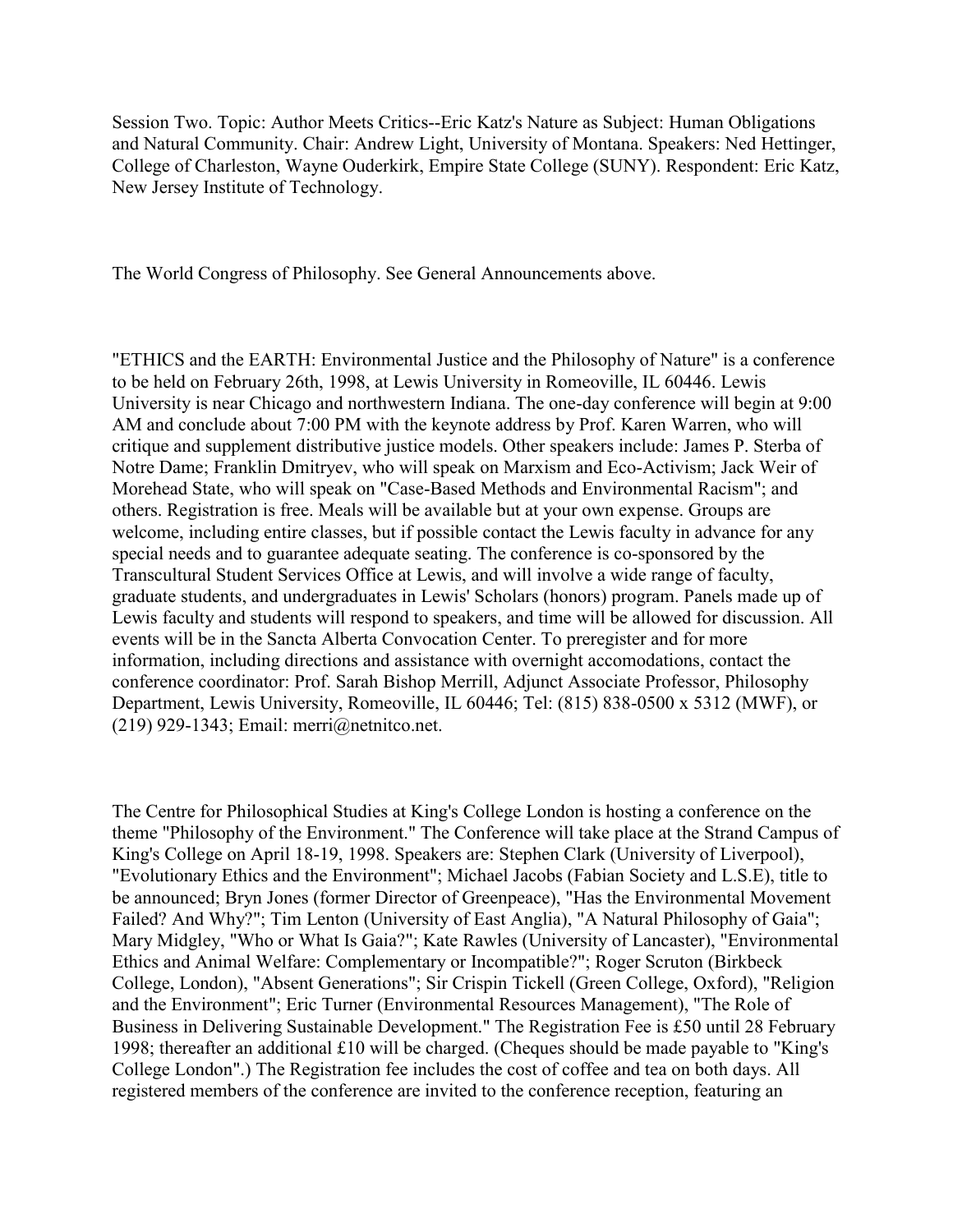address by the Principal of King's College. In addition to the registration fee, there will be charges for lunch and dinner for those who wish to eat on campus. A limited number of rooms are available at King's College Hall at Camberwell (£15.75 per night for bed and breakfast; early booking is essential). For application forms and more information, contact Dr. Tony Dale , Centre for Philosophical Studies, King's College London, Strand, London WC2R 2LS; Tel 0171 8732585; Email: a.dale@kcl.ac.uk; Website:

http://www.kcl.ac.uk/kis/schools/hums/philosophy/Centre.html

The 9th Annual Environmental Writing Institute will be held 20-25 May 1998 in Montana's Bitterroot Valley. This year's Director will be naturalist and writer Rick Bass. The Institute is cosponsored by the University of Montana's Environmental Studies Program and the Teller Wildlife Refuge, Inc. For more information, contact: Hank Harrington, Environmental Studies Program, University of Montana, Missoula, MT 59812 USA; Tel 406-243-2904; Email: hrh@selway.umt.edu; Website: http://www.umt.edu/ewi/EWIPAGE.HTML

The 9th Global Warming International Conference & Expo (GW9) will be held at the Hong Kong University of Science and Technology (HKUST), June 8-11, 1998, Hong Kong. A distinguishing feature of the GW Conference is its commitment to Resource Management policy and techniques. Sound resource management is seen by the GW Program Committee as the ultimate method for mitigating global warming and facilitating the sustainable growth of the world's economy. Over 200 papers and panels will address global and regional resource conservation and resource management methods, addressing agricultural, forestry, mineral, material, transportation, energy, water, and other resources. For additional information, contact Prof. Sinyan Shen, Chair, International Program Committee, Global Warming International Center (GWIC) USA, PO Box 5275, Woodridge IL 60517 USA, Tel 1-630-910-1551, FAX +1- 630-910-1561. The GWIC USA Website can be located by searching via Yahoo for "Global Warming International Conference."

CALL FOR PAPERS: American Philosophical Association, ISEE Group Sessions. The annual deadlines for paper submissions for the ISEE sessions regularly held at the three divisional meetings of the American Philosophical Association are:

Eastern Division: February 1st

Central Division: September 1st

Pacific Division: September 1st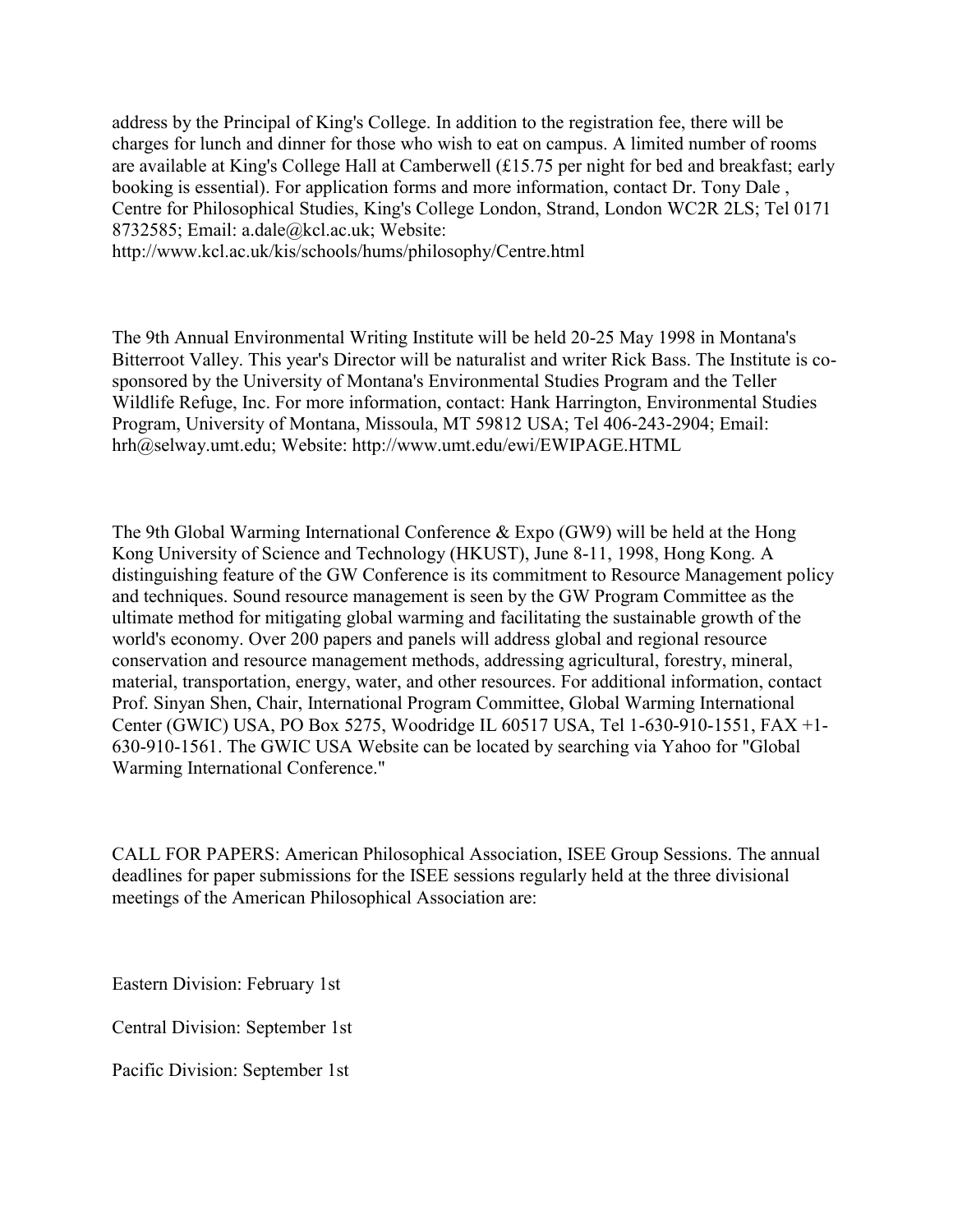For specific dates and locations, see "Events" (below).

--Submit Eastern Division proposals to Kristin Shrader-Frechette (ISEE Vice President-President Elect), Department of Philosophy, University of South Florida, 4202 East Fowler Avenue, CPR 259, Tampa Florida 33620 USA; Tel: 813-974-5224 (Office), 813-974-2447 (Dept); Fax: 813- 974-5914. For the December 1999 meeting: Two sessions are being planned: recent important books on environmental ethics, and submitted papers. Please send proposals and papers as soon as possible.

--Submit Central Division proposals to Laura Westra (ISEE Secretary), Dept of Philosophy, University of Windsor, Windsor Ontario N9B 3P4 CANADA; Tel: 519-253-4232; Fax: 519-973- 7050.

--Submit Pacific Division proposals to Ernest Partridge, P.O. Box 9045, Cedar Pines Park, CA 92322 USA. Tel: 909-338-6173. Fax: 909-338-7072. Email: gadfly@igc.org

CALL FOR PAPERS. The Canadian Society for the Study of European Ideas. 8th Annual Conference, in conjunction with the Congress of the Social Sciences and Humanities, at the University of Ottawa, Ottawa, Ontario, May 27-28,1998. A session is being planned on "Asethetics of Nature in Hybrid Spaces." Possible topics for the session are landscape architecture, gardens, earthworks, reclamation artworks, and nature restoration. Abstracts are due February 15th. Papers of 12 pages (20 minutes reading time) are due by April 1st. Architecturally oriented papers should be sent to Prof. Rafael Gomez-Moriana, Faculty of Architecture, University of Manitoba, Winnipeg, Manitoba R3T 2N2 CANADA; Tel: 204-474- 6794; Fax 204-474-7532; Email: gomezmor@cc.umanitoba.ca. Philosophically oriented papers should be sent to Prof. Thomas Heyd, Dept. of Philosophy, University of Victoria, Victoria, British Columbia V8W 3P4 CANADA; Email: theyd@uvvm.uvic.ca

CALL FOR PAPERS. "Wilderness Science in a Time of Change." University of Montana, Missoula, May 23-27, 1999. Possible topics include wilderness values, policy, ethics, and science, changing societal definitions of wilderness, wilderness management. Contact: Natural Resource Management Division, Center for Continuing Education, University of Montana, Missoula, MT 59812. 406/243-4623. 888/254-2544 Email: ckelly@selway.umt.edu. www.wilderness.net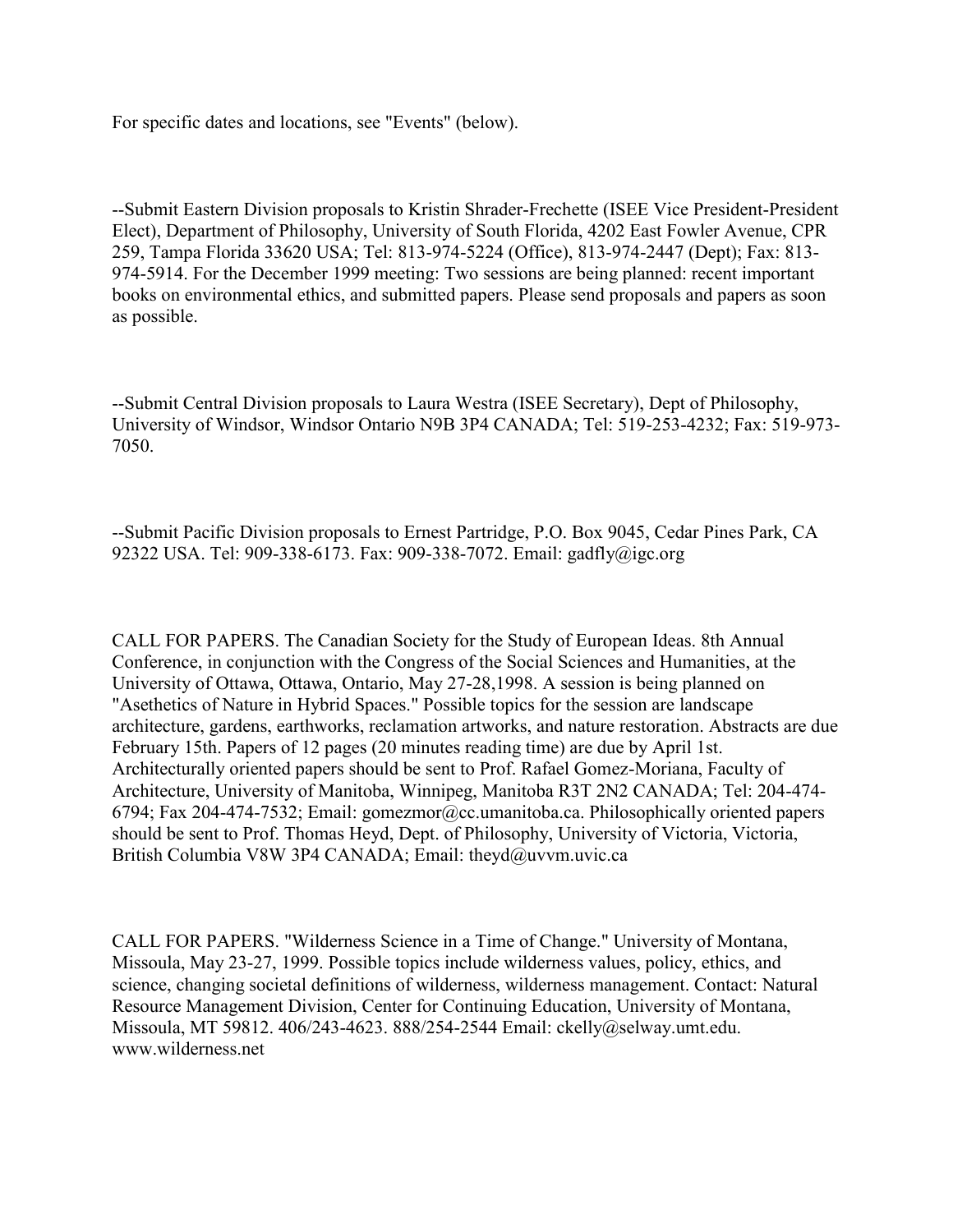CALL FOR PAPERS. A conference on "Philosophy and Ecology: Greek Philosophy and the Environment" will be held in Samos, Greece, 23-28 August 1998. Organized by Prof. K. Boudouris, University of Athens, International Society for Ancient Greek Philosophy (IAGP and SAGP-USA). Contacts: Prof. Tom Robinson, Philosophy, University of Toronto, Toronto, ON M5S 1A1, CANADA; Tel: 416-978-2824; Fax: 416-978-8703; Email: tmrobins@epas.utoronto.ca; and Prof. Laura Westra, ISEE Secretary, address below. Deadline, 28 Feb. 1998.

## **ISSUES**

Restoration of Yellowstone Wolves Ruled Illegal. A federal judge has ruled that the restoration of 150 wolves to Yellowstone and central Idaho was illegal. The introduced wolves were designated an "experimental, nonessential population" which allows the U.S. Fish and Wildlife Service (and ranchers) more control over "problem" wolves. Wolves who migrated on their own into these areas and mingled with the restored wolves were to be treated under this experimental designation as well. The judge ruled that it violated the Endangered Species Act to provide these naturally-occurring wolves with less than full protection. The suit had been brought not only by ranchers opposing wolf restoration, but by some environmental groups who wanted the wolves to have full protection under the Act. Some fear that the judge's order to remove the wolves, if upheld, will result in the federal government killing the animals because recapturing the packs would be exceedingly difficult. The judge's decision has been appealed. The restored wolves have had a significant impact in Yellowstone, killing half the coyotes in the Park, which in turn has made rodents more plentiful, leading to a increase in hawks and eagles. The wolves have also become a major Park attraction. See Tom Kenworthy, "Wolf Reintroduction Program is Illegal," Washington Post (12/13/97): A2 and Jim Robbins, "In 2 Years, Wolves Reshaped Yellowstone," New York Times (12/30/97): F1. (Submitted by Ned Hettinger, College of Charleston)

Kyoto Greenhouse Gas Accord Reached. One hundred and fifty nations meeting in Kyoto, Japan reached an agreement that would legally obligate the industrialized nations to cut greenhouse gas emissions by an average of 5.2 percent below 1990 levels. The accord was reached when the United States agreed to a 7 percent reduction by 2010, dropping its earlier less stringent target of simply reducing emissions to 1990 levels, rather than below them. This is a significant goal, for current trends in U.S. energy use would result in U.S. greenhouse gas emissions being 30 percent higher in 2010. To meet these goals, people will have to start driving more efficient vehicles, power companies will have to alter their methods of producing energy, and consumers will have to buy more energy-efficient appliances. Industry and labor groups are fighting the treaty, predicting that it would lead to a loss of millions of jobs and, for example, a decrease in farm income of 50%. The treaty includes provisions for emissions trading whereby one country or company can meet its reduction targets by buying credits from others countries or companies that have exceeded their targets. It also provides incentives for transferring energy-efficient technologies and nonpolluting forms of energy production from richer nations to poorer ones. It is unclear if the U.S. Senate will sign the treaty as it had previously strongly endorsed the idea that greenhouse gas reduction by developing nations like China must be included, something the treaty failed to achieve. The Clinton Administration continues to seek "meaningful participation" by the developing world in controlling greenhouse gases and said it won't submit the treaty for Senate ratification until this is achieved. While it is imperative that the developing nations not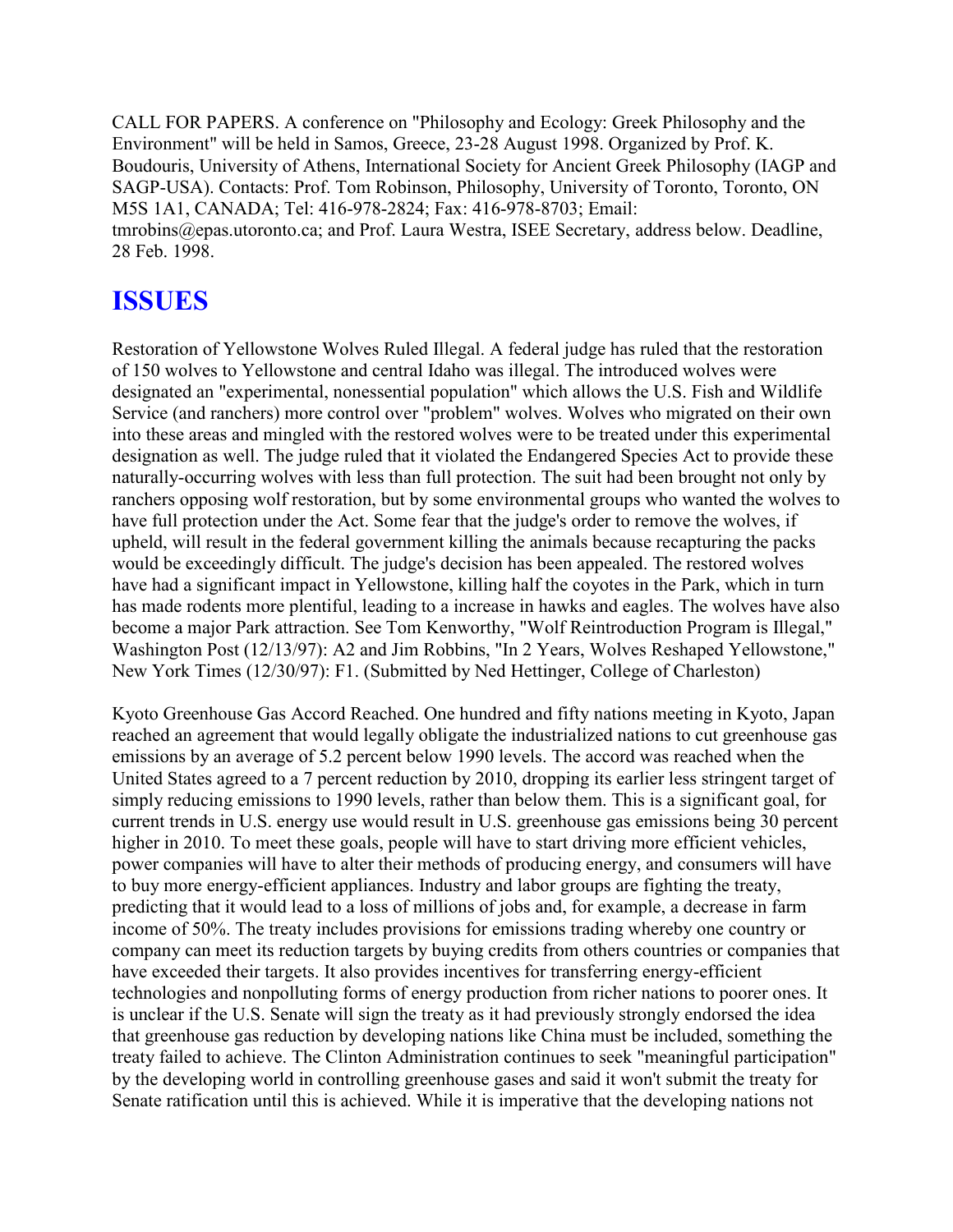repeat the industrialized world's high pollution path to development, fairness dictates that the developed world--which caused the global warming problem--should shoulder the vast majority of the burden of its solution. See W.K. Stevens, "Tentative Accord is Reached to Cut Greenhouse Gases," New York Times (1/11/97): A1. (Submitted by Ned Hettinger, College of Charleston)

Forest Roads: Contentious, Not Needed? "I understand that road-building into roadless areas is the most contentious," said Forest Service Chief Mike Dombeck in an Associated Press article that ran in the Portland Oregonian. Dombeck's comments came in response to a nation-wide call by conservationists, religious leaders, and scientists for an end to logging in National Forest roadless areas. Chief Dombeck is apparently taking notice. He continued, "The single most permanent thing we do to change a landscape is probably roads. We need to be very careful and sensitive. There are a lot of roads that aren't needed anymore."

Signed by 136 scientists, a letter to President Clinton states, "A scientifically-based policy for roadless areas on public lands should, at a minimum, protect from development all roadless areas larger than 1,000 acres." The group called on the President to acknowledge and implement into policy his own words from a November 14th statement: "(Roadless areas) must be managed through science, not politics." The scientists noted that areas smaller than 1,000 acres also have special ecological significance and deserve protection because of their contributions to regional landscapes.

`The Big R' (Religion) underlies the other three "R's" (Resources, Rivets holding together ecosystems, and Recreation), says Heather Kaplan of the Coalition on the Environment and Jewish Life (COEJL) in a press conference at the National Press Club in Washington DC. The four R's are reasons for protecting roadless areas. "Species serve each other because of the unity of God's universe, and proclaim to us the values we preserve when we protect forests," Kaplan said. COEJL consists of 26 Jewish organizations, including the American Jewish Congress, Jewish War Veterans, and the National Council of Jewish Women.

According to a new report by American Wildlands, in the National Forests of the Northern Rockies, over 440,000 acres that were inventoried "roadless" have been developed since the 1980s. Kim Davitt, the report's author, points out that the acreage is likely much larger since the data comes from incomplete US Forest Service figures. Many forests have failed to track projects in roadless lands. The report maintains that protecting roadless areas is an "essential part of protecting biodiversity in the Northern Rockies." An earlier report by the Wilderness Society determined that over one million acres of roadless land in Idaho alone were lost in the same time period. For a copy of the American Wildlands report, call 406-586-8175. (Submitted by Steve Holmer, Campaign Coordinator, Western Ancient Forest Campaign, 1025 Vermont Ave. NW, 3rd Floor, Washington, D.C. 20005, tel 202-879-3188, fax 202-879-3189, Email:  $wafcdc(a)$ igc.org)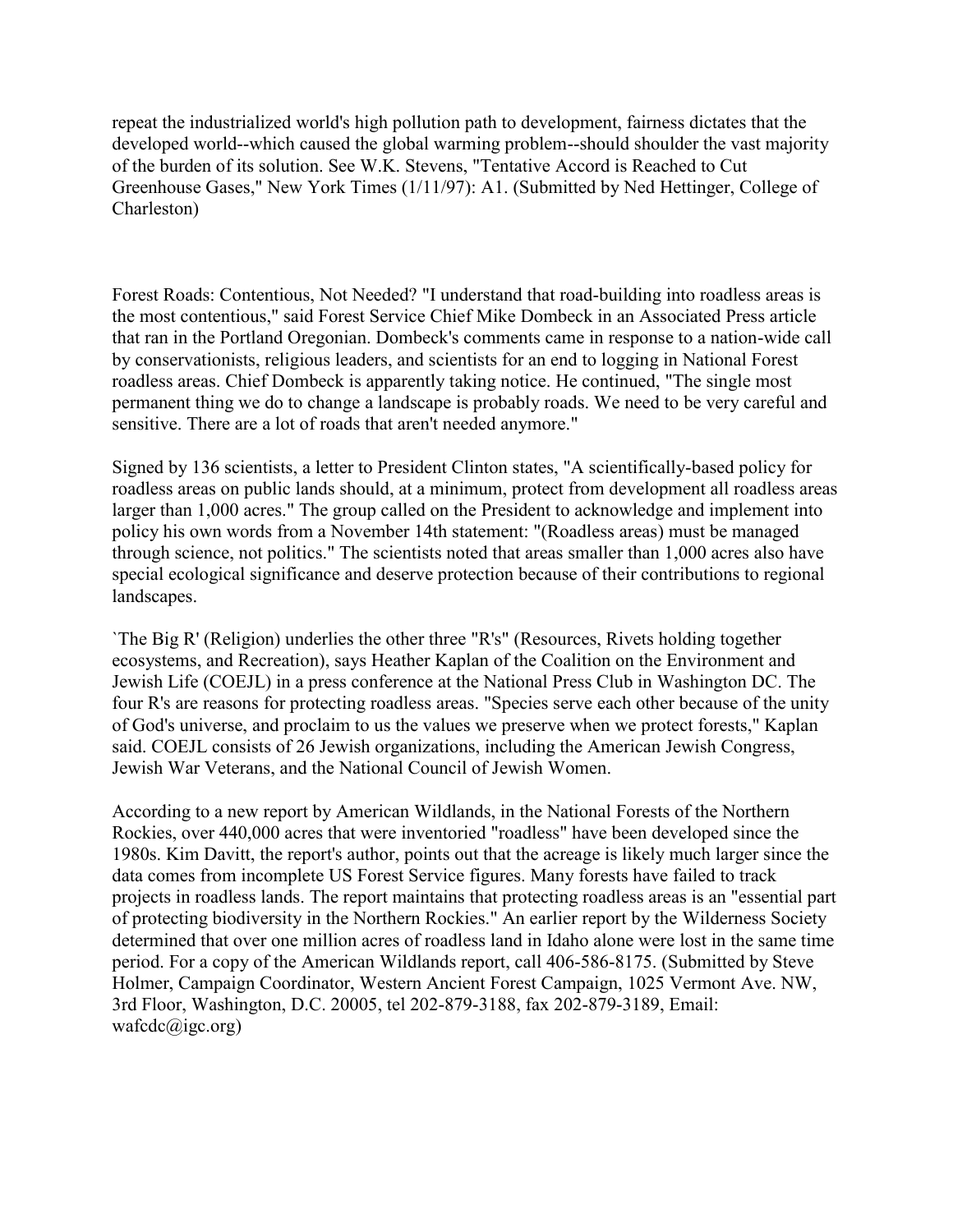Definition for "Organic" Food. The US Agriculture Department has put out for public comment proposed national rules that specify what types of foods can be marketed as organic. The rules require the use of environmentally-sound farming practices to maintain water and soil quality, severely limit the use of synthetic chemicals, and specify handling practices for animals. Processed foods would have to contain at least 95 percent organic ingredients to be labeled "organic." Organic meat would have to come from animals raised under "living conditions adequate to promote the health of the animal;" routine use of antibiotics and other drugs in healthy animals would be prohibited. Although a congressionally-mandated panel of experts had recommended that foods that are genetically-engineered, irradiated, or fertilized with sewage sludge be precluded, the proposed guidelines do not require this and explicitly allow the use of a genetically-engineered bacterial pesticide. The panel also had recommended that confinement of animals without space for movement or access to the outdoors be allowed only temporarily due to illness or inclement weather. The guidelines were criticized by animal-care activists for backing away from this requirement and allowing "organically-raised" animals to be confined indefinitely in crowded factory-farm conditions. The guidelines would also allow milk to be sold as organic even it came from a cow that had been on antibiotics or other drugs "relatively recently." The proposed rules could shape the \$3.5 billion organic foods industry which is growing at 20 percent a year. The stronger the rules, the more likely organic farming--currently dominated by small and medium sized farms of 100 acre or less--can continue to avoid being taken over by large agribusiness. See Rick Weiss, "When is Food `Organic'? USDA Proposes 1st Rules," Washington Post (12/16/97): A1. (Submitted by Ned Hettinger, College of Charleston)

Light Trucks and Sports-Utility Vehicles. "Light trucks" are gas guzzlers, high polluters, unsafe for occupants, and threatening to car drivers and pedestrians. Sports-utility vehicles (SUV), minivans, and pickups now constitute 40 percent of all family vehicles sold. Although the vast majority are used as passenger cars, Federal law regulates these "light trucks" far more loosely than cars. They need only meet a fuel economy standard of 20.7 miles per gallon (mpg), compared with an average of 27.5 for passenger vehicles. Their popularity thus explains why average vehicle fuel economy has gone down in the U.S. in the last few years. Light trucks are exempt from gas-guzzler taxes that apply to cars getting less than 22.5 mpg and are exempt from luxury taxes which apply to cars costing more than \$36,000, even though many deluxe trucks cost even more. Although there are twice as many cars on the road as light trucks, the trucks produce as much total carbon-dioxide pollution as cars. Federal regulations allow these vehicles to emit nearly twice the smog-causing nitrous oxides as cars. By 2010 they are projected to account for 75 percent of smog-causing pollutants. Many buy these bigger, heavier vehicles because believe they are safer. But studies shown that they pose serious safety problems to their occupants. Brakes on light trucks are generally not as effective as car brakes, partly because Federal standards for these vehicles are somewhat more lenient. Light trucks are harder to control than cars when drivers try to brake and steer at the same time. Because SUV are four times more likely than cars to roll over in an accident, occupants of SUV involved in an accident are as likely to die as are people in cars that crash. Meanwhile, SUV and full-sized pickups are nearly three times as likely as cars to kill the drivers of other vehicles during collisions. Additionally, because of their weaker brakes and lack of maneuverability, the biggest light trucks account for an unusually large share of pedestrian deaths. See, Editorial, "The Family Truck,"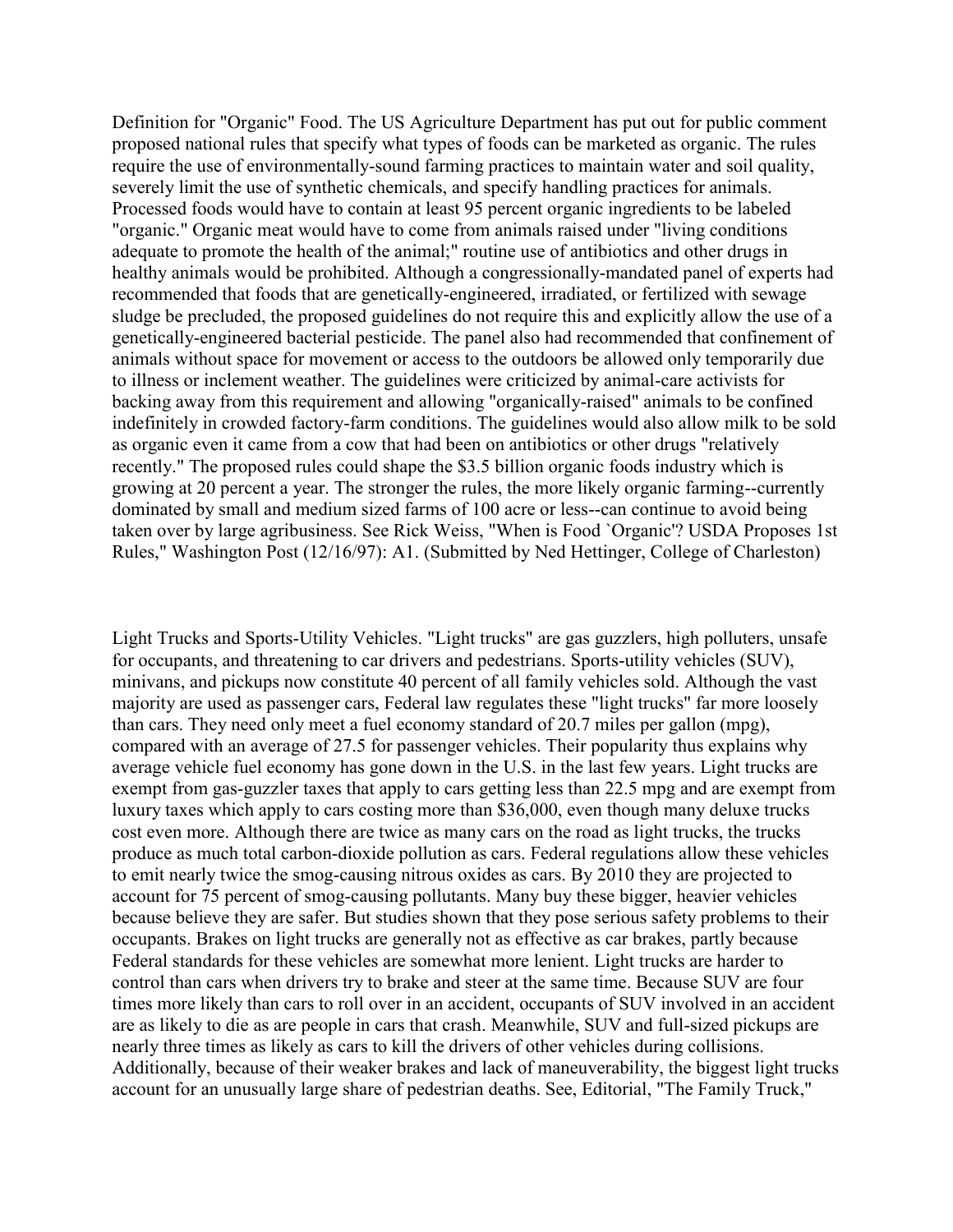New York Times (12/10/97): A22 and Keith Bradsher, "Further Problems of Safety Found for Light Trucks," New York Times (12/12/97): A1. (Submitted by Ned Hettinger, College of Charleston)

Wetlands Loss Continues. Despite a nearly decade-old policy of no-net loss of wetlands, between 1985 and 1995, the U.S. lost a total of over 1 million acres of wetlands (1600 square miles). One half of this loss occurred in the Southeast. The ten year loss was 1 percent of total wetlands in the 48 contiguous states, which have lost 50 percent of their wetlands since colonial times. There once were over 200 million acres in the "lower 48 states"; now 100 million acres remain (Alaska has 170 million acres left). Fortunately, the rate of wetland loss is slowing: From 1965 to 1975 the loss was 5 million acres and from 1975 to 1985 the loss was 3 million acres. Still, 100,000 acres are lost a year. Of particular concern are the forested wetlands of the Southeast. In the last decade, 2.5 million acres of swamp were lost, 5 percent of the 50 million acres of swamp remaining. Much of this isn't reflected in the overall loss statistics, because after they are logged, shrubs may remain and this type of wetland (shrub wetland) actually increased in the ten year period, offsetting other losses. Many forested wetlands were drained entirely and converted to pine farms or croplands. Other increases in wetlands include freshwater ponds (e.g., development retention ponds and water traps on golf courses and agricultural fields). Wetlands provide a number of important functions including flood control, pollution filtering, protection from erosion, and wildlife nursery and habitat. See John Cushman, "One Million Acres of Wetlands Was Lost From 1985 to 1995, Despite New Protections," New York Times (9/18/97): A18. (Submitted by Ned Hettinger, College of Charleston)

Federal Government Orders Dam Removed. For the first time in history, the federal government ordered the removal of a private hydroelectric dam that the owner wanted to continue to operate. The 160 year old Edwards Dam on the Kennebec River in Maine was ordered removed in order to restore the habitat of nine species of migrating fish. The dam was an easy target: The electricity it generates is 3 times more expensive then the going rate in Maine, it irrigates no fields and does not control floods, and it employs only four people. The owner claims the federal government is taking private property without just compensation and will appeal the removal order. A change of law in 1986 requires the federal agency which licenses dams to balance environmental and recreation costs against the benefits of dams. There is increasing pressure across the country for removal of dams, some of which are far bigger and provide far more power than the Edwards dam. Hydropower provides 14 percent of the nation's electricity supply. See Blaine Harden, "U.S. Orders Maine Dam Destroyed," Washington Post (11/26/97): A1 and Carey Goldberg, "Fish Are Victorious Over Dam as US Agency Orders Shutdown," New York Times (11/26/97): A12. (Submitted by Ned Hettinger, College of Charleston)

Community Ordinances to Protect Starry Sky. A growing number of local governments are regulating lighting to prevent unsafe glare and to bring back the night sky. The U.S. is so well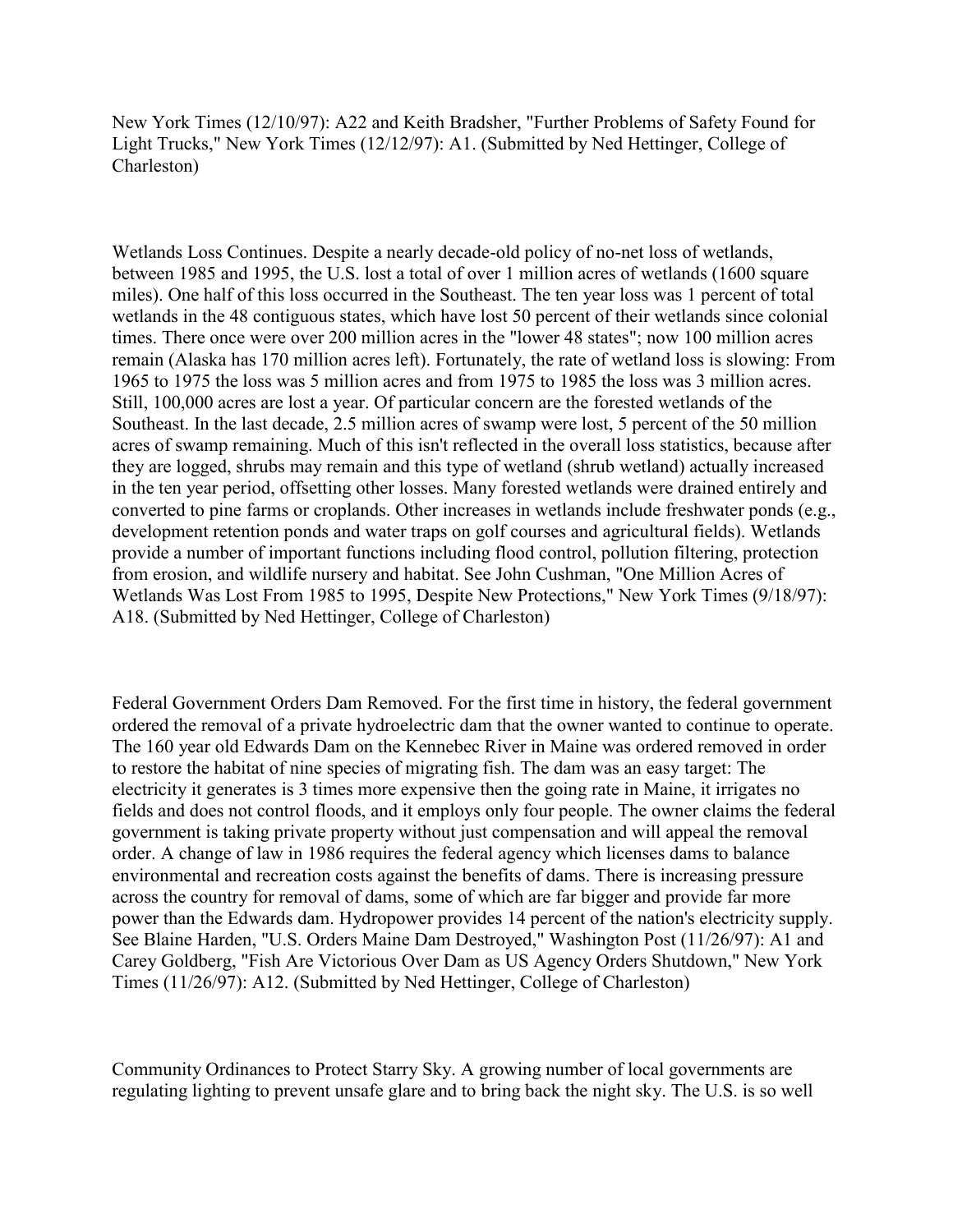illuminated that only one in 10 Americans lives in a place where light pollution has not marred the beauty of the night sky. These ordinances require that new lighting be shielded so that light is directed downward, not sideways or up, and they require that outdoor lights not needed for security must be reduced or turned off after business hours. In addition to making the night sky more visible, the ordinances aim to make driving more safe by reducing glare that can temporarily blind or disorient motorists. See Stevenson Swanson, "To Bring Back Starry Skies, Local Ordinances Restrict Excess Illumination," Washington Post (12/25/97): A 19. (Submitted by Ned Hettinger, College of Charleston)

Hunting in England to Be Outlawed? By a vote of 411-151, the British House of Commons passed the second reading of a bill that would ban hunting of foxes and other wildlife (e.g., deer, hare, and mink). However, Prime Minister Tony Blair, who says he supports the ban, has not provided time on the parliamentary agenda for it to clear the hurdles necessary for passage. See Associated Press story, "Fox-hunting foes vote to end tradition," Charleston Post and Courier (11/29/97): 14A. For a detailed story on British opposition to hunting foxes with hounds, see Warren Hoge, "The Fox Hunt Is Hounded, But Won't Turn Tail," New York Times (4/10/97): A4. (Submitted by Ned Hettinger, College of Charleston)

Evolution Statement Altered by Biologists. After first refusing to do so, the National Association of Biology Teachers (NABT) has dropped the words "unsupervised" and "impersonal" from its official description of evolution. The group's eight-person board of directors voted unanimously on October 11 to alter the wording of its two-year-old statement in support of teaching evolution- -and the board did so just three days after it had voted unanimously not to make the change. Religion scholar Huston Smith and philosopher Alvin Plantinga had urged NABT to make the change, arguing that inclusion of the two words constituted a theological judgment about the nonexistence of God that went beyond the boundaries of empirical science.

While the fossil record may shed light on the process of evolution, the two scholars argued, it cannot answer the question of whether evolution is or is not directed by God. They argued that the statement was vulnerable, made NABT a legitimate target for creationists, and, since polls show that more than 90 percent of Americans profess belief in God, undermined Americans' respect for scientists, especially when scientists were drawing conclusions beyond the available evidence. NABT officials first unanimously refused, and then three days later unanimously reversed themselves. Informed of the board's change of heart, Smith said, "Isn't that heartening? It restores one's faith in human nature and what reason can do. It's not easy to admit one was mistaken. I take my hat off to them." Story in Christian Century, November 12, 1997, p. 1029.

# **RECENT ARTICLES AND BOOKS**

Reminder: Environmental Ethics, Environmental Values, and the Journal of Agricultural and Environmental Ethics are not indexed here, but are included in the annual update on disk and on the website.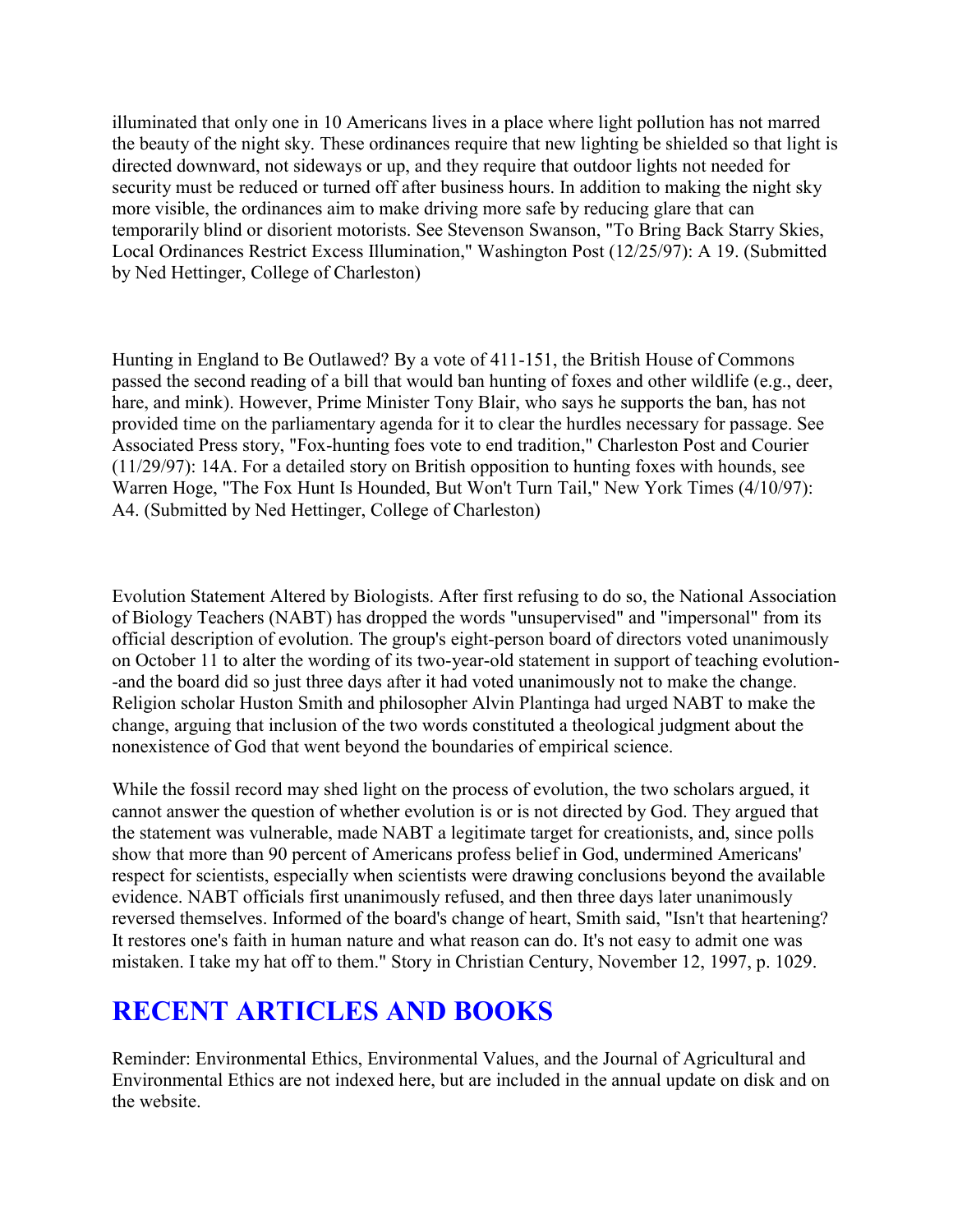--Tallacchini, Mariachiara, Diritto per la natura: Ecologia e filosofia del diritto (Law for Nature: Ecology and Philosophy of Law). Torino: Giappichelli, 1996. 410 pages. ISBN 88-348-6139-6. Lire 40.000. Inadequate attention has so far been paid to philosophical reflection on the bases of environmental law, that is, on the conception of the relation between human beings and nature implicit in the growing legal concern with the environment. "Shallow" and "deep" ecophilosophies offer opposite ways of solving the tormented relationship between human beings and nature. Shallow ecologies, here called "environmentalist," hold an anthropocentric point of view and attribute to nature an instrumental value. Deep ecologies, here called "ecologist" philosophies, instead take an ecocentric point of view, that of the biosphere, and claim for nature an intrinsic value. "Environmentalisms" do not uphold great innovations in the relationship with nature, only a cautious management of resources; "ecologisms" introduce an attempt to "think like a mountain" and so inspire human actions with the principle of noninterference in ecosystemic processes.

Italian laws on the environment appear as an inextricable entangling of not always consistent norms, due to the lack of a specific constitutional rule protecting the environment as a fundamental value. They reveal an attitude aimed more at repairing nature than preventing damage. European law consists almost of principles, and the original economic inspiration of the 1956 Rome treaties is difficult to reconcile with the ecological caring implicit in the Maastrict agreements. International law, lastly, appears torn between old principles, which still recognize single states as autonomous sovereign units and the new global reality, which makes of the Earth a single common home.

What are the links between positive law and environmental philosophies? Legal system risk failing in their intent to safeguard the environment unless they have a consistent sustainable attitude as a basis for decisions. From remote times, law has been responsible for environmental degradation, an anthropocentric ideology. After a critical examination of the new rights for the protection of the biosphere (human right to the environment, animal rights, nature's rights), the author outlines, with the idea of "law for nature," a legal framework for an adequate protection of nature. From the methodological point of view, there is the assumption of a systemic Gestalt in line with deep ecology. From the axiological point of view there is the adoption of a weak, humble anthropocentrism, in line with the most advanced approaches of shallow ecology. From this paradigm "ecological normativity" flows. Sustainable law "must" have three elements:

(1) Normativity of limits (law of limits). The finiteness of the world becomes the starting point from which to define the rights and the concrete basis for the goal of uncertainty.

(2) Normativity of uncertainty (law of uncertainty). The uncertainty of ecological forecasts produces the need for a precautionary approach (as, for example in the precautionary principle of the Rio Declaration).

(3) Normativity of Gestalt (the law of Gestalt). It is necessary to elaborate new legal concepts, because ecological entities cannot always be grasped by traditional legal tools.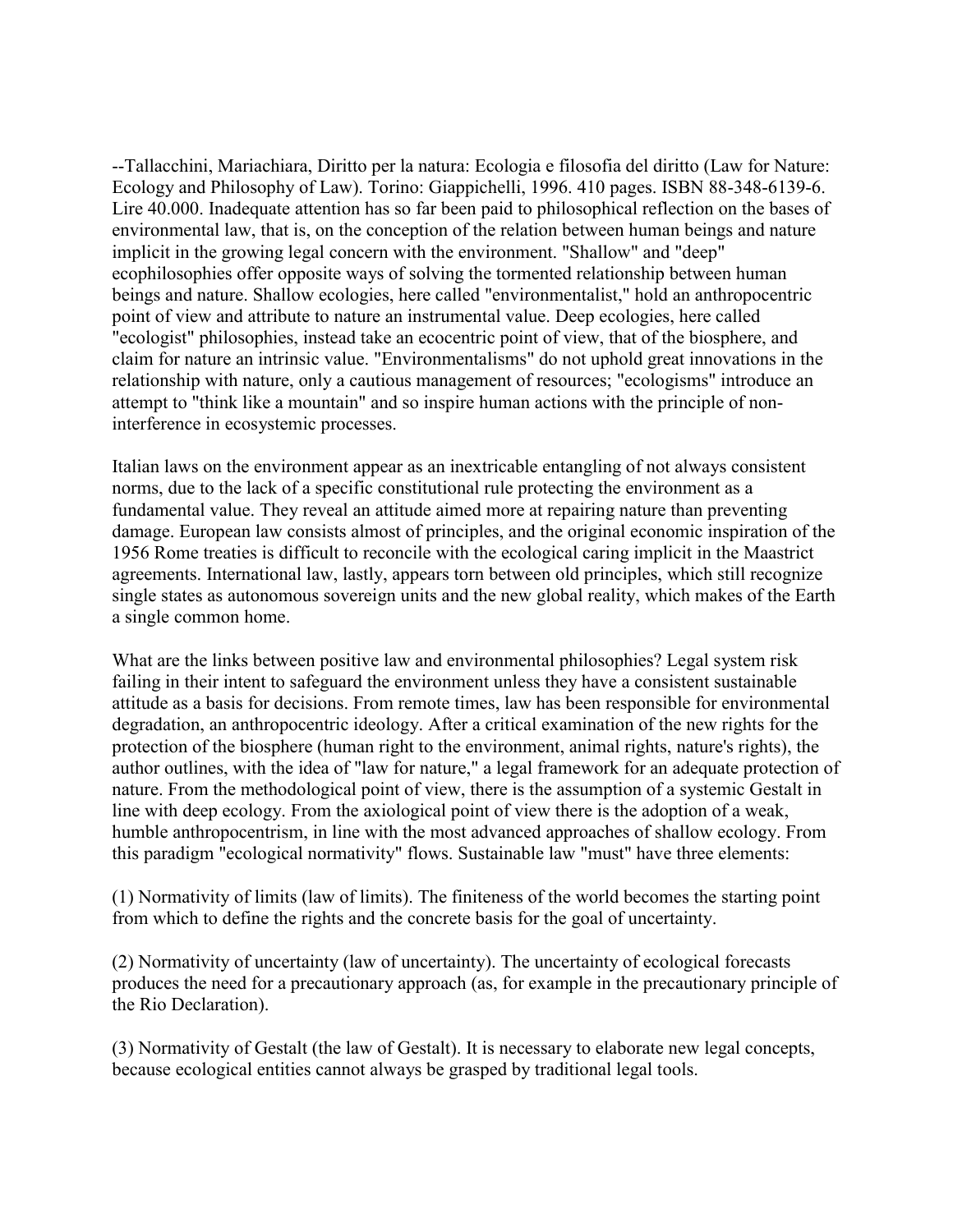Tallacchini is a researcher in philosophy of law at the University of Florence. Address: Dipartimento di Teoria e Storia del Diritto, Piazza Indipendenza 9, 50129 Firenze, Italia. Tel. 39- 55-496533/496610. Fax 39-55-474756. E-mail: mctall@tsd.unifi.it

--Tallacchini, Mariachiara, "Human Right to the Environment or Rights of Nature?" in Martin, Rex, and Sprenger, Gerhard, eds., Challenges to Law at the End of the 20th Century: Rights. Vol. I. Proceedings of the 17th World Congress of the International Association for Philosophy of Law and Social Philosophy (IVR), Bologna, June 16-21, 1995. Stuttgart: Franz Steiner Verlag, 1997. In English. The environment is a fairly recent object for law and rights. The need to place limits of human intervention in the environment has led to two opposing theories of rights: (1) the human right to the environment, which protects man from man in the exploitation of nature, and (2) the rights of nature, which protect nature from man. The environment as an object of a human right is the expression of the so-called third generation of human rights- whose reference-value is solidarity, "freedom together,"--and aims at defending human beings from environmental degradation produced by industrial development. The configuration of the rights of nature swings between extreme conceptions: a minimal one, which merely exploits the emphasis of the language of rights to refer to human duties; a maximal one, according to which "biorights" are "the rights of unique landscapes to remain untouched." The first considers subjective rights as a mere persuasive formula, the second leads to the contradictory consequence whereby the complete intactness of nature demands the disappearance of man and of law. But if the expression "rights of nature" is to have any meaning at all, the meaning is to be sought by excluding these two definitions.

--Chappell, T. D. J. Chappell, ed., The Philosophy of the Environment. Edinburgh: Edinburgh University Press, 1997, and New York: Columbia University Press, 1997. 194 pages. Contains new as well as reprinted articles. Chappell teaches philosophy at the University of Manchester.

--Chappell, Timothy, "Respecting Nature--Environmental Thinking in the Light of Philosophical Theory," pages 1-18.

- --Clark, Stephen R. L., "Platonism and the Gods of Place," pp. 19-37.
- --Rolston, III, Holmes, "Nature for Real: Is Nature a Social Construct?", pp. 38-64.
- --Hepburn, Ronald W., "Trivial and Serious in Aesthetic Appreciation of Nature," pp. 65-77.

--Haldane, John, "`Admiring the High Mountains': The Aesthetics of Environment," pp. 78-88.

--Midgley, Mary, "Sustainability and Moral Pluralism," pp. 89-101.

--Chappell, Timothy, "How to Base Ethics on Biology," pp. 102-116.

--Sprigge, Timothy L. S., "Respect for the Non-Human," pp. 117-134.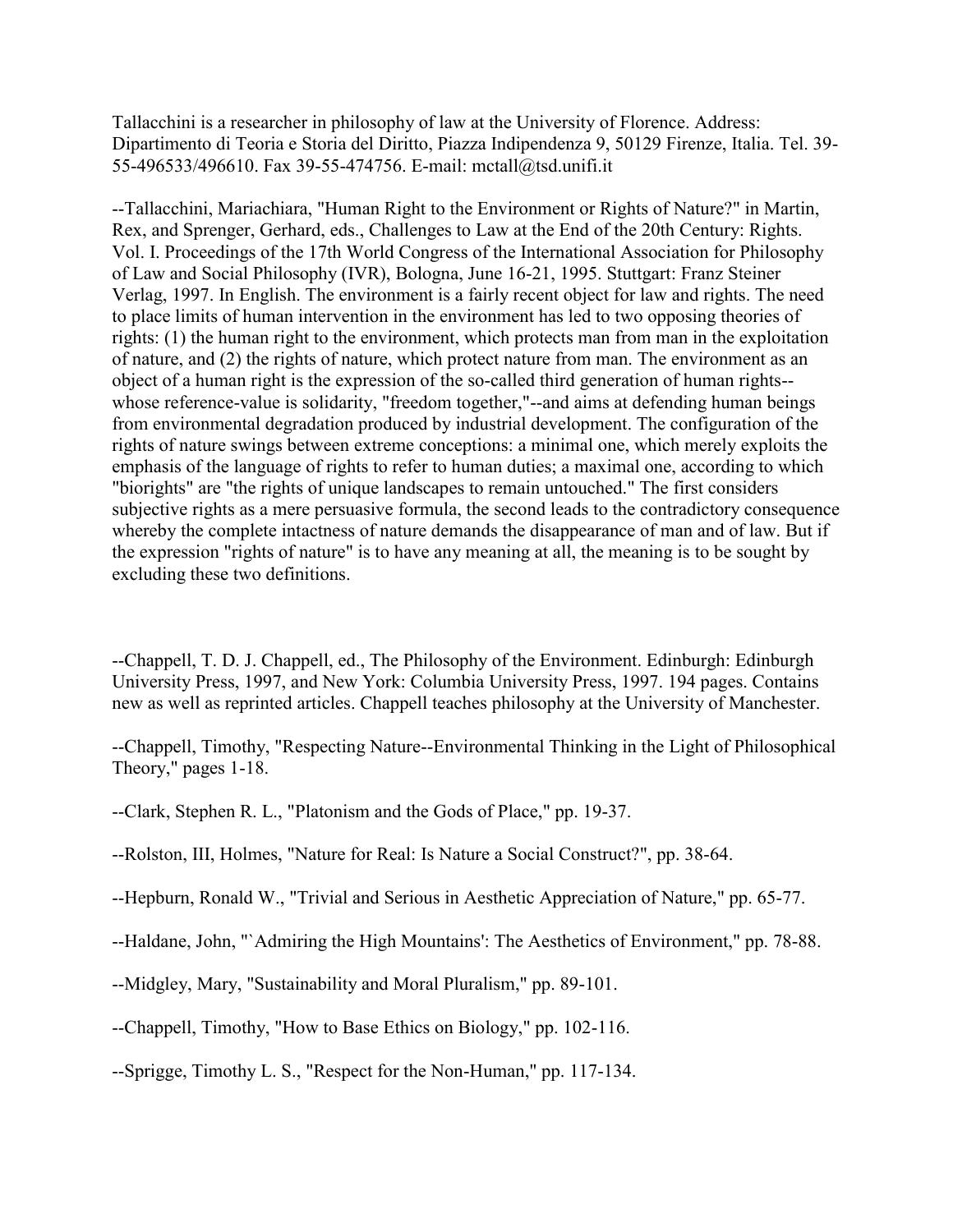--Rawles, Kate, "Conservation and Animal Welfare," pp. 135-155.

--Callicott, J. Baird, "Whaling in Sand County: The Morality of Norwegian Minke Whale Catching," pp. 156-179.

--Jamieson, Dale, "Zoos Revisited," pp. 180-192.

Rolston, Holmes, III, "Nature for Real: Is Nature a Social Construct? Pages 38-64 in Chappell, T. D. J. Chappell, ed., The Philosophy of the Environment. Edinburgh: Edinburgh University Press, 1997, and New York: Columbia University Press, 1997. The claim that "nature" is a social construct has become commonplace, confusedly mixing cultural ideas of "nature" with nature in itself. Humans have no unmediated access to nature; we do not and cannot know nature for real- so it is claimed. "The world" is variously "constituted" by diverse cultures; and there is doubt about what, if anything, is "privileged" about the prevailing Western concepts. All such wordideas, world-ideas, have been made up historically by peoples in their multifarious cultures. "Nature," "environment," "wilderness," "science" in its descriptions of "nature,"and "Earth" as planet and world viewed--all now have a modernist color to them, and the make-up of the words colors up what we see.

More radically, all human knowing colors whatever people see, through our percepts and concepts. The skepticism runs deep. Many question whether humans know nature at all, in any ultimate or objective sense. The pejorative word is "absolute," comparably to "privileged" as revealing our bias in "right" or "true". Rather we know nature only provisionally or operationally; "pragmatically" is the favored word). There is an epistemic crisis in our philosophical culture, which, on some readings, can seem to have reached consummate sophistication, and, the next moment, can reveal debilitating failure of nerve.

Philosophers need to ask, in theory, whether nature is for real, to know, in practice, whether and how ethicists ought to conserve it. The less we really know about nature, the less we can or ought save nature for what it is in itself, intrinsically. We cannot correctly value what we do not to some degree correctly know. The epistemic crisis is as troubling as the environmental crisis, and one must be fixed before the other can. Rolston teaches philosophy at Colorado State University.

--Stephens, Piers H. G., Value, Nature and the Subject-Object Divide. PhD thesis, Centre for Philosophy and the Environment, University of Manchester, 1997. 362 pages. Modernity is characterized by dynamics of appropriation and artefactualisation that are drawn from Descartes, Bacon and Locke, manifesting themselves in continuously reductive instrumentalisation. This dynamic is challenged by synthesising the work of Anthony Weston and Robert E. Goodin within the epistemological framework of William James' pragmatic naturalism. Nature is ontologically contrasted to artifice, then defended as a source of spontaneity at the experiential level and of coherence at the theoretical/political level, making the claim for nature as a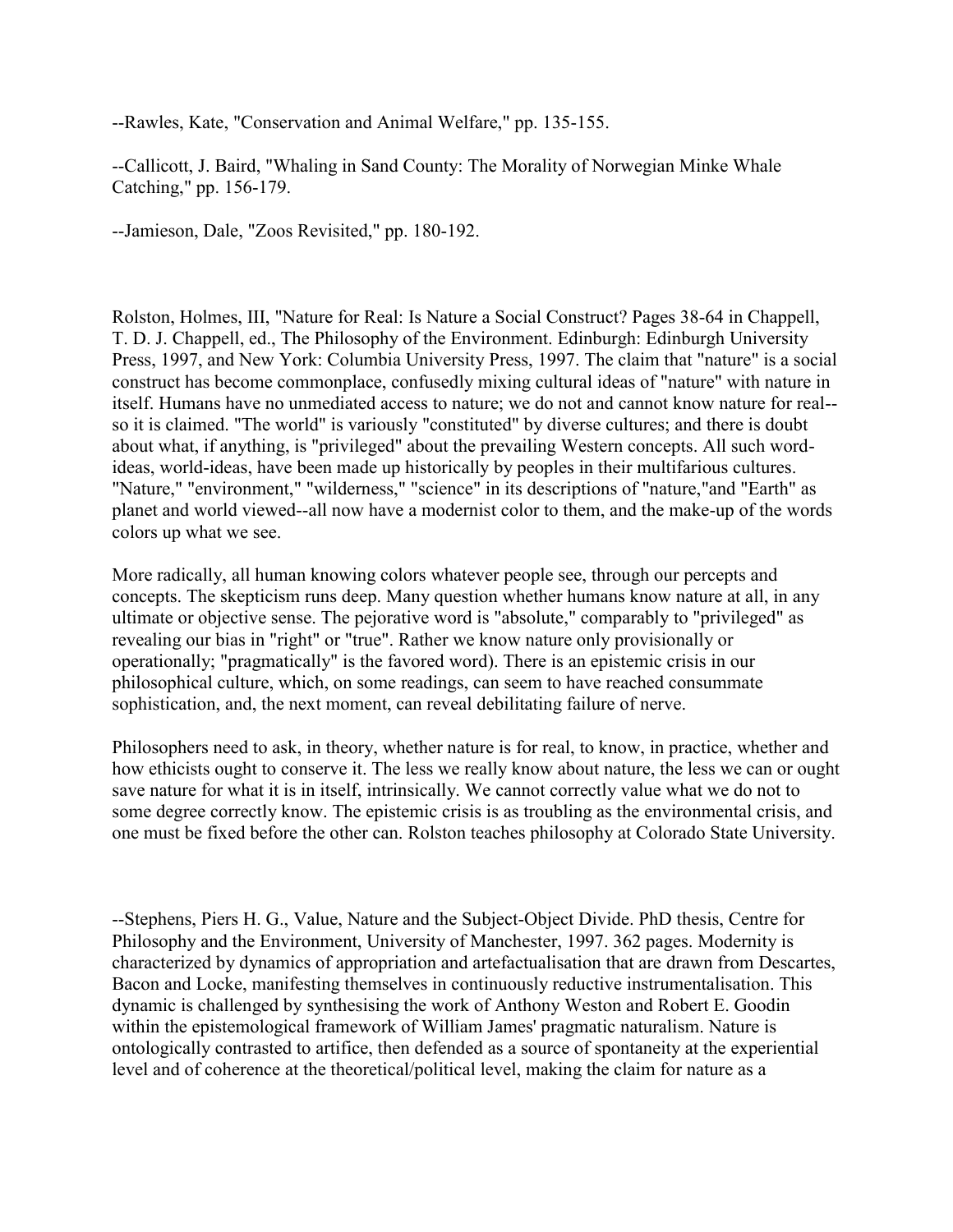necessary primary good in the latter domain. The thesis supervisor was Keekok Lee. The external examiner was Andrew Dobson, University of Keele.

--Botzler, Richard G., and Armstrong, Susan J., eds., Environmental Ethics: Divergence and Convergence, 2nd edition. New York: McGraw Hill, 1998. 600 pages. A second edition of one of the more popular anthologies. Based on feedback from the first edition, there are new sections on conflict resolution, biodiversity, environmental justice, environmental restoration, and genetic engineering, with deletions so as to make the text reasonably compact. 28 of 72 articles are new. Botzler is in wildlife science, Armstrong in philosophy at Humboldt State University, California.

--Ecotheology is a refereed academic journal published in the United Kingdom. The editor is Mary Grey, LSU College of Higher Education, The Avenue, Southhampton SO17 1BG, UK. There are two issues a year. The publisher is Sheffield Academic Press, Ltd. Sample articles: Bishop Kallistos of Dioklea, "Through the Creation to the Creator"; Edward P. Echlin, "Jesus and the Earth Community"; Denise Ackerman, "Earth-Healing in South Africa: Challenges to the Church"; Elisabeth Gerle, "Justice, Please and the Integrity of Creation"; Rosemary Radford Ruether, "Ecofeminism: First and Third World Women"; Catherine Keller, "Eschatology, Ecology, and a Green Ecumenacy."--all in the January 1997 issue, Issue No. 2.

--Cousins, Emily, "Mountains Made Alive: Native American Relationships with Sacred Land," Cross Currents 46 (no. 4, Winter 1996/97):497-509. "The phrase `sacred land' is used frequently these days, both by Native Americans trying to protect land and by non-Natives sensitive to this cause. Yet despite its increased use, the meaning of the phrase remains elusive to many non-Natives, who relate to land mostly through property lines or hiking trails. Traditional Native American cultures, on the other hand, have defined geography through myth, ritual ceremonies, and spirit power. This difference highlights perhaps the widest gulf between the two cultures. It also represents a place where we must meet, as both cultures face environmental crisis." Cousins is a writer and editor living in Missoula, Montana.

--Horgan, John, "From Complexity to Perplexity," Scientific American 272(no. 6, 1995):104- 109. Many scientists are beginning to doubt whether there can be a unified theory of complex systems, and even whether there can be a science of complex systems. At least natural complex systems may be too contingent, or open, or complex, either for there to be a science of them, or, if they are more regular, for our minds to grasp that science. About computer models of natural systems, such as evolutionary natural history or ecosystems, there is considerable doubt. With particular focus on the Santa Fe Institute and studies there. Horgan is a senior writer for Scientific American.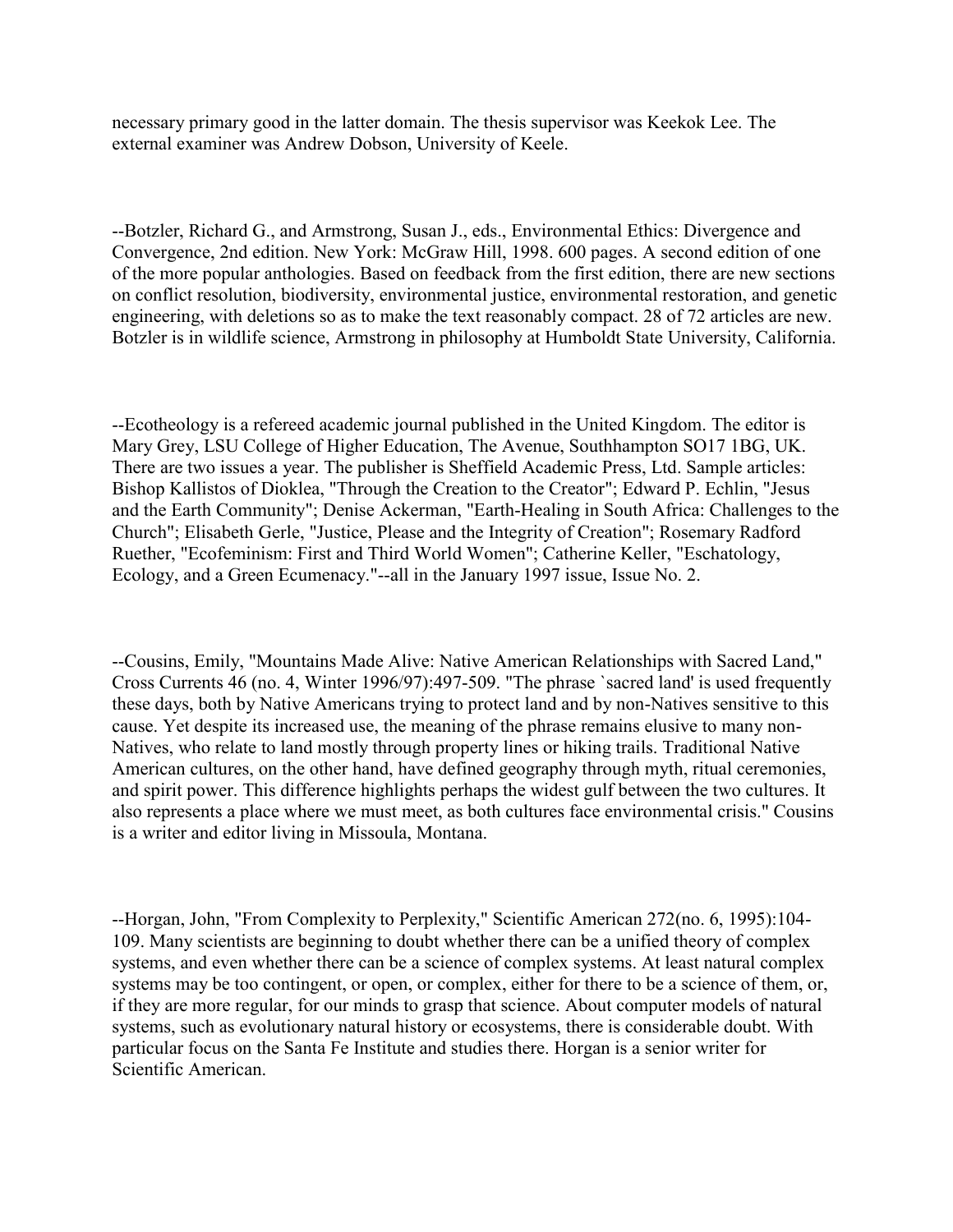--Slesser, Malcolm, King, Jane, and Crane, David C., The Management of Greed: A Bio-Physical Appraisal of Environmental and Economic Potential. Edinburgh: RUI Publishing Co., 1997. (12, Findhorn Place, Edinburgh Scotland, EH9 2JP) ISBN 1-872579-07-8. 327 pages. £ 12.00. Greed is not entirely bad. It is a motivating force for creativity. It is a spur to endeavor. But where greed becomes an obsession with material acquisition, it can become a cancer. Unconstrained and thoughtless consumption is driving our humanly designed economy and society into an unsustainable state because it is overtaxing nature's ability to cope. We humans need to defend nature, not just for her sake, but for ours as well. Nature is infinitely more durable than the human race. Greed is but a fact of the life force. In the management of greed towards positive ends hope can be found.

--Upbin, Bruce, "Don't Tell the Whale Lovers," Forbes, October 20, 1997, pp. 153-154. The 2 inch long Antarctic krill, Euphausia superba, is waiting to be exploited, one of the world's last untapped resources. Schools of krill extend up to fifty miles squire, the diet of great whales, seals, and penguins. A Canadian entrepreneur, David Saxby, has founded Biozyme Systems to exploit the resource. Aquaculture is a \$ 34 billion industry, and farmed fish have to be fed. If fed a diet laced with krill, fish eat better and more than with the present foods, often laced with anchovy. Bixby sold \$ 3 million worth of krill in 1997, and hopes for \$ 45 million worth next year.

--vonDroste (von Droste), Bernd, Plachter, Harald, and RÖssler, Mechtild, eds., Cultural Landscapes of Universal Value: Components of a Global Strategy. Jena, Germany: Gustav Fischer, 1995, in cooperation with UNESCO. Some thirty contributors. Includes: McNeeley, Jeffrey A. and Keeton, William S., "The Interaction between Biological and Cultural Diversity," pp. 25-37; Plachter, Harald and Rössler, Metchild, "Cultural Landscapes: Reconnecting Culture and Nature," pp. 15-18; with sections on Africa and Arab States, Asia, Australia and the Pacific, the Americas, and Europe, for example: Hegard, Tonte, "Nature and Culture--Two Aspects of the Same Story. Norwegian Landscape Management in the 1990's," pp. 374-377; Henne, Eberhard, "The Schorfheide-Chorin Biosphere Reserve, Germany: Unique Species Diversity in a Centuries-Old Cultivated Landsacpe" pp. 333-349; and many more. Since 1992, outstanding cultural landscapes can be protected under the World Heritage Convention, the first international legal instrument recognizing and safeguarding such landscapes for future generations. Many of the authors feature the cultural landscapes but many also consider the integration of nature and culture, and biological conservation on such landscapes. von Droste and RÖssler are with the UNESCO World Heritage Centre, Paris. Plachter is in biology at the University of Marburg.

--Porteous John Douglas. Environmental Aesthetics: Ideas, Politics, and Planning. New York: Routledge, 1996.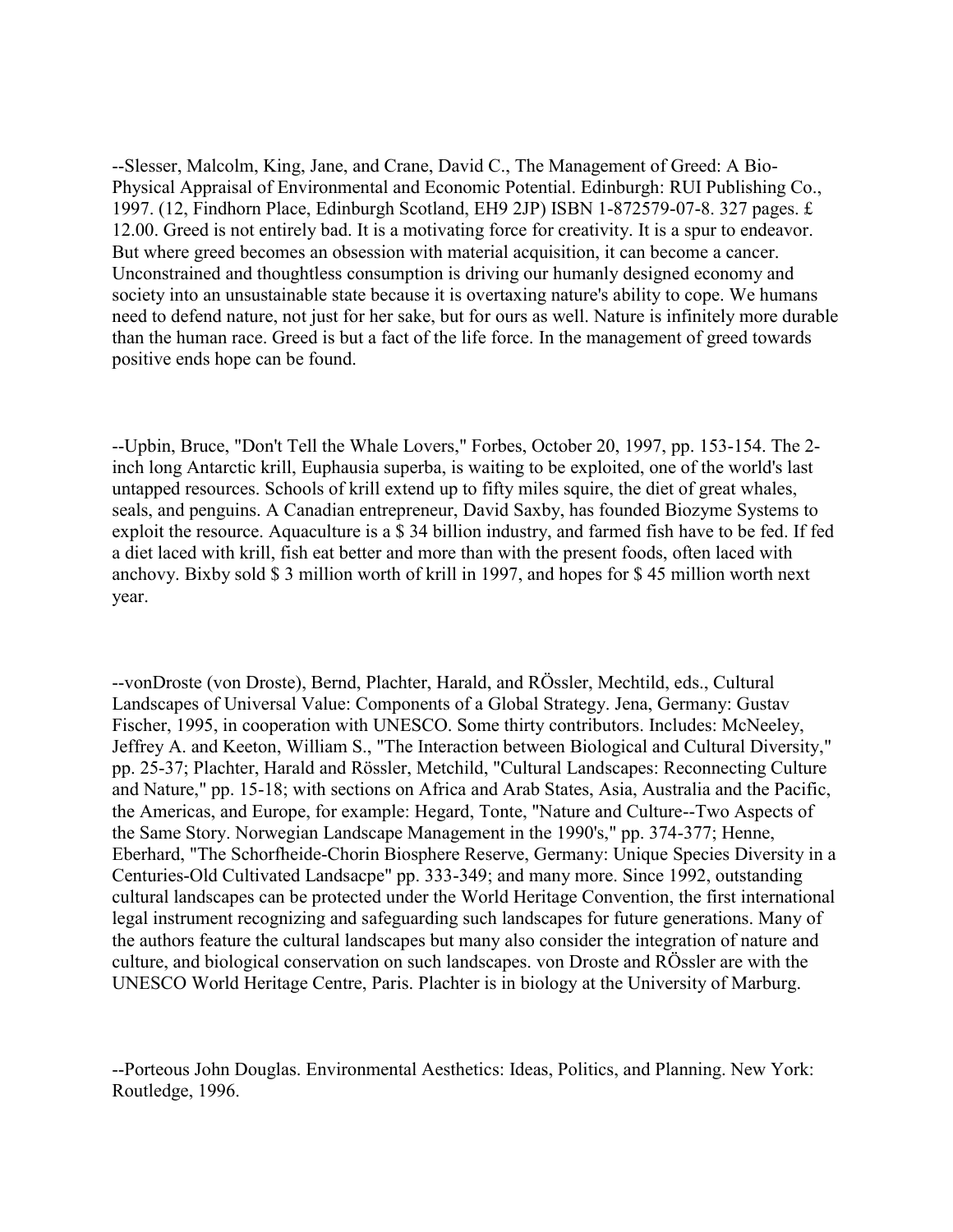--Hull, R., and W. Stewart. "Validity of Photo-Based Scenic Beauty Judgments," Journal of Environmental Psychology 12(1992):101-114.

--Hull, R., and G. Revell. "Cross-Cultural Comparison of Landscape Scenic Beauty Evaluations: A Case Study in Bali," Journal of Environmental Psychology 9(1989):177-191.

--Bourassa, Steven C. The Aesthetics of Landscape. London: Belhaven Press, 1991. Landscape assessment, architecture, aesthetics of nature. Especially interested in developing a framework for landscape aesthetics that reaches beyond biology to incorporate the cultural component of landscapes. Aesthetic experience functions at three basic levels: biological, cultural, and personal.

--Kim, Ke Chung, "Preserving Biodiversity in Korea's Demilitarized Zone," Science 278(1997):242-243. The demilitarized zone separating North and South Korea has been uninhabited by humans for 45 years, rigidly enforced, and this provides sanctuary to endangered animals and plants. Damaged forests have been rehabilitated and farmlands that are thousands of years old have returned to a natural state. The DMZ has, in fact, become a unique nature reserve containing the last vestiges of Korea's natural heritage. The Korean Peace Bioreserves System provides a strategy to preserve the rich biodiversity of the DMZ, and here is one place North and South Korea can work together. Kim is at the Center for Biodiversity Research, Pennsylvania State University.

--Nissani, Moti, "Brass-Tacks Ecology," The Trumpeter 14(no 3, 1997):1543-148. Environmental reform has failed, for two important reasons. First, the great majority of environmental thinkers ignore concrete political realities. Instead they are caught up in debates about the significance of one or another proximate cause of the environmental crisis (human domination of nature, overpopulation). The environmental movement is bereft of a core practical philosophy guiding its actions. Second, environmentalists misconstrue political realities, concentrating on this or that specific issue (the Endangered Species Act, water pollution), when the real problem is an economic and political system in which money counts as the bottom line. With some sobering illustrations from both business and politics. Nissani is in the Interdisciplinary studies Program, Wayne State University, Detroit.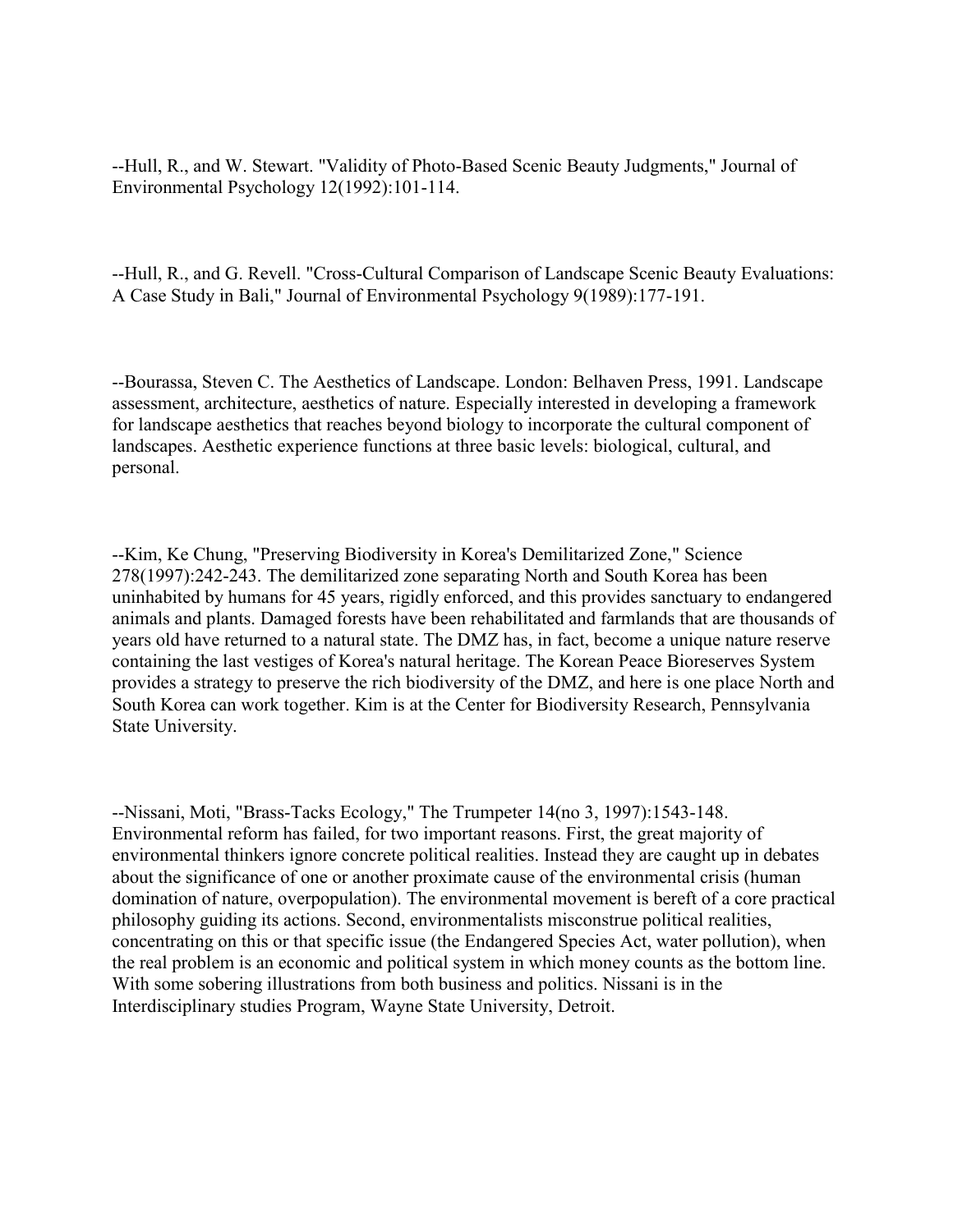--Grant, Lindsey, Juggernaut: Growth on a Finite Planet. Santa Ana, CA: Seven Locks Press, 1996. 310 pages. \$ 18.95. Population growth is leading us to a world we do not want, more crowded, with less personal freedom, more polluted and paved over, with less room for biodiversity. The first half of the book deals with world trends. The second half of the book focuses on the U.S. The U.S. population is growing by approximately 10% per decade. Alone among the rich industrialized nations, America's population is still growing because of a higher rate of fertility and generous immigration policies. Both in terms of curbing effluents and preserving wildlands, ending population growth will be the key. Grant is a former U.S. foreign service officer and Deputy Assistant Secretary of State for Environment and Population Affairs.

--Bouvier, Leon F., and Grant, Lindsey, How Many Americans? Population, Immigration, and the Environment. San Francisco: Sierra Club Books, 1994. 174 pages. \$ 12.00.

--Braks, Andrew David, Aristotle's Primary Substance: The Bio-Platonic Motivations Behind Metaphysics Z and H. Colorado State University, Philosophy M.A. thesis, fall 1997. Aristotle stood in the legacy of Plato, but had much more interest in biology. His thought developed and for him, in the Metaphysics, primary substances are species forms. They define concrete individual substances, although in Aristotle's earlier thought in the Categories substances are primarily individuals. But Aristotle is unable to entertain ideas similar to modern evolutionary ideas. His biological species-forms are essentially unchanging and perpetually instantiated by a never-failing succession of living individuals.

--Godzinski, Ronald Peter, Jr., Hume's Emotivism and Callicott's Environmental Ethic. Colorado State University, Philosophy M.A. thesis, fall 1997. J. Baird Callicott's environmental ethics is founded on David Hume's moral epistemology. Hume has problems with the is/ought fallacy, which Callicott believes he can overcome with the model of environmental health. But making a rational appeal to persons to act ethically because they are motivated by environmental health is more complex than Callicott realizes. Further, Hume is either a subjectivist or an emotivist in ethics, and both views have been subjected to severe criticisms. Callicott's environmental ethics needs to face these criticisms. In fact, Callicott's whole line of reasoned argument in defense of ecosystems and duties to conservation is not really permissible, if Callicott really follows Hume, who does not concede the power of reason to motivate behavior.

Environmental Grantmaking Foundations, 5th edition. Rochester, NY: Resources for Global Sustainability, 1997. 1,000 pages. \$ 89.00. 750 foundations, U.S. and Canadian sources of worldwide funding. The most comprehensive source. The first four editions were published by Environmental Data Research Institute, a related group. There is a CD-Rom version at \$ 104.00 800/724-1857. Fax 716/473-0968. E-mail rgs@eznet.net. Web site: http:/home.eznet.net/~rgs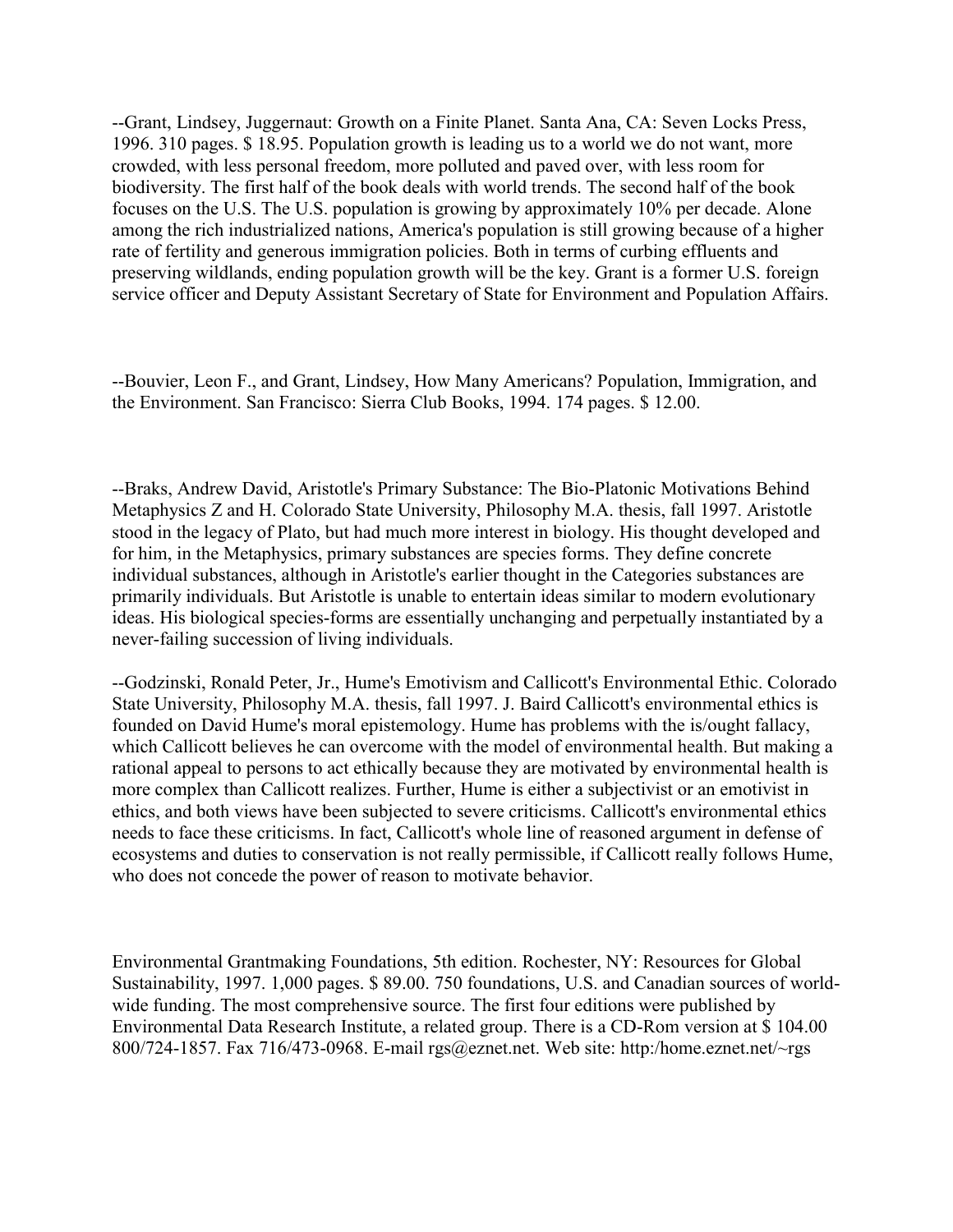--Lane, Belden C., "Open the Kingdom for a Cottonwood Tree," Christian Century 114(no. 30, October 29, 1997):979-983. " Trees should be included in the community of the sacred, and even in the communion of saints. ... We must extend justice to the creatures that sustain human life, using their products with gratitude and respect. Appreciation for these gifts entails an ethical reappraisal of logging practices and reforestation plans, including the rejection of clear-cutting policies and `salvage logging.' Particular respect must be given to trees in old-growth forests, where species diversity remains at high risk." Lane teaches theological studies at St. Louis University, St. Louis, Missouri.

--Gregersen, Niels H., Parsons, Michael W. S., and Wasserman, Christolph, eds., The Concept of Nature in Science and Theology. Studies in Science and Theology, vol. 3 (1995), Part I. Geneva, Switzerland: Labor et Fides, S. A., 1997. ISBN 2-8309-0859-7. Relatively short articles by two dozen theologians. Part I, this part, is on nature more generally. Part II (in press) will be more specific: epistemology and quantum reality, biology and theology, ecology and theology, ethics and human nature. Gregersen is in systematic theology at the University of Aarhus, Denmark.

--Carter, Dick, "Maintaining Wildlife Naturalness in Wilderness," International Journal of Wilderness 3 (no. 3, 1997):17-21. Federal managers may not introduce exotic species to wilderness areas, but they allow state managers to stock non-native fishes and to introduce nonnative goats adjacent to wilderness areas, knowing they will migrate there. Carter is a Utah environmentalist.

--Shultis, John, "Social and Ecological Manifestations in the Development of the Wilderness Area Concept in New Zealand," International Journal of Wilderness 3 (no. 3, 1997):12-16. As opposed to wilderness in the United States, Canada, and Australia, wilderness areas in New Zealand have become much more stringently defined: areas designated as such "will not have developments such as huts, tracks, bridges, signs, nor mechanized access." Shultis is recreation and tourism, University of Northern British Columbia.

--Cessford, Gordon, "Antarctic Tourism: A Frontier for Wilderness Management," International Journal of Wilderness 3 (no. 3, 1997):7-11. Antarctic tourism has grown rapidly in recent years, 10,000 persons in the four summer months. To date impacts have been relatively benign, but the prospect of continued growth brings some concerns about the adequacy of existing rules and calls for continued surveillance and research. Cessford is with the Department of Conservation in Wellington, New Zealand.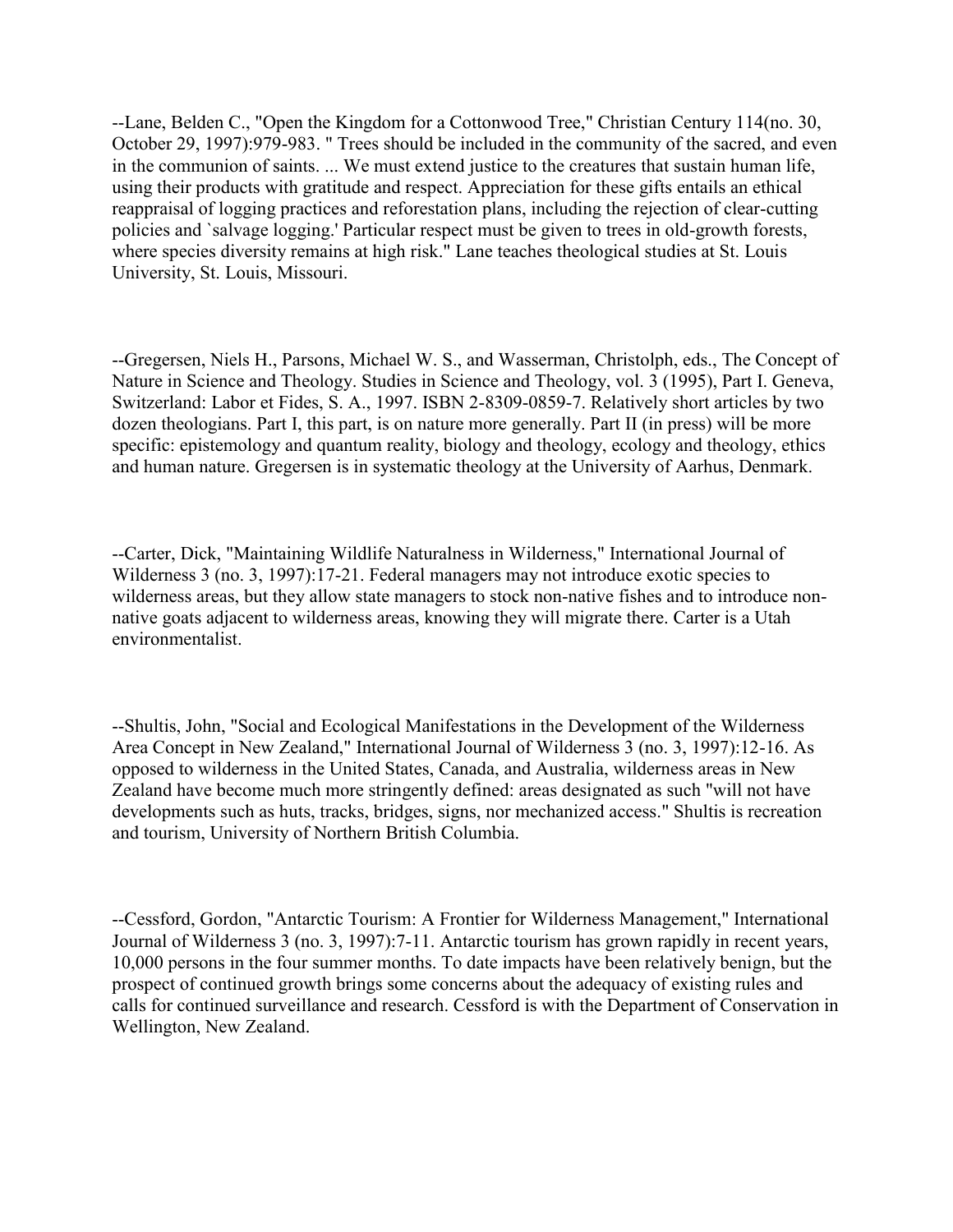--Codling, Rosamunde, "Concepts of Wilderness in the Antarctic," International Journal of Wilderness 3 (no. 3, 1997):35-39. Tourists visiting by ship carry their accommodation and their means of propulsion with them, but while they may be spectators to the wilderness that is the land, they live and move through the wilderness that is the sea. Wilderness needs to be seen in a global contact, as part of a continuum of human impact that begins with highly urban areas and ends with remaining pristine regions. Codling is a landscape planner, Scott Polar Research Institute, Cambridge University.

--White, Daniel R., Postmodern Ecology: Communication, Evolution, and Play. Albany, NY: State University of New York Press, 1997. The trends in European thought that have contributed to the rise of industrial civilization and to the ecological crisis. Alternative visions of nature and culture, from Romanticism to ecological theory, in an effort to rewrite the story of natural and cultural history. Ecological poetics, technological artistry, evolutionary learning, the play of communication, and the struggle for a viable ecological ethic, and a larger theory of human and transhuman interests. White is in critical theory and cultural studies at the University of Central Florida.

--Ridley, Matt, The Origins of Virtue. London: Penguin Books, 1997. Chapter 11 is on "Ecology as Religion," where Ridley, following the prevailing biological theory of humans as always selfinterested, dislikes any Romanticism, especially about aboriginal peoples, since peoples ancient and modern always act selfishly if they can get by with it, although they are also evolved to cooperate in their own self-interest. "The conclusion that seems warranted is that there is no instinctive environmental ethic in our species--no innate tendency to develop and teach restrained practice. Environmental ethics are therefore to be taught in spite of human nature, not in concert with it. They do not come naturally. We all knew that anyway, did we not? Yet we persist in hoping that we'll find an ecological noble savage somewhere inside our breast. ... He's not in there." (p. 225)

The book concludes (Chapter 10, The Gains from Trade, and Chapter12, The Power of Property) with a defense of free markets property rights. "Wherever you look, the reason for the environmental troubles in the Third World turns out to be caused by the lack of clear property rights. ... The poverty of the Third World is to be cured largely by creating secure property rights." (pp. 238-239). "Private property is often the friend of conservation, government regulation is often the enemy" (p. 243). "If we are to recover social harmony and virtue, if we are to build back into society the virtues that made it work for us, it is vital that we reduce the power and scope of the state" (p. 264). Government regulations and participatory democracy require too much faith in the common good. A good example of scientism, elevating a biological theory into a comprehensive worldview, including politics, getting Thatcherite politics and free market environmentalism out of selfish genes.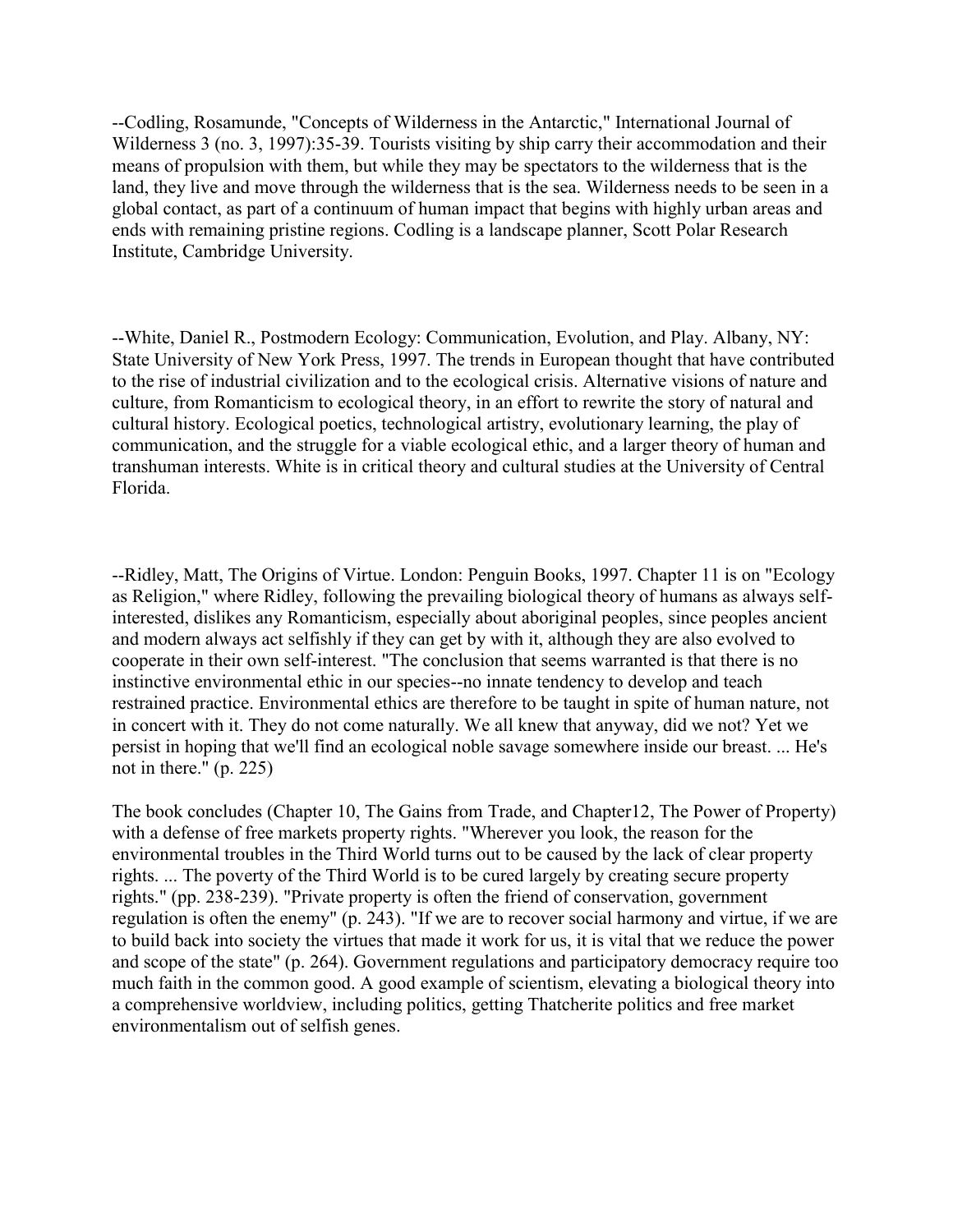--Evans, Peter, "The Eclipse of the State? Reflections on Stateness in an Era of Globalization," World Politics 50 (no. 1, October 1997):62- .

--Cahn, Steven M., and Peter Markie, eds., Ethics: History, Theory, and Contemporary Issues. New York: Oxford University Press, 1998. Said to be the most comprehensive anthology available, but not comprehensive enough to include any environmental ethics. Tom Regan, "The Case for Animal Rights," and Carl Cohen, "The Case for the Use of Animals in Medical Research," make it in, but that's as non-human as ethics gets here. Otherwise the issues are the usual ones: abortion, euthanasia, capital punishment, affirmative action, famine relief. Cahn is in philosophy at the City University of New York; Markie is in philosophy at the University of Missouri, Columbia.

--Laidler, Liz, and Laidler, Keith, China's Threatened Wildlife. London: Blandford, 1996. Distributed in U.S. by New York: Sterling Publishers. ISBN 0-7137-2372-6.

--Pakenham, Thomas, Meetings with Remarkable Trees. London: Weidenfeld and Nicolson, 1996. Remarkable pictures of remarkable trees, all over the world.

--VanDyke (Van Dyke), Fred, Mahan, David C., Sheldon, Joseph K., and Brand, Raymond H., Redeeming Creation: The Biblical Basis for Environmental Stewardship. Downer's Grove, IL: InterVarsity Press, 1996. Four Christian biologists address the ecological crisis.

--Easterbrook, Greg, "Greenhouse Common Sense: Why Global Warming Economics Matter More than Science," U.S. News and World Report, December 1, 1997, pp. 58-62. More than 2,500 economists, including eight Nobel prizewinners, endorsed a statement by the organization Redefining Progress saying that "sound economic analysis" shows that greenhouse emissions can be cut "without harming American living standards." Easterbrook remains rather much of a free market environmentalist.

--Low, Mary, Celtic Christianity and Nature: The Early Irish and Hebridean Traditions. Edinburgh: University of Edinburgh Press, 1996. Also published in Northern Ireland: Belfast: The Blackstaff Press, 1996. 236 pages. £ 12.95.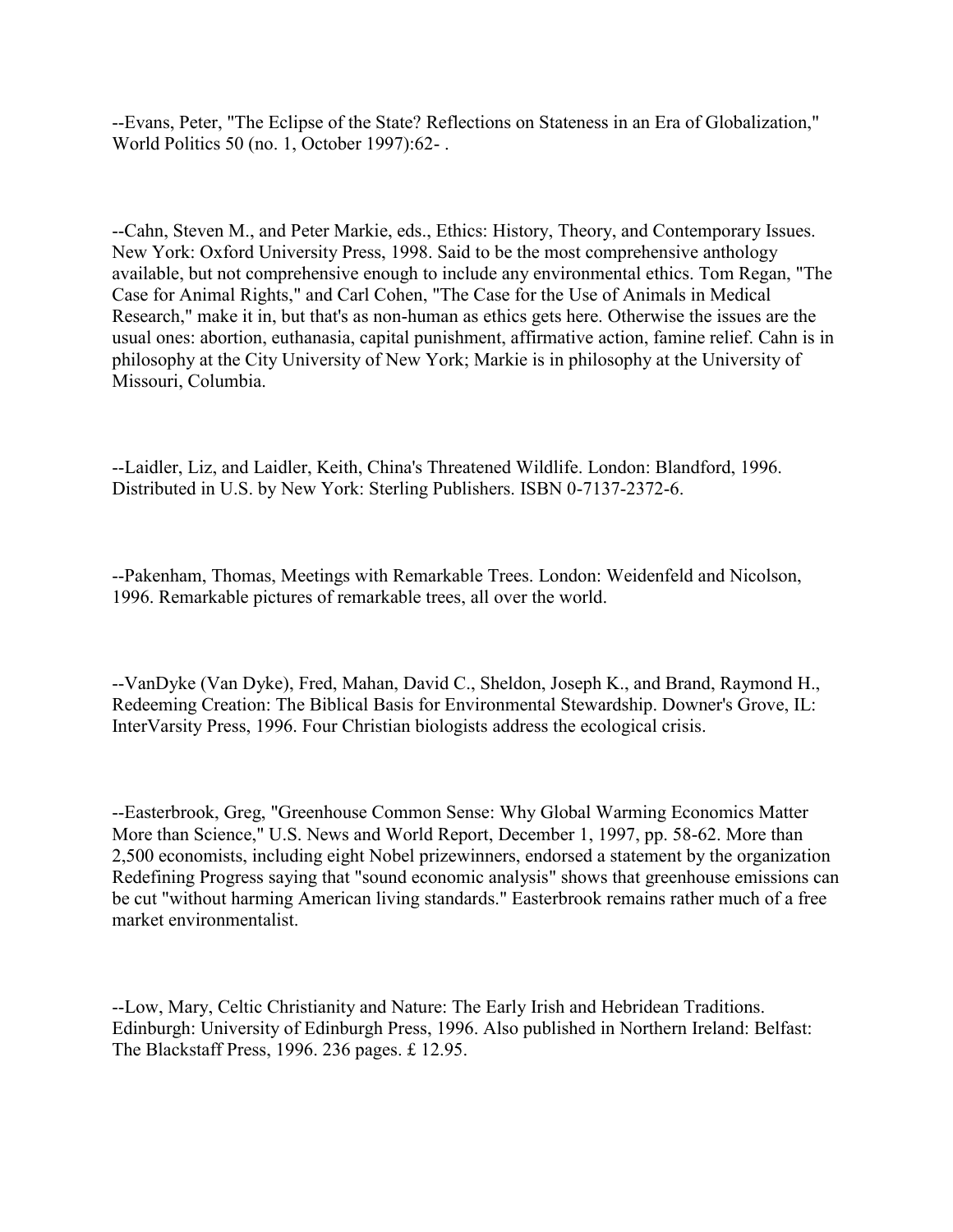--Mahiman, J. D., "Uncertainties in Projections of Human-Caused Climate Warming," Science 278 (21 November, 1997):1416-1417. Good summary, with as many certainties as uncertainties. Mahiman distinguishes virtually certain facts ("atmospheric abundances of greenhouse gases are increasing because of human activities"), virtually certain projections, 99 percent ("The stratosphere will continue to cool significantly as CO2 increases"), very probable projections, 90 percent ("A doubling of atmospheric CO2 over preindustrial levels is projected to lead to an equilibrium global warming in the range of 1.5o to 4.5oC"). Also incorrect projections ("the number of tropical storms, hurricanes, and typhoons per year will increase"). The author is at the National Oceanic and Atmospheric Administration Lab at Princeton University.

--Man and Nature Center, Odense University, Denmark. This Center operated under a five year funding grant and produced many relevant publications in environmental philosophy, policy, and ethics. Its operations ended last summer (June 1997), although some of its publications, such as a Danish anthology in environmental ethics and a book by Finn Arler on Cross-Cultural Protection of the Environment, are still in press.

A list of publications is available at:

http://hum.ou.dk/Center/Hollufgaard/

The list and many of the publications are in both English and Danish. Hollufgaard is the name of a research and conference center adjacent to the University, where the project was located. One philosopher associated with the project was Finn Arler, who has now returned to the philosophy department at Aarhus University. His address: Institut for Filosofi, Aarhus Universitet, Ndr. Ringgade, bygn 328, DK-8000 Aarhus C, Denmark. Tel. +45 86 19 14 92. E-mail: filfa@hum.aau.dk

--Dobb, Edwin, "Reality Check: The Debate Behind the Lens," Audubon 100 (no. 1, January-February 1998):44-51, 98-99. Ethical and related issues in wildlife photography. Our ability to separate photographic fact from fiction is a thing of the past. What hope remains for faithful, credible images of wildlife? New photographic technologies have provoked a debate over the ethics of digital manipulation, the use of captive or posed animals, the harassment of wildlife, and various artifices that stretch the truth.

--Mukerjee, Madhusree, "Trends in Animal Research," Scientific American 276 (no. 2, 1997):86-93.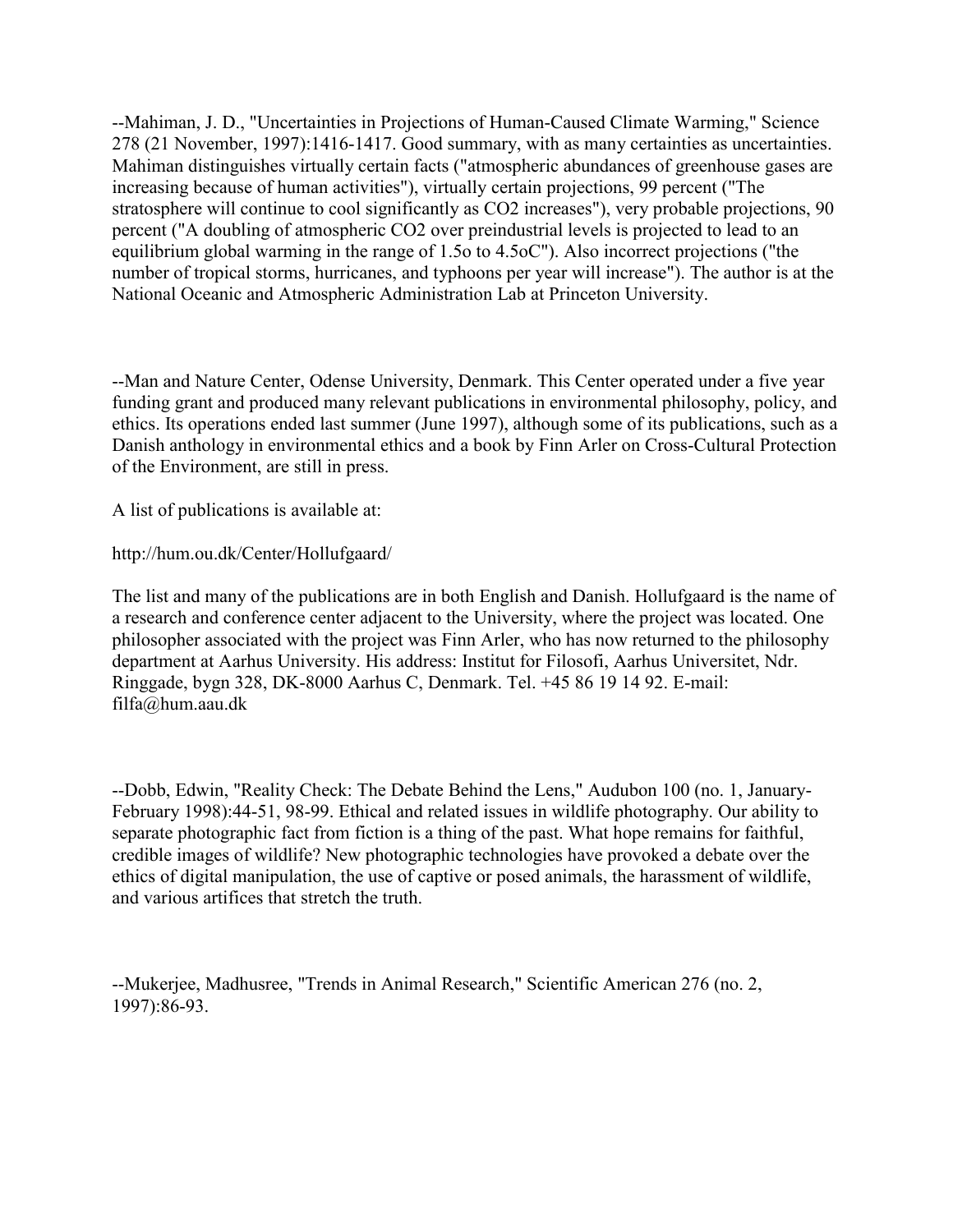--Fouts, Roger, with Mills, Stephen Tukel, Next of Kin: What Chimpanzees Have Taught Me About Who We Are. New York: William Morrow and Co., 1997. 420 pages. Fouts is a wellknown psychologist with over thirty years of experience studying and caring for captive chimpanzees, including Washoe. He generally argues that chimpanzees have been treated badly by researchers. Introduction by Jane Goodall.

--Tomasello, Michael, and Call, Josep, Primate Cognition. New York: Oxford University Press, 1997. 517 pages. "The experimental foundation for claims that apes are `more intelligent' than monkeys is not a solid one, and there are few if any naturalistic observations that would substantiate such broad-based, species-general claims" (pp. 399-400).

--DeGrazia, David, Taking Animals Seriously: Mental Life and Moral Status. New York: Cambridge University Press, 1996. 302 pages.

--Marler, Peter., "Social Cognition: Are Primates Smarter than Birds?" pages 1-32 in Nolan, Jr., Val, Ketterson, Ellen D., eds., Current Ornithology, vol. 13. New York: Plenum Press, 1996. "There are many striking similarities between the accomplishments of birds and primates. Their achievements in different forms of social learning are surprisingly similar with regard to the acquisition of both patterns of responsiveness to environmental stimulation and new motor patterns. Examples of tool use are as frequent and as complex in birds as in primates, although questions of social transmission remain moot in both cases. Primates seem to excel, however, in aspects of social cognition. There are cases of complex social cognition where primate accomplishments appear to be outstanding. . . . Accomplishments in the domain of social communication are just as impressive in birds as in monkeys and apes, and the ability for vocal learning is an outstanding avian achievement that leaves non-human primates far behind. I am driven to conclude, at least provisionally, that there are more similarities than differences between birds and primates. Each taxon has significant advantages that the other lacks" (p. 22).

--Burghardt, G. M., Review of Cavalieri, Paola, and Singer, Peter, eds., The Great Ape Project: Equality beyond Humanity, in Society and Animals 5(1997):83-86. The Great Ape Project is a speciesist project because of its emphasis on great apes.

--Byrne, Richard W., The Thinking Ape: Evolutionary Origins of Intelligence. New York: Oxford University Press, 1995. 266 pages. "It seems that the great apes, especially the common chimpanzee, can attribute mental states to other individuals; but no other group of animals can do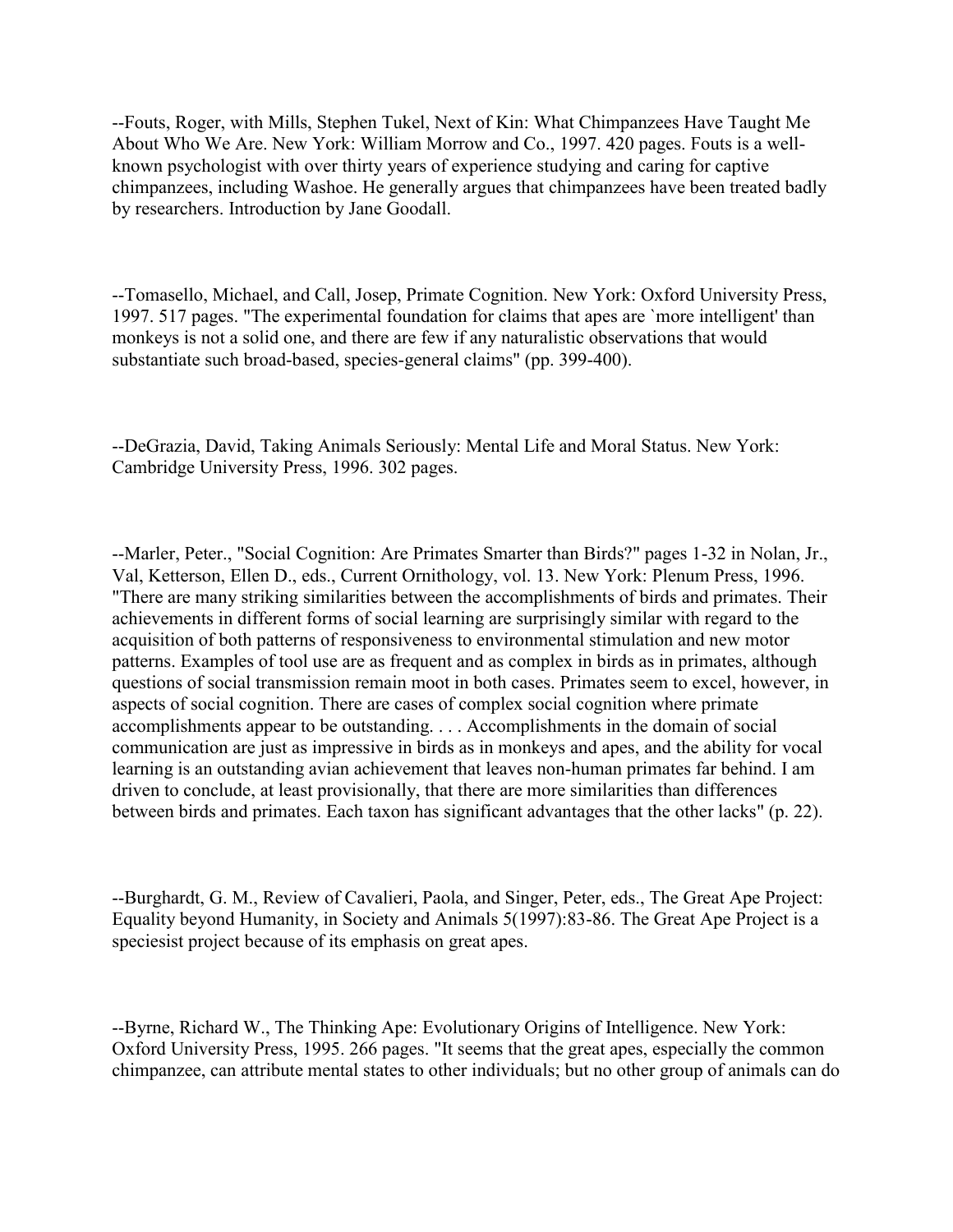so--apart from ourselves, and perhaps cetaceans" (p. 146). "A sharp discontinuity is implied between great apes and all other animals" (p. 154).

--Allen, Colin, and Bekoff, Marc, Species of Mind: The Philosophy and Biology of Cognitive Ethology. Cambridge, MA: The MIT Press, 1997. 209 pages.

--Bekoff, Marc and Elzanowski, A, "A. Collecting Birds: The Importance of Moral Debate," Bird Conservation International 7(1997):357-361.

--Hardy-Short, Dayle, and Short, Brant, "Fire, Death, and Rebirth: A Metaphoric Analysis of the 1988 Yellowstone Fire Debate," Western Journal of Communication 59(Spring 1995):103-125. Death metaphors were used primarily by those with an anthropocentric point of view and found in media reports of the fires. Birth metaphors were used primarily by those with a biocentric point of view and found in environmentalists' discussions of the fires. "Archetypal metaphors remain prominent in contemporary public discourse... such metaphors have an inventional quality ... and archetypal metaphors are especially powerful rhetorical devices in the context of a perceived crisis."

--Peterson, Tarla Rai and Horton, Cristi Choat, "Rooted in the Soil: How Understanding the Perspectives of Landowners Can Enhance the Management of Environmental Disputes," The Quarterly Journal of Speech 81(1995):139-166. The need to include the perspective of ranchers in environmental disputes, specifically the dispute over the endangered golden-cheeked warbler and its habitat. "Public discourse must enable divergent versions of collective identity to emerge," and, in the case of the warbler, these versions of collective identity provided by the ranchers and the environmentalists must be acknowledged and integrated if the warbler is to survive.

--Cantrill, James, and Masluk, Michelle, "Place and Privilege and Predictors of How the Environment is Described in Discourse," Communication Reports 9(1996):79. Focusing on the Beartooth Alliance, the authors find that proximity to a site of environmental controversy influences environmental discourse. The role of place and privilege must be considered when attempting to assess the most influential modes of discourse.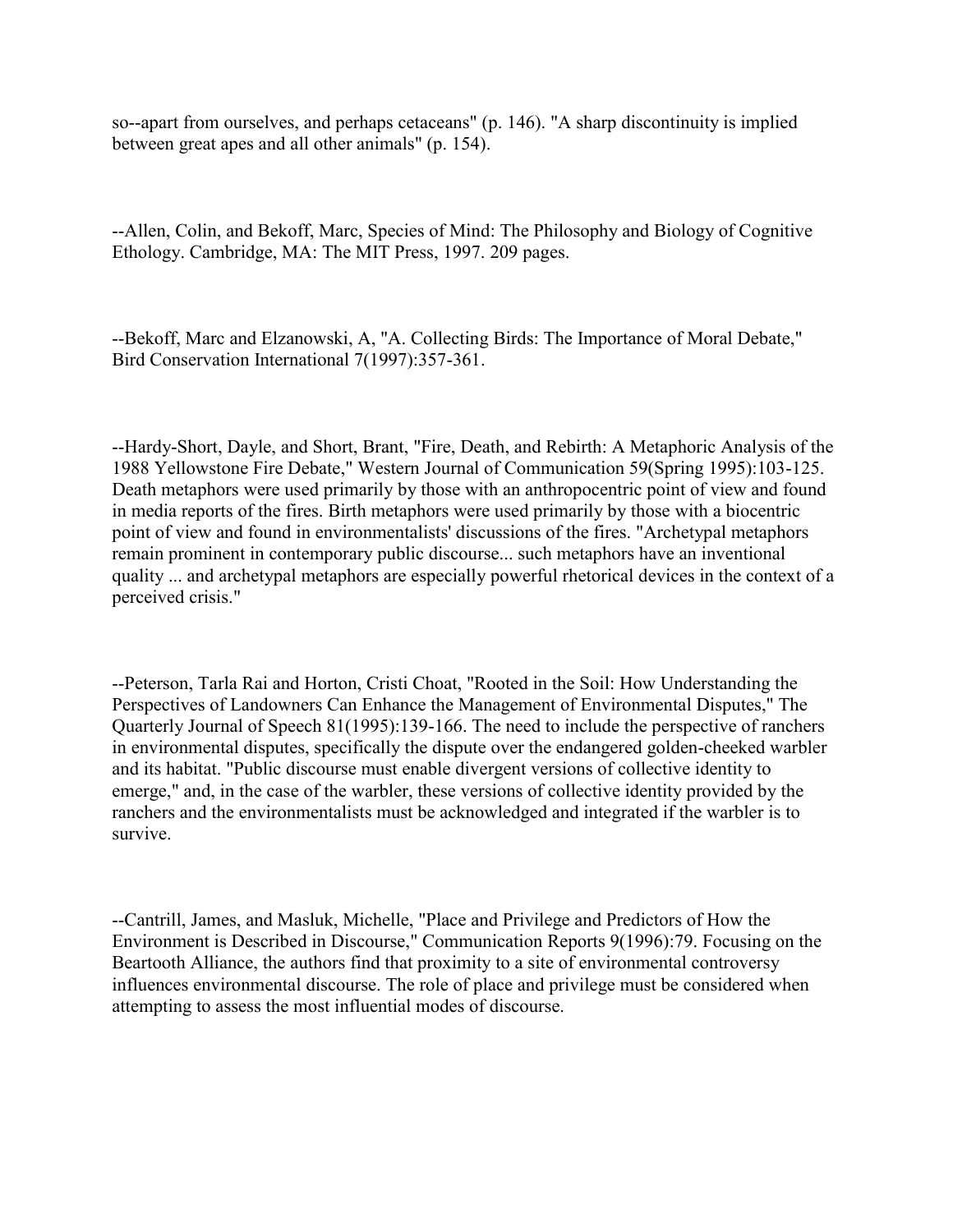--Cantrill, James G., "Communication and Our Environment: Categorizing Research in Environmental Advocacy," Journal of Applied Communication Research 21(no. 1, 1993):18

--Myerson, George, and Rydin, Yvonne, The Language of Environment: A New Rhetoric. London: UCL Press, 1996. An extensive overview of styles of rhetoric concerning the environment. The environmental ethos, metaphorical argumentation, environmental irony, and the dialectic of catastrophe.

--Peterson, Tarla Rai, "The Meek Shall Inherit the Mountains: Dramatistic Criticism of Grand Teton Nation Park's Interpretive Program," Central States Speech Journal 39(no. 2, 1988):121- 133. The author finds that Christian myths were used, effectively, in Grand Teton National Park interpretation.

--Muir, Star A., and Veenendall, Thomas L., eds., Earthtalk. London: Praeger Publishers, 1996. An anthology of environmental rhetoric. Language as both asset and downfall to environmental communication, alternative rhetorics.

--Killingsworth, M. Jimmie, and Palmer, Jacqueline S., Ecospeak. Carbondale, IL: Southern Illinois University Press, 1992. "The patterns of rhetoric typically used in written discourse on environmental politics," offering "a provisional map of recent writers' attempts to reach new stages of consciousness and action through the medium of language."

--Hopkins, Patrick D., "Value, `Nature', and Copies of `Nature'", Center for Values and Social Policy Newsletter (Center for Values and Social Policy, University of Colorado), vol 16, no. 2, fall 1997. (Campus Box 232, Boulder, CO 80309). "While I simply have to accede to the fact that some people value things because they have not been shaped by human hands, and thus will always perceive the `artificial' as less valuable, this psychological and moral reaction means nothing for the `artificial' object in and of itself. It only points to the existence of anthropocentric cultural forces that attach metaphysical and moral taint to human-made objects. ... The analysis at least suggests that there is nothing inherently misguided or anti-environmentalist in high-tech restoration ecology projects. And, that there is nothing anti-environmentalist about thinking than an `artifact' can be as good as `nature'." Thinking that the artifacted forest is of less value than the natural is "seriously flawed." Hopkins is a visiting faculty member in philosophy at the University of Colorado.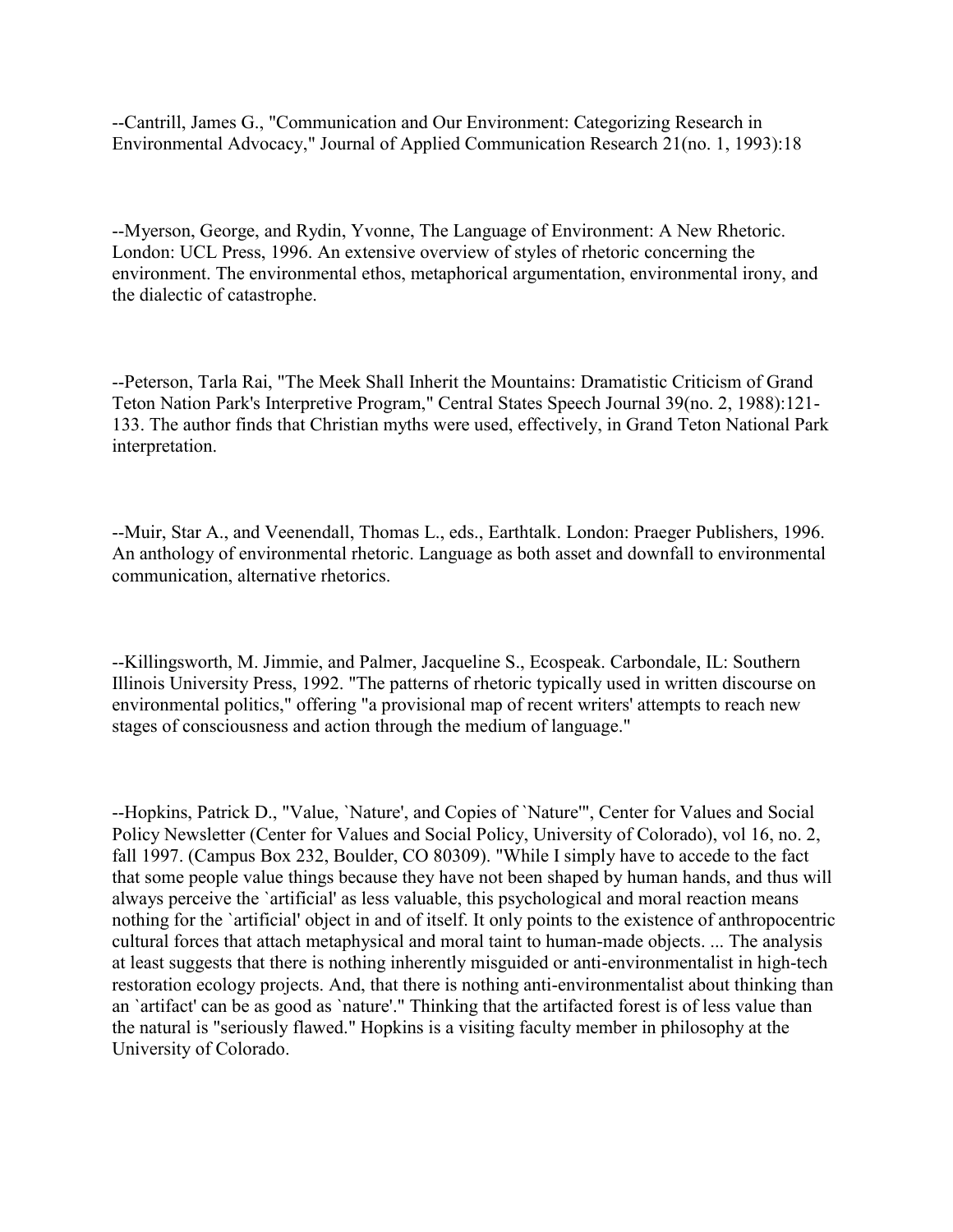--Luoma, Jon R., "Habitat Conservation Plans: Compromise or Capitulation?" Audubon 100 (no. 1, January-February 1998):36-51. Habitat Conservation Plants, sweeping regulatory arrangements, are fast becoming the new standard for ecosystem protection. In the past four years more than 400 have been approved or set in motion. But are they a great leap forward or a sellout of endangered species? Although in principle, they protect habitat and many species at the ecosystem level, and are praised as a win-win situation, in practice skeptics worry that species protection is becoming driven less by law and science, more by the backrooms deals cut between federal bureaucrats and developers and their lawyers. Especially objectionable is the Babbitt innovation of "no surprises" clauses, which locks in the agreed arrangements for a century, once the deal is struck. For all intents and purposes, landowners are absolved of any future liability under the Endangered Species Act. Critics also complain the HCP's are rushed through without adequate study, and, under these circumstances, surprises are to be expected. In a forceful letter to Congress, 167 scientists, mostly conservation biologists, complained that the "no surprises" clause "proposes a world of certainty that does not, has not, and never will exist... because we will always be surprised by ecological systems."

--Pimentel, David et al (and eight others), "Economic and Environmental Benefits of Biodiversity," BioScience 47(1997):747-757. The annual economic and environmental benefits of biodiversity in the United States total approximately \$ 319 billion. Some aspects of conserving biodiversity are expensive, although they may return major dividends. The economic value to humans around the world is \$ 2.9 trillion annually. By comparison, the gross domestic product in the U.S. topped \$ 7.6 trillion in 1996. For another study, see Costanza, Robert, and twelve others, "The Value of the World's Ecosystem Services and Natural Capital," Nature 387(15 May 1997):253-260, and note in ISEE Newsletter, v.8,#2. Costanza's group figured the world total in the range of \$ 16-54 trillion, with an average of \$ 33 trillion per year. So the numbers seem slippery, but everybody agrees they are huge.

--Magnusson, Magnus, and White, Graham, eds., The Nature of Scotland: Landscape, Wildlife, and People, revised ed., 1997, first edition 1991. Edinburgh: Canongate Press, 1997. Chapter 16 is "The Protection of the Land," a review of nature conservation in Scotland.

--Earley, Jay, Transforming Human Culture: Social Evolution and the Planetary Crisis. Albany, NY: State University of New York Press, 1997. How social evolution has led to remarkable achievements and also to moral horrors and the current world crisis as well. Certain ground qualities were present at the beginnings of our social evolution, such as natural living, belong, vitality, community, and equality, and over the span of human history certain emergent qualities developed to give us greater power in the world, such as technology, social organization, and rational thinking. In developing these emergent qualities, we have suppressed the ground qualities--but at the expense of our health and wholeness. The next step in our evolution is to take conscious charge of our future by integrating ground qualities with emergent qualities.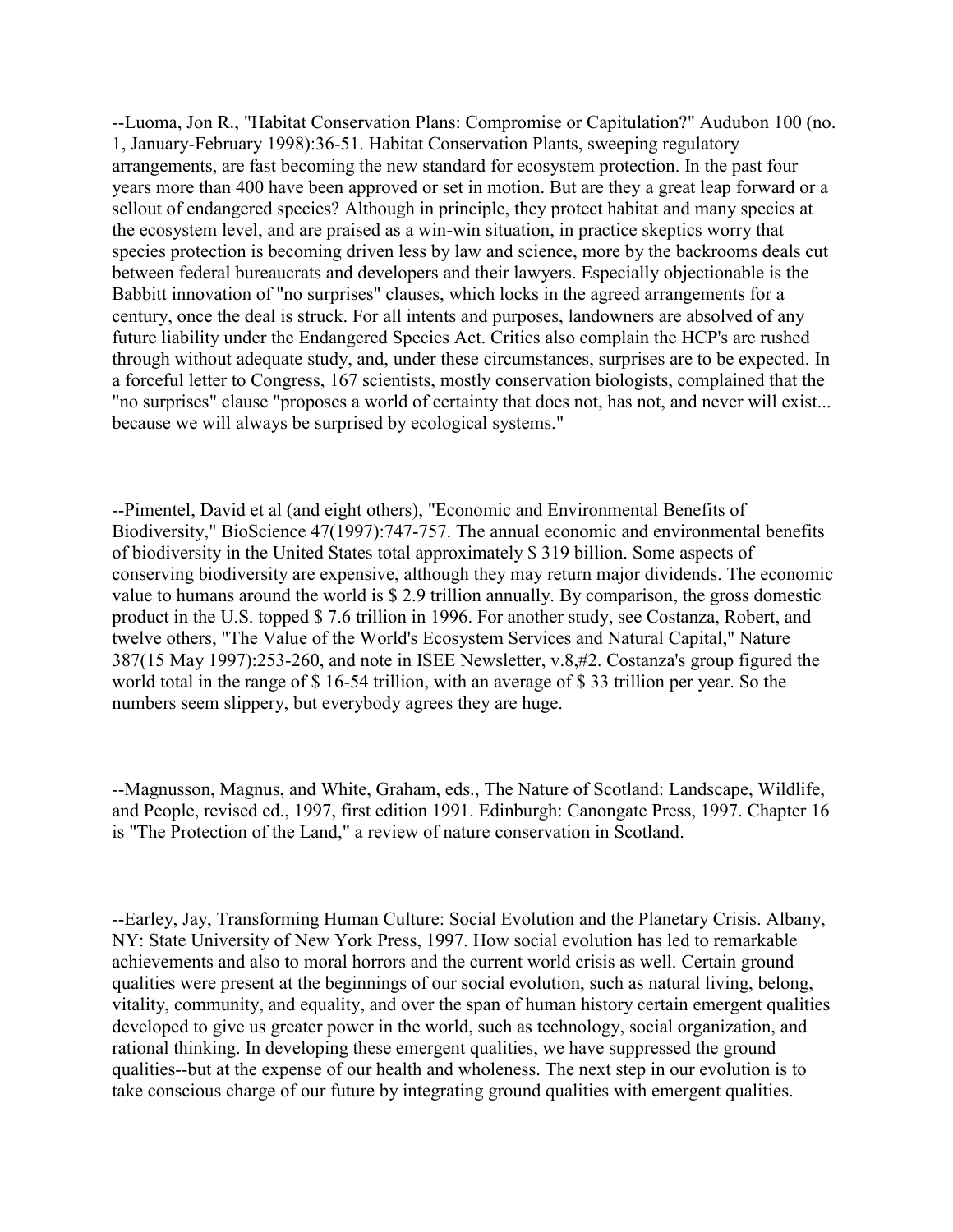--Brooks, L. Anathea and VanDeveer, Stacy D., eds., Saving the Seas: Values, Scientists, and International Governance. College Park, MD: Maryland Sea Grant, 1997. 480 pages. \$ 30.00. Maryland Sea Grant, 0112 Skinner Hall, University of Maryland, College Park, MD: 20742. Tel. 301/405-6376. Fax 301/314-9581. Eighteen essays by scholars in the area of marine and environmental management. Focus is on the world's coastal seas, where there is intense competition for resources, as well as for harbors, fisheries, shipping, and defense, also culturally important places and traditional ways of life.

--Sprigge, T. L. S., "Idealism, Humanism, and the Environment," in Coates, Paul and Hutto, Daniel D., eds., Current Issues in Idealism. Bristol, England: Thoemmes Press, 1996), pp. 267- 302. "My main conclusion is that absolute idealism, conceived as the view that Reality is `a single Experience, superior to relations and containing in the fullest sense everything which is' (quoting Bradley), need not be, and should not be, in any way metaphysically humanist or vitalist, and that there is no reason therefore for those, like the deep environmentalists who are repelled by ethical humanism or even vitalism, and by metaphysical humanism or vitalism as implying it, to regard absolute idealism in general with suspicion; indeed they should recognize it as rather their best metaphysical friend, since it gives ground for recognizing as cognitively valid the pantheistic feelings towards nature which often inspire them. Sprigge is emeritus in philosophy at the University of Edinburgh.

--Sprigge, T. L. S., "Some Recent Positions in Environmental Ethics Examined," Inquiry 34(1991):107-28. An examination of three recent books advocating beliefs about, and attitudes toward, wild or semi-wild nature, characteristic of those in eco-philosophy today. Paul Taylor, Respect for Nature; Holmes Rolston, Environmental Ethics; Andrew Brennan, Thinking about Nature. Taylor and Rolston are seen as forms of deep ecology; Brennan's position is humanistic ecology, a middle way between shallow and deep ecology. These authors are interpreted through Sprigge's panpsychism, in which he is sympathetic to the idea that there is value in nature apart from the life of humans and animals. Though Rolston and Taylor disclaim being panpsychists, it is hard to make sense of their claims without moving toward panpsychism, or at least broadening our conception of the distribution of sentience. Even for the panpsychist, however, where it is not the welfare of individual organisms that is in question, but the alleged value of units such as total ecosystems, species, or terrains, appeal must be mainly to aesthetic value. For even if there is a world of inner feeling in nature, we must remain so ignorant of its character, except when it rises to the animal or human level, that we cannot do very much about it. The best answer to the question of the human role in nature lies in a special sense of oneness with the wider system of things which humans can obtain when away from human restrictions, even though nature is just as much there in much of the apparently humanized world. Sprigge is emeritus in philosophy at the University of Edinburgh.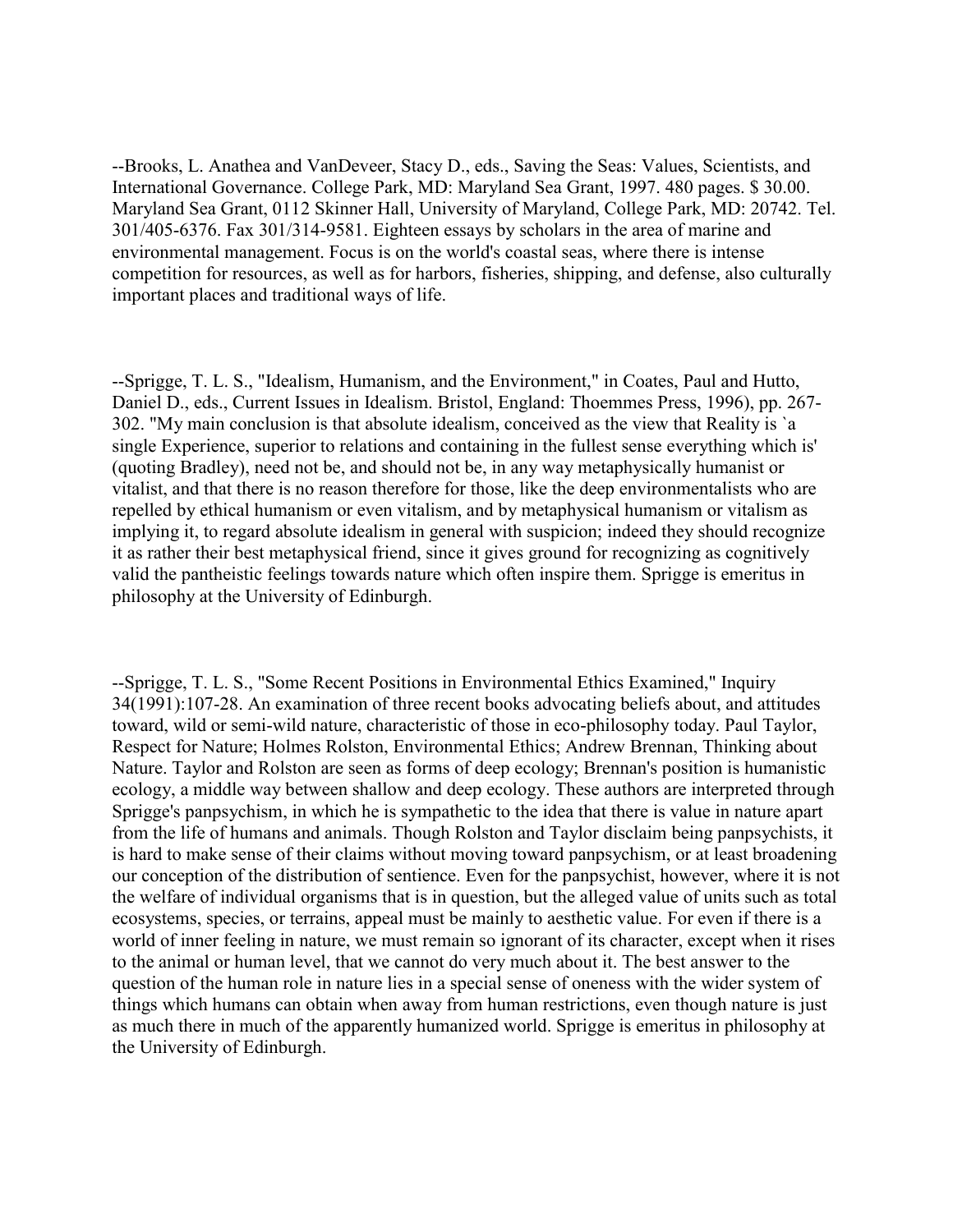--Powell, Frona M., "The Public Trust Doctrine: Implications for Property Owners and the Environment," Journal of Environmental Law and Practice 5 (July 1997):30-. The application of public trust doctrine in the current debate over the extent to which government may regulate private property to protect the public environment.

--Gorelick, Steve, "Big Mac Attacks: Lessons from the Burger Wars," The Ecologist 27 (Sept. 1997):173-.

--Shaoul, Jean, "Mad Cow Disease: The Meat Industry is Out of Control," The Ecologist 27 (Sept. 1997):182-. Both the UK Conservative and the New Labour governments have been more concerned with defending the interests of a powerful and inherently unhealthy meat industry than with protecting the health of the British public.

--Retallack, Simon, "God Protect Us from Those Who `Protect the Skies.'" The Ecologist. 27 (Sept. 1997):188-. The Montreal Protocol celebrated its tenth anniversary last September. Initially hailed as a landmark in environmental protection, what actually emerged was an agreement as ridden with holes as the ozone layer it was designed to protect.

--Goldsmith, Edward, "Scientific Superstitions: The Cult of Randomness and the Taboo on Teleology," The Ecologist 27 (Sept. 1997):196-. To make sense of modern science requires the postulation of a number of totally unrealistic dogmas, among them the randomness of life processes and hence their purposelessness.

--Runkle, Deborah, and Granger, Ellen, "Animal Rights: Teaching or Deceiving Kids," Science 278 (5 September 1997):1419. Editorial claiming that animal rights groups focus on children, educating the next generation against the use of animal in research, and that the research community needs to be vocal to counter this misinformation with better information. Various letters in response are in subsequent issues of Science.

--Lash, Jonathan, "Towards a Sustainable Future," Natural Resources and Environment 12 (Fall 1997):83-.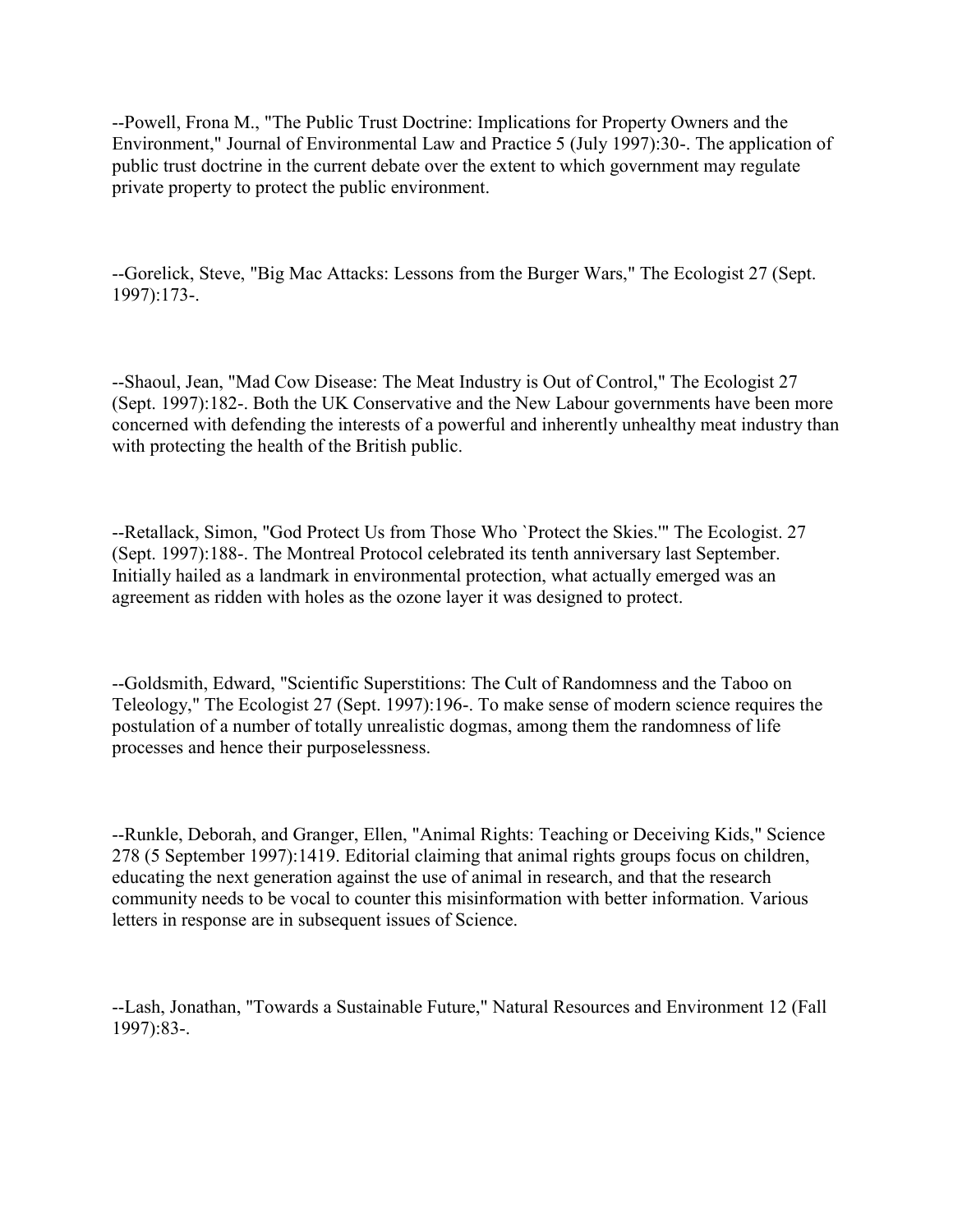--Robinson, Nicholas A., "Attaining Systems for Sustainability through Environmental Law," Natural Resources and Environment 12 (Fall 1997):86-.

--Reitze, Jr., Arnold W., "Population, Consumption, and Environmental Law," Natural Resources and Environment 12 (Fall 1997):89-.

--Kosloff, Laura H., "Climate Change Mitigation and Sustainable Development," Natural Resources and Environment 12 (Fall 1997):93-.

--Dernbach, John C., "Population Control and Sustainable Industry," Natural Resources and Environment 12 (Fall 1997):101-.

--Jackson, Thomas C., "Lessons from the Endangered Species Wars, " Natural Resources and Environment 12 (Fall 1997):105-.

--Myers, Robert, Ruark, Greg, and Backiel, Adela, "Developing an Enduring American Agriculture," Natural Resources and Environment 12 (Fall 1997):110-.

--Redick, Thomas P., "Biotechnology, Biosafety and Sustainable Development," Natural Resources and Environment 12 (Fall 1997):114-.

--Steinberg, Theodore, "Do-It-Yourself Deathscape: The Unnatural History of Natural Disaster in South Florida," Environmental History 2(Oct. 1997):414-.

--Hou, Wenhui, "Reflections on Chinese Traditional Ideas of Nature," Environmental History 2(Oct. 1997):482-.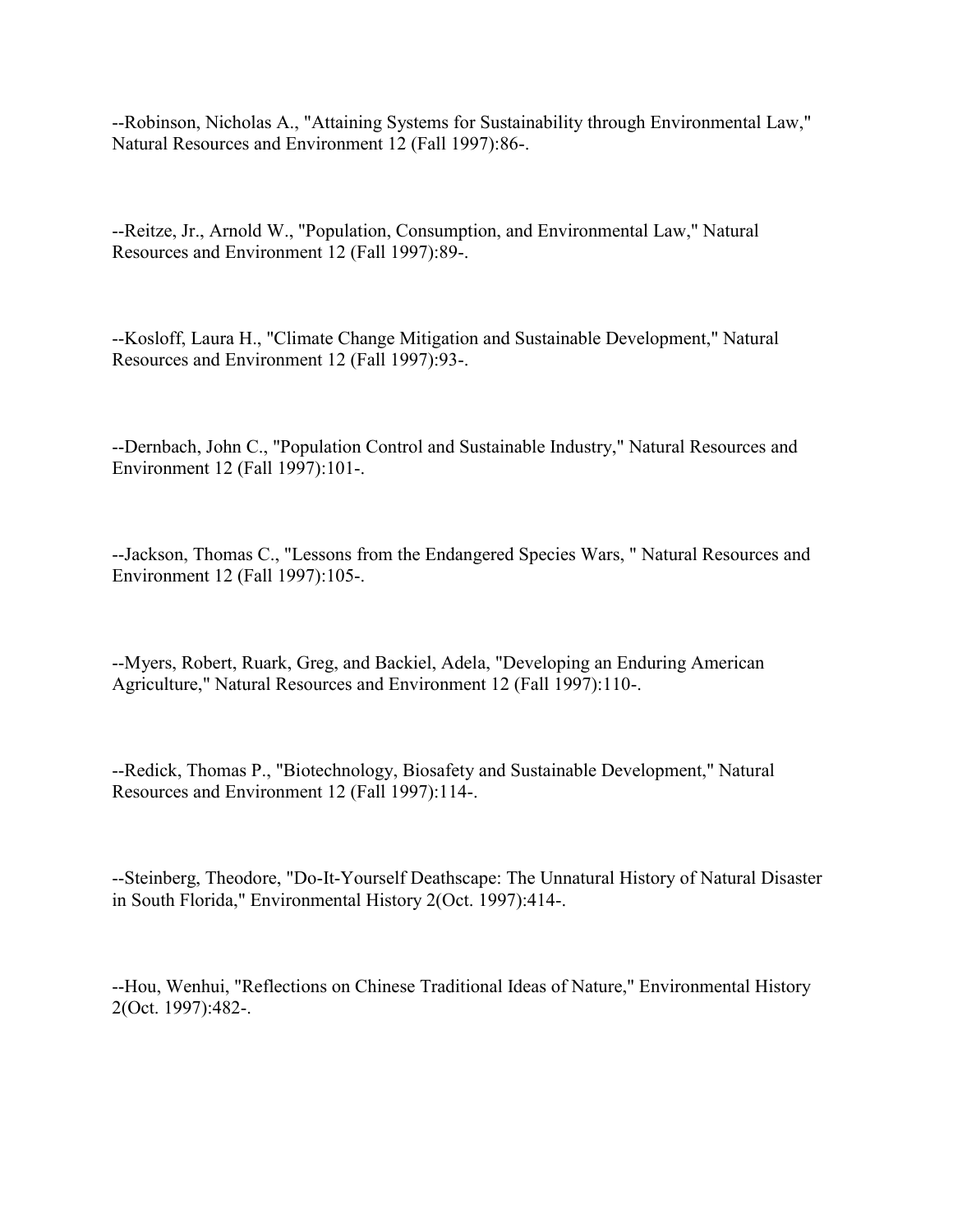--Morishima, Gary S., "Indian Forestry: From Paternalism to Self-Determination," Journal of Forestry 95(Nov. 1997):15-.

--Sloan, Gail L., and Welton, Bill, "Haskell Indian Nations University: Holistic Education in the Natural Resources," Journal of Forestry 95)Nov. 1997):37-.

--Tang, S. M., and Montgomery, D. R., "Forest Harvest Patterns and Landscape Disturbance Processes," Landscape Ecology 12(Dec. 1997):249-.

--Collier, Ute, "Sustainability, Subsidiarity and Deregulation: New Directions in EU Environmental Policy," Environmental Politics (Summer 1997):1-.

--Jokinen, Pekka, "Agricultural Policy Community and the Challenge of Greening: The Case of Finnish Agri-environmental Policy," Environmental Politics (Summer 1997):48-.

--Buhrs, Ton, and Bartlett, Robert V., "Strategic Thinking and the Environment: Planning the Future in New Zealand," Environmental Politics (Summer 1997):72-.

--Swaffield, Simon, "Sustainable Management and the Pastoral Ideal," Environmental Politics (Summer 1997):101-.

--Tranger, Bruce, "Environmentalism and Education in Australia," Environmental Politics (Summer 1997):123-.

--Schreurs, Miranda A., "Japan's Changing Approach to Environmental Issues," Environmental Politics (Summer 1997):150-.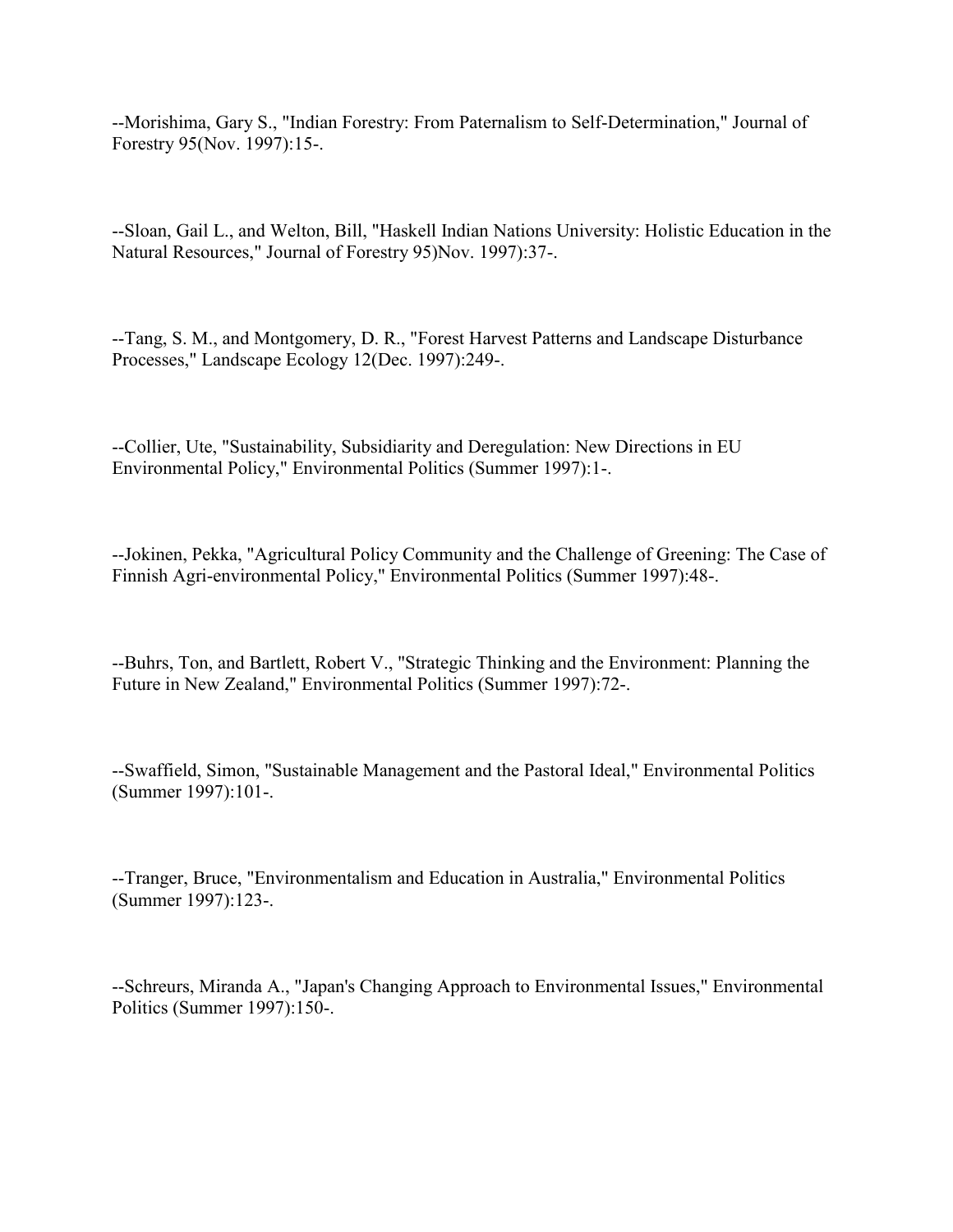--Smith, Mick, "What's Natural? The Socio-political (De)construction of Nature," Environmental Politics (Summer 1997):164-.

--Takeik, Milton, "Modernisation and its Lost Horizons," Environmental Politics (Summer 1997):173-.

--Hurtado, L. W., "Enchanted, Created, or Cosmic Accident? `Nature' and Being Human in the 20th Century," Crux 19(June 1993):18-27. Crux is a journal published by Regent College, Vancouver, BC. An enchanted world, a created world, or a random world--any of these views can be seen as demanding or justifying a positive ecological ethic. Ill-informed accounts by each of the others is not helpful. The biblical view of the world and the role of the human species in it has received a disproportionate share of such vilification in the recent environmental debate. Hurtado argues for corrections to widely circulated but misleading understandings of the monotheist position. Hurtado teaches New Testament at New College, University of Edinburgh.

--Dower, Nigel. "Biotechnology and the Third World," CPTS Ends and Means 1 (Autumn 1996): 26-31. This is a journal published by the Centre for Philosophy, Technology, and Society, Aberdeen (Scotland) University, also available as an electronic journal. Several issues are identified regarding biotechnology and the third world: (1) Import substitution, (2) promotion of new genetically engineered seeds or animals which creates dependency in farmers using them, marginalizes farmers who do not, and threatens biodiversity, (3) Northern dominance in the global economy, reinforced by the patent system, (4) expropriation of genetic material from the Third World and then the return of it with value-added to the Third World. Dower is in philosophy at the University of Aberdeen.

--Dobkowski, Michael N., and Wallimann, Isidor, eds. The Coming Age of Scarcity: Preventing Mass Death and Genocide. Syracuse, NY: Syracuse University Press, 1997. 384 pages. \$ 35.00. Fourteen articles. If present trends persist, such as population growth, loss of land resources, increased energy consumption, and limited energy resources, then the world's population cannot be sustained. The result will be ecological catastrophes, scarcity, social conflicts, and threats to human life, including the potential for mass death.

--Lemons, J.; Westra, L.; and Goodland, R., eds. Ecological Sustainability and Integrity: Concepts and Approaches. Dordrecht: Kluwer Academic Publishers, 1998. ISBN 0-7923-4909- 1. Chapters by L. Caldwell, K. Shrader-Frechette, J. Baird Callicott and K. Mumford, D. Pimentel, J. Lemons, J. Sterba, P. Miller, R. Goodland, L. Westra, and others.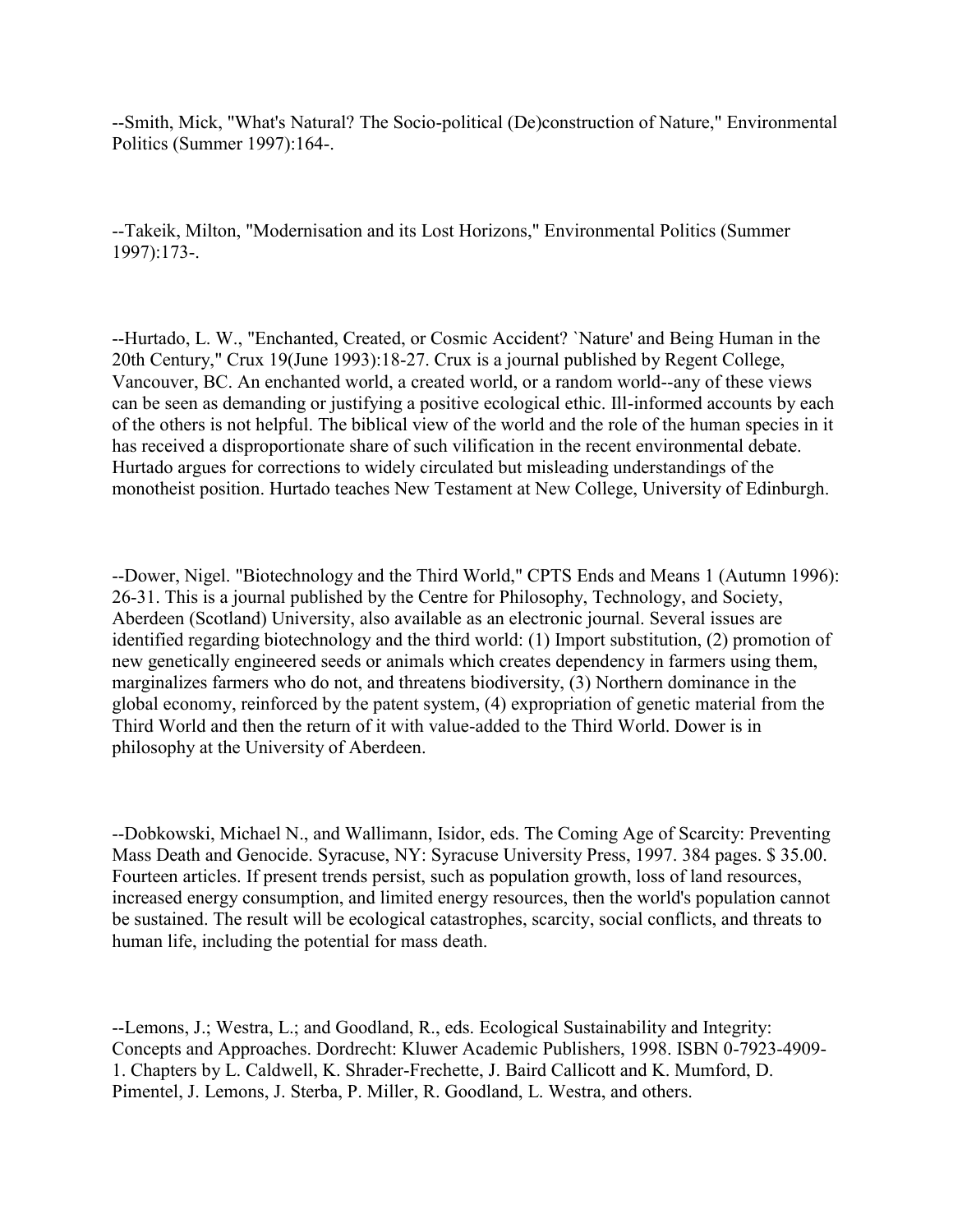--Partridge, Ernest. "On the Possibility of a Future Global Environmental Ethic." In Viewpoints. The Wisconsin Institute, 1995.

--Partridge, Ernest. "Posterity and the Strains of Commitment." In Creating a New History for Future Generations, edited by Kim and Dator. Kyoto: Institute for the Integrated Study of Future Generations, 1995.

--Partridge, Ernest. "Environmental Justice and `Shared Fate': A Contractarian Defense of Fair Compensation." Human Ecology Review 2, no. 2 (Spring 1996).

--Dower, Roger; Ditz, Daryl; Faeth, Paul; Johnson, Nels; Kozloff, Keith; and MacKenzie, James. Frontiers of Sustainability: Environmentally Sound Agriculture, Forestry, Transportation, and Power Production. Washington, DC: Island Press, 1997. Tables, figures, index. 415 pages. \$ 34 U.S. paper. ISBN 1-55963-546-0. The authors are researchers at the World Resource Institute, and their essays build on the recommendations of the President's Council for Sustainable Development. All analyses are new and interdisciplinary. Much-needed rules and measurements are presented regarding progress toward sustainability for the U.S. The book is aimed at environmental professionals; business people who work in agriculture, forestry, transportation, and power production; students; and federal, state, and local policymakers.

### **VIDEOTAPES AND MULTIMEDIA**

--Women's Network on Health and Environment, Exposure: Environmental Links to Breast Cancer. With an accompanying Education Resource Action Guide. 1997. 50 minutes. Timely, responsive and urgently needed, Exposure can play a major role in raising awareness around the little understood, long-term connections between environment, health and disease prevention. Presented are strategies for dealing with current, unacceptable environmental health conditions and for generating the social and political changes needed for a cleaner, safer world. Features Bella Abzug, Sharon Batt, Rosalie Bertll, Devra Lee Davis, Eva Johnson, Vuyiswa Keyi-Ayema, Diana Matherly, Matushka, Olivia Newton-John, Susan Love, Ana Soto, and Carlos Sonnenschein. Cost: \$ 32.07 Canadian, for Individuals; \$ 106.92 Canadian, for Institutions. Please add shipping and handling: Canada \$6, USA \$8, other nations \$10. Available from: The Women's Network on Health and the Environment, 736 Bathurst Stret, Toronto, Ontario, M5S 2R4 CANADA; Tel. 416-516-2600; Fax 416-531-6214.

## **EVENTS**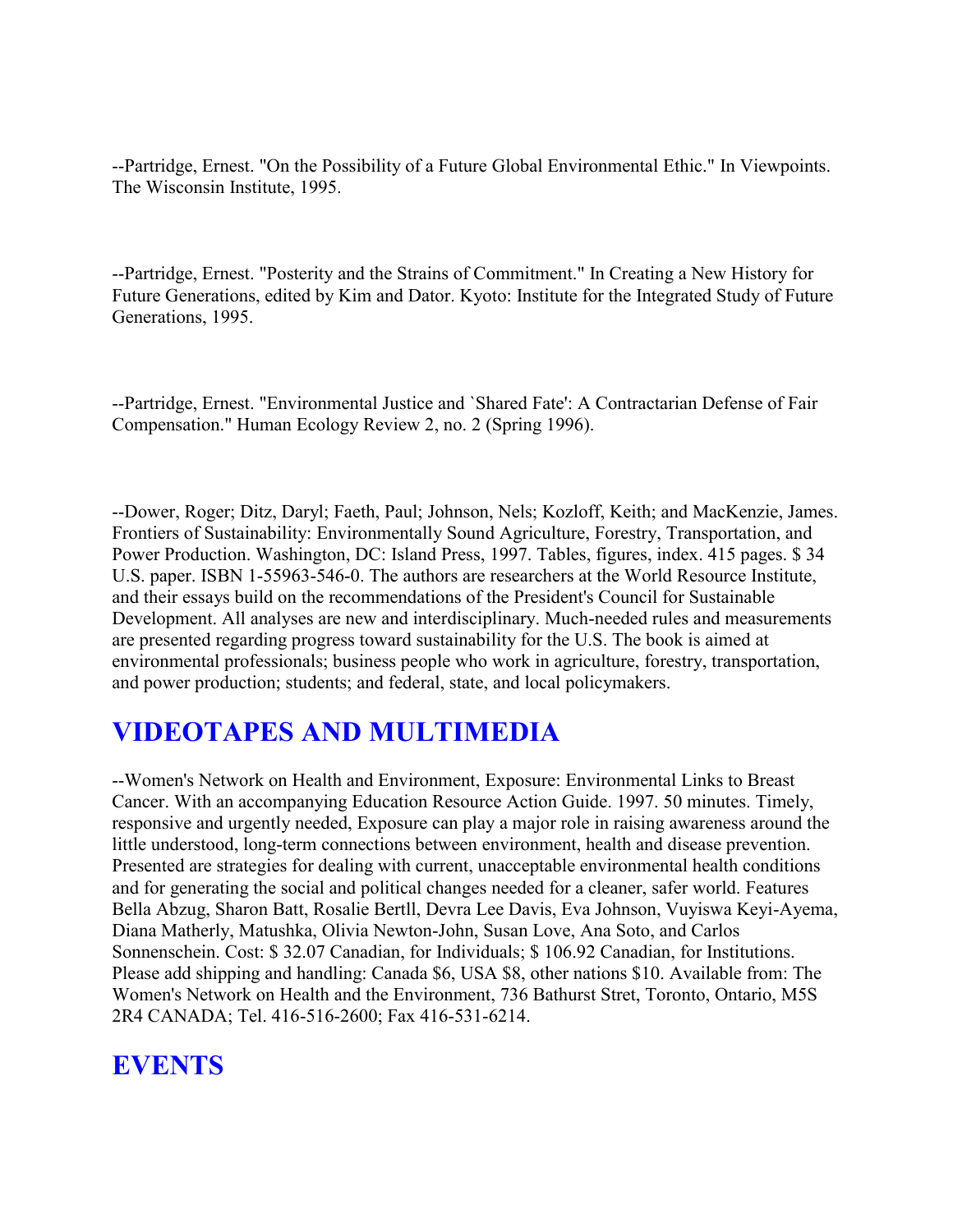--February 22-24, 1998. Judaism and the Natural World. Conference at the Harvard University Center for the Study of World Religions. Contact Lawrence E. Sullivan, Center Director, 42 Francis Avenue, Cambridge, MA 02138. Tel. 617/495-4495. Fax 617/496-5411. Or Steven Shaw, Convener, Department of Community Education, Jewish Theological Seminary, 3080 Broadway, New York, NY 10027. Tel. 212/678-8996. Fax 212/678-8947.

--February 26, 1998. "ETHICS and the EARTH: Environmental Justice and the Philosophy of Nature." One-day conference at Lewis University, Romeoville, IL 60446 (near Chicago and northwestern Indiana). Students and general public invited. See Conferences above.

--March 25-28, 1998. American Philosophical Association: Pacific Division. Bonaventure Hotel, Los Angeles, CA. See Conferences above.

--April 3-5, 1998. Earth Day colloquium, University of North Texas in Denton. Speakers include: Holmes Rolston, J. Baird Callicott, Eugene C. Hargrove, Tom Birch, Eric Katz, and Max Oelschlaeger. For more information, contact Prof. Hargrove at Dept. of Philosophy, UNT, P O Box 310980, Denton, TX 76203-0980; Tel:940-565-2727; Fax:940-565-4448; Internet: ee@unt.edu and www.cep.unt.edu

--April 6-12, 1998. American Ornithologists' Union. Joint annual meeting of several societies. St. Louis, MO. Contact: Bette Loiselle, Dept of Biology, University of Missouri-St Louis, 8001 Natural Bridge Rd., St Louis, MO 63121, Tel: 314-516-6224, Email: bird\_stl@umsl.edu; WWW: http://www.nmnh.si.edu/BIRDNET/

--April 16-19, 1998. Christianity and Ecology. Center for the Study of World Religions, Harvard University, Cambridge, MA. Environmental ethics grounded in religious traditions and linking the transformative efforts of the world's religions to the larger international movements toward a global ethics for a humane and sustainable future. Contact Mary Evelyn Tucker, Bucknell University, Lewisburg, PA 17837. 717/524-1205.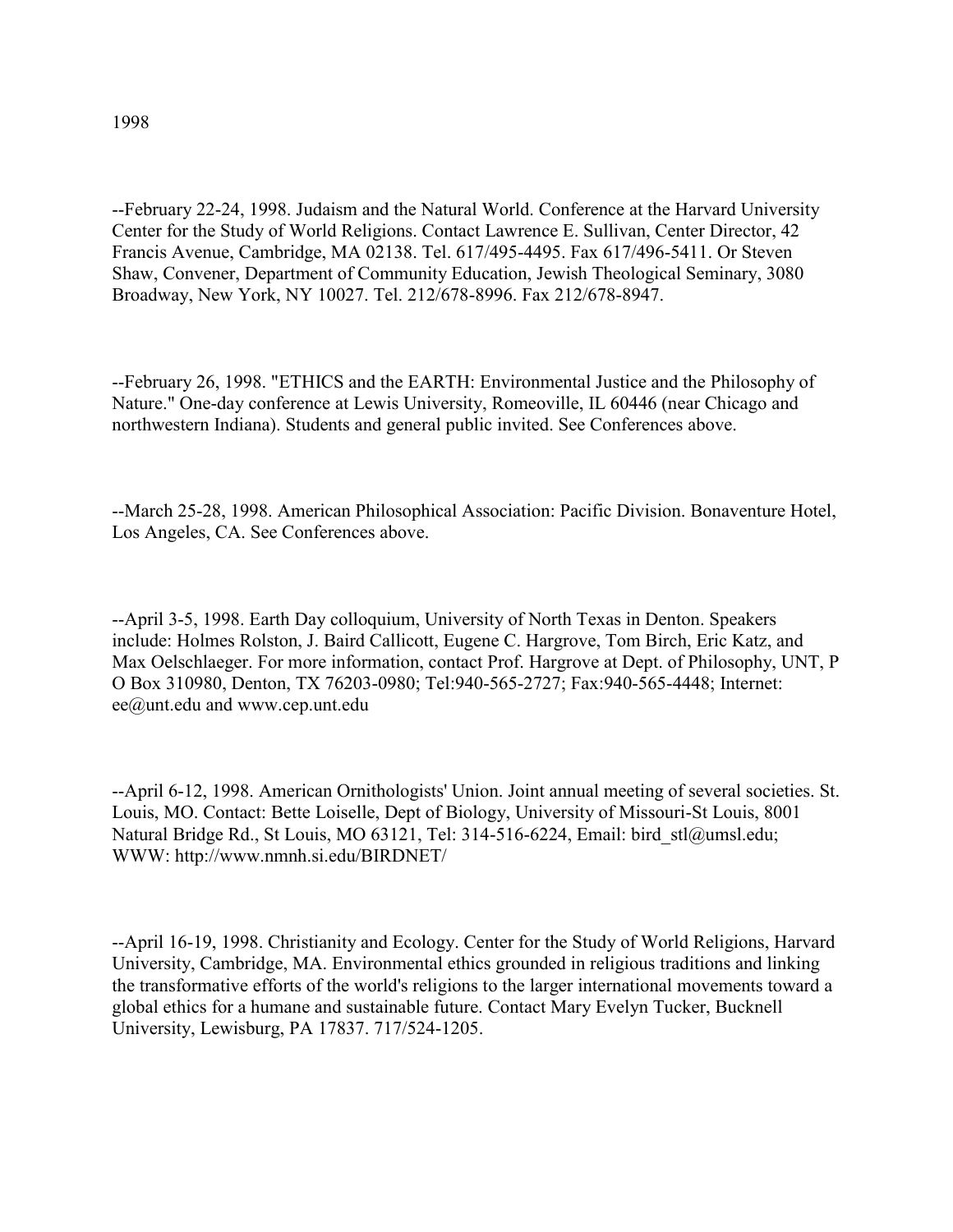--April 18-19, 1998. King's College London, Strand Campus. The Centre for Philosophical Studies is hosting a conference on the theme "Philosophy of the Environment." For more information, see Conferences above.

--May 6-9, 1998. American Philosophical Association: Central Division. Palmer House Hilton, Chicago, IL. See Conferences above.

--May 20-25, 1998. The 9th Annual Environmental Writing Institute. Bitterroot Valley in Montana, USA. This year's Director will be naturalist and writer Rick Bass. The Institute is cosponsored by the University of Montana's Environmental Studies Program and the Teller Wildlife Refuge, Inc. For more information, contact: Hank Harrington, Environmental Studies Program, University of Montana, Missoula, MT 59812 USA; Tel 406-243-2904; Email: hrh@selway.umt.edu; Website: http://www.umt.edu/ewi/EWIPAGE.HTML

--May 27-28, 1998. The Canadian Society for the Study of European Ideas, 8th Annual Conference, and the Congress of the Social Sciences and Humanities. University of Ottawa. A session is being planned on "Asethetics of Nature in Hybrid Spaces." Contact: Prof. Thomas Heyd, Dept. of Philosophy, University of Victoria, Victoria, British Columbia V8W 3P4 CANADA; Email: theyd@uvvm.uvic.ca

--May 27-31, 1998. Society and Resource Management, Seventh International Symposium. University of Missouri-Columbia. Papers, symposia, etc., invited. Contact: Sandy Rikoon, Rural Sociology, 108 Sociology Bldg., University of Missouri-Columbia, Columbia, MO 65211. Tel. 573/882-0861 Fax: 573/882-1473.

--June 3-6, 1998. Aesthetics of Bogs and Peatlands. Third International Conference on Environmental Aesthetics. Ilomantsi, Finland. This continues a series of very successful conferences organized by Yrjo Sepanmaa of the University of Joensuu and author of The Beauty of Environment. The conferences are held in appropriate natural settings. Contact: Marjaliisa Pehkonen, Summer University of North Karelia, PL 111, 80101, Joensuu, Finland. Fax 358 13 251 2035. E-mail: marja.pehkonen@carelian.fi

--June 8-11, 1998. The 9th Global Warming International Conference & Expo (GW9). Hong Kong University of Science and Technology (HKUST). Contact: Prof. Sinyan Shen, Chair,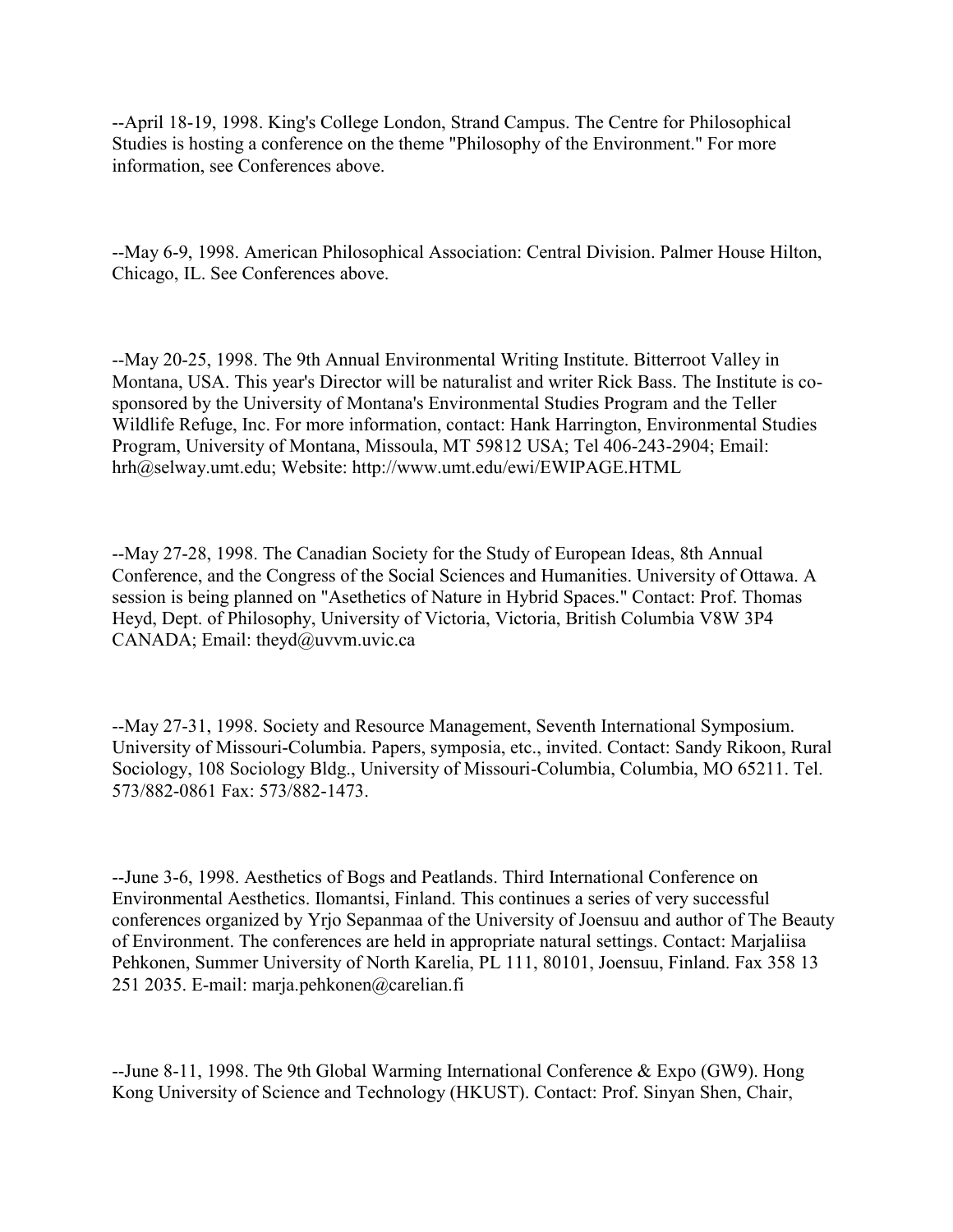International Program Committee, Global Warming International Center (GWIC) USA, PO Box 5275, Woodridge IL 60517 USA; Tel: 630-910-1551; Fax: 630-910-1561. See Conferences above.

--July 13-16. 1998. Society for Conservation Biology. Annual Meeting. Macquarie University, Sydney, Australia. For information, contact: Prof. George McKay, Email: george.mckay@mq.edu.au; or Prof. R. Frankham, SCB98 Program Chair, School of Biological Sciences, Macquarie Univesity, Sydney, NSW, 2109 Australia, Email: rfrankha@rna.bio.mq.edu.au, Fax: +61 2 9850 9237 Attention: SCB 1998 Program. Website: http://www.bio.mq.edu.au/consbio/

--August 10-16, 1998. 20th World Congress of Philosophy. Copley Place, Boston, MA, USA. See Conferences above.

--August 23-28, 1998. "Philosophy and Ecology: Greek Philosophy and the Environment." Samos, Greece. Organized by Prof. K. Boudouris, University of Athens. Sponsored by the International Society for Ancient Greek Philosophy (IAGP) and its US affiliate (SAGP-USA). Contacts: Prof. Tom Robinson, Philosophy Dept., University of Toronto, Toronto, ON M5S 1A1, CANADA; Tel: 416-978-2824; Fax: 416-978-8703; Email: tmrobins@epas.utoronto.ca; and Prof. Laura Westra, ISEE Secretary, address below.

--September 18-20, 1998. Workshop for environmental scientists and professionals. University of North Texas in Denton. Speakers will include J. Baird Callicott, Eugene Hargrove, and John Lemons (University of New England). For more information, contact Prof. Hargrove at Dept. of Philosophy, UNT, P O Box 310980, Denton, TX 76203-0980; Tel:940-565-2727; Fax:940-565- 4448; Internet: ee@unt.edu and www.cep.unt.edu.

--September 28-30, 1998. Society for Ecological Restoration, Austin, Texas. Abstracts are due March 15th and can be sent by an electronic form at http://www.phil.unt.edu/ser/call.htm; or by Email to stevew@jove.acs.unt.edu; or by mail or Fax to David Mahler, Chair, Program Committee, SER 1998, 4602 Placid Place, Austin, TX 78731 USA; Tel: 512-458-8531; Fax: 512-458-1929.

1999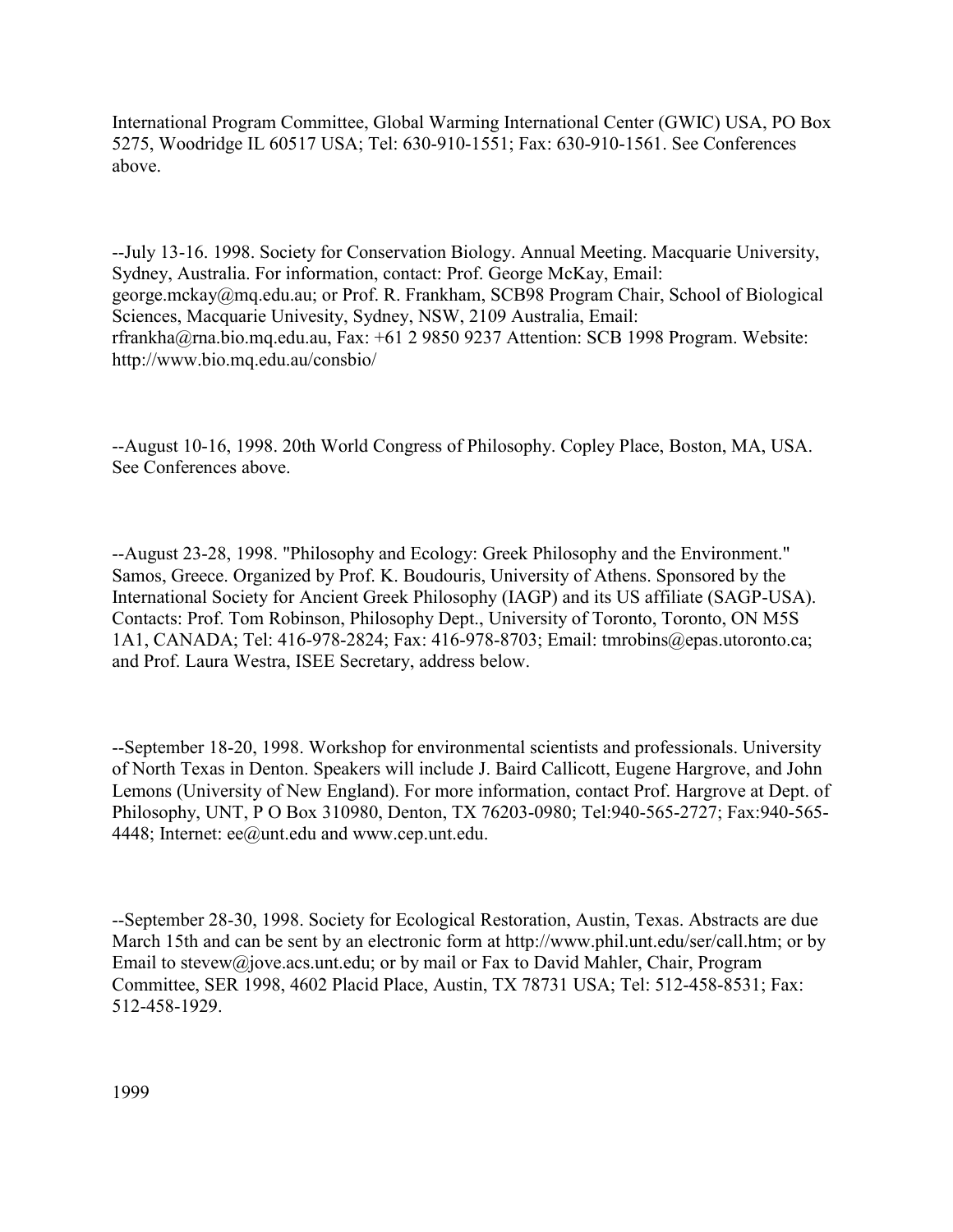--May 23-27, 1999. Wilderness Science in a Time of Change. University of Montana, Missoula. Includes wilderness values, policy, ethics, and science. Changing societal definitions of wilderness, wilderness management. Call for papers. Natural Resource Management Division, Center for Continuing Education, University of Montana, Missoula, MT 59812. 406/243-4623. 888/254-2544 Email: ckelly@selway.umt.edu. www.wilderness.net

INTERNET ACCESS TO THE ISEE Newsletter

Back issues of ISEE Newsletters have been moved to the University of North Texas website at:

http://www.cep.unt.edu/ISEE.html

Newsletters can be searched using the FIND feature on Windows or other software. Newsletters can be Emailed to your local address.

#### MASTER BIBLIOGRAPHY

The Master Bibliography in Environmental Ethics, including 1996 update, is available. The Bibliography is available in WordPerfect 5.1 (DOS format) which is easily translated into a Macintosh format (also for WordPerfect in Macintosh, if desired). If you do not use WordPerfect, you can easily translate the files into your local word processing program. The bibliography is in three parts, A-F, G-O and P-Z. The bibliography can be searched for key words. Copies of these disks are available from any of the ISEE contact persons throughout the world (see their names and addresses below) and at selected other locations. Disks are also available from the compiler: Holmes Rolston, III, Department of Philosophy, Colorado State University, Fort Collins, CO 80523, USA. Tel: 970-491-6315 (office); Fax: 970-491-4900; Email: rolston@lamar.colostate.edu Send \$5 to Rolston.

Access via Internet: The Master Bibliography can be accessed from the ISEE World Wide Web Site at:

http://www.cep.unt.edu/ISEE.html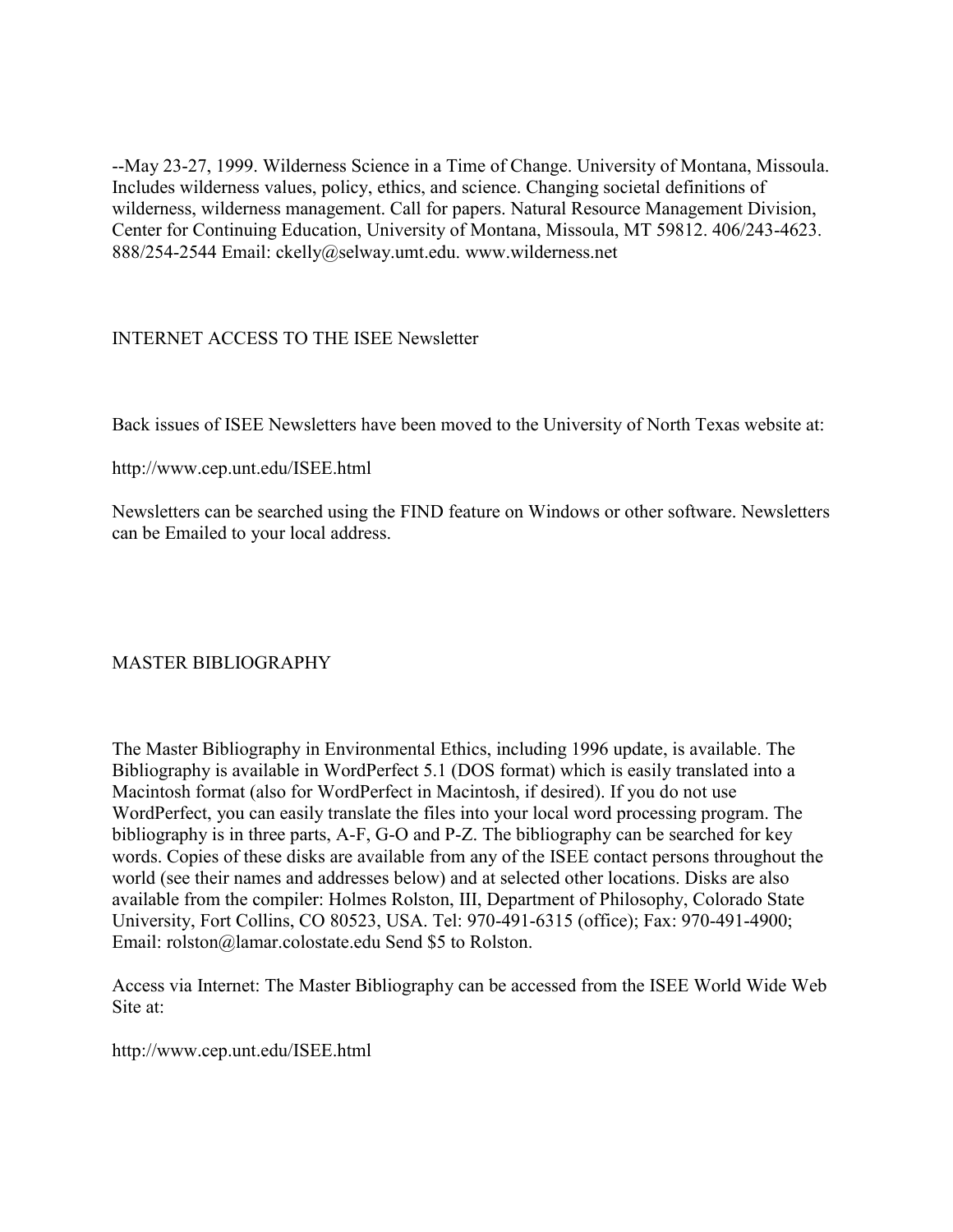The site has a search engine, by name and keyword. Files and search results can be e-mailed to your local e-mail address. The preceding require only ordinary website and e-mail capacities. The bibliography has recently also been placed in PDF files at the same website. This requires an Adobe Acrobat Reader, with which the three files (A-F, G-O, and P-Z) can be downloaded to your local computer. With a PDF brower, the files can be read on line, though this requires a fast computer for convenience.

#### THE SYLLABUS PROJECT

Course offerings, syllabuses, instructor's vitae, etc., from around the world are accessible at the following Website:

http://www.bgsu.edu/departments/phil/ISEE

The project's goal is to collect information from throughout the world about what courses are taught, by whom, in which colleges and universities, and to make this available on website for teachers, administrators, students, prospective grad students, etc. Materials are submitted by the instructors. Many interactive links to environmental sites, home pages, universities, etc.

To submit materials, preferably via Email, contact: Robert Hood, Department of Philosophy, Bowling Green State University, Bowling Green, OH 43403-0222; Email: rhood@bgnet.bgsu.edu.

The materials can also be accessed, along with the ISEE Newsletter, at the ISEE Website homepage:

http://www.cep.unt.edu/ISEE.html

## **ISEE BUSINESS AND ANNOUNCEMENTS**

Election of ISEE Secretary. Ballots will be prepared and mailed in the near future.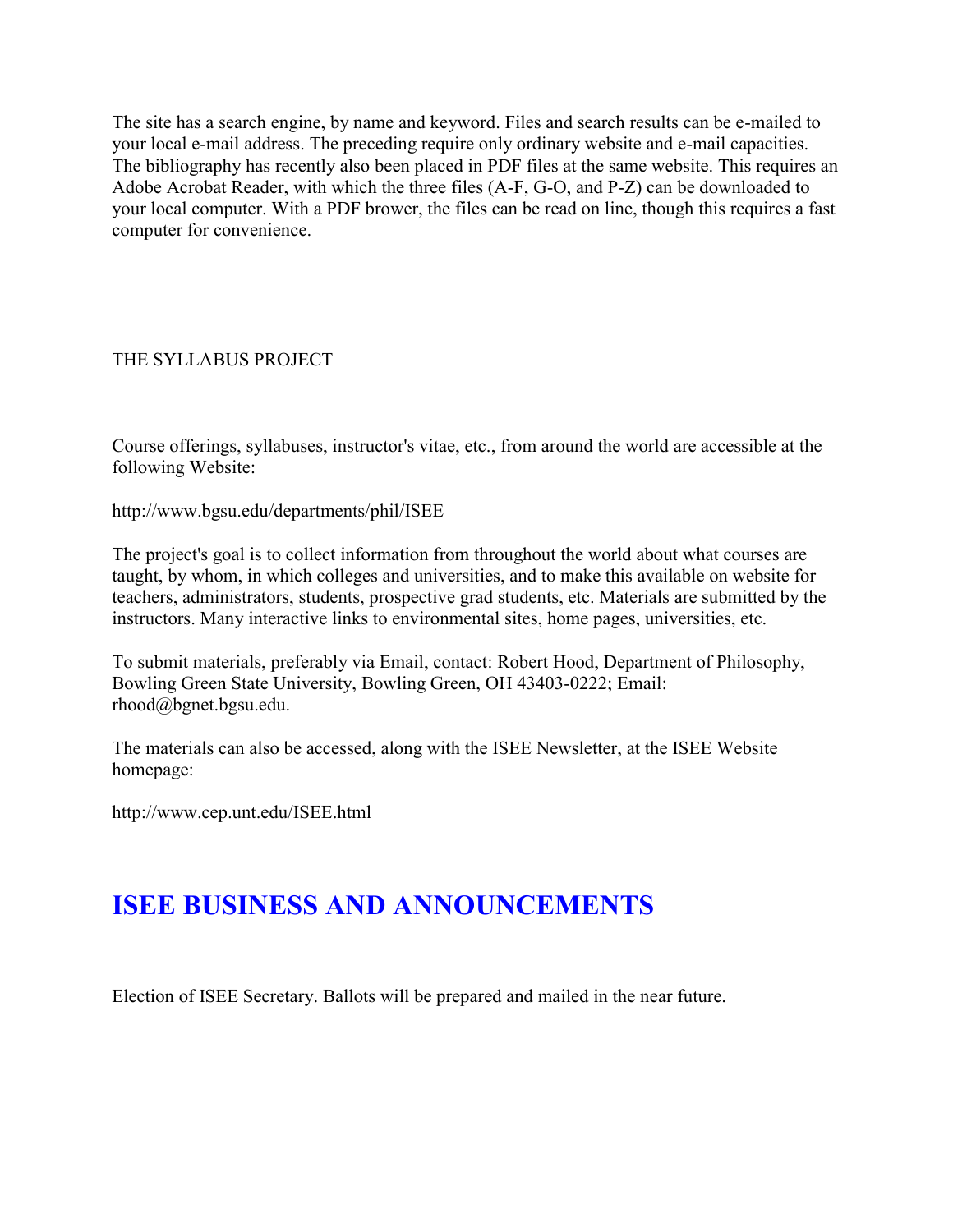Current Officers of ISEE (Executive Board):

President: Prof. J. Baird Callicott, Dept of Philosophy, University of North Texas, Denton Texas 76203 USA; Dept Tel: 817-565-2266; Email: callicot@terrill.unt.edu; term to expire end of academic year 1999-2000.

Vice-President and President-Elect: Prof. Kristin Shrader-Frechette, Dept of Philosophy, University of South Florida, 4202 East Fowler Avenue, CPR 259, Tampa, Florida 33620 USA; Tel: 813-974-5224 (Office), 813-974-2447 (Dept); Fax: 813-974-5914; Email: none; term to expire at the end of the academic year 1999-2000, when term as President begins.

Secretary: Prof. Laura Westra, Dept of Philosophy, University of Windsor, Windsor Ontario N9B 3P4 CANADA; Tel: 519-253-4232; Fax: 519-973-7050; term to expire end of academic year 1997-98.

Treasurer: Ernest Partridge, P.O. Box 9045, Cedar Pines Park, CA 92322. Tel: 909-338-6173. Fax: 909-338-7072. Email: gadfly@igc.org; Website: www.igc.org/gadfly; term to expire end of academic year 1998-99.

Newsletter Editor: Prof. Jack Weir, Philosophy Faculty, Morehead State University, UPO 662, 103 Combs Bldg, Morehead Kentucky 40351-1689 USA; Tel: 606-783-2785, 606-784-0046; Fax: 606-783-5346; Email: j.weir@morehead-st.edu

Nominating Committee:

--Prof. Victoria Davion, Chair of the ISEE Nominating Committee, Dept of Philosophy, 107 Peabody Hall, University of Georgia, Athens, GA 30602 USA; Tel: 706-542-2827; Email: vdavion@uga.cc.uga.edu

--Prof. Alan Holland, Dept of Philosophy, Lancaster University, Lancaster LA1 4YG, UK; Fax: 44 (Country Code) (0) 524 (City Code) 846102; Email: A.Holland@lancaster.ac.uk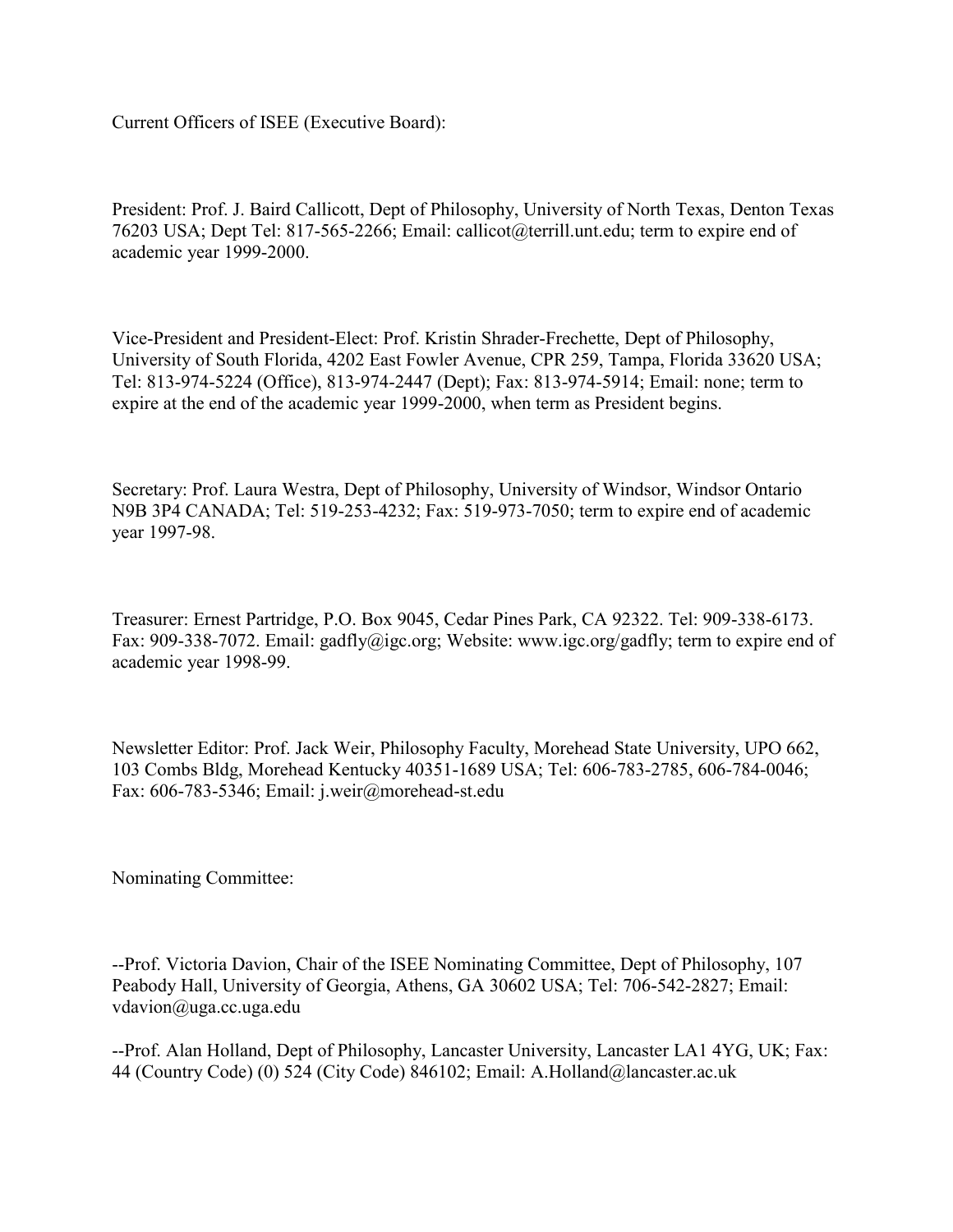--Prof. Roger Paden, Dept of Philosophy and Religious Studies, George Mason University Fairfax, VA 22030-4444 USA; Tel: 703-993-1265; Email: rpaden@gmu.edu

--Prof. Gary Varner, Dept of Philosophy, Texas A&M University, College Station, TX 77843- 4237 USA; Email: g-varner@tamu.edu

# **ISEE NEWSLETTER PUBLICATION AND SUBSCRIPTION INFORMATION**

### TO SUBMIT ITEMS FOR PUBLICATION:

Prof. Jack Weir is Editor and Prof. Holmes Rolston, III, Co-editor, of the ISEE Newsletter. Items should preferentially be sent to Prof. Weir. Please do not send items to both Weir and Rolston since this results in duplicated efforts. Please send information for the Newsletter electronically, either on a disk (3 1/2 inch) or via Email (preferred):

j.weir@morehead-st.edu

The parcel post address is: Jack Weir, Philosophy Faculty, UPO 662, 103 Combs Bldg., Morehead State University, Morehead Kentucky 40351-1689 USA. Tel: 606-784-0046 (Home Office, Voice Mail); 606-783-2785 (Campus Office, Voice Mail); 606-783-2185 (Dept of English, Foreign Languages and Philosophy); Fax: 606-783-5346 (include Weir's name on the Fax).

Scholarly articles are not published. Very brief reports of research and publications will be considered. Brief accounts of "Issues" of philosophical importance will be considered. Calls for Papers and Conferences should be limited to 150 words.

Due to the large number of submissions, receipt of items cannot be acknowledged and publication cannot be guaranteed. Submissions will be edited.

### SOCIETY DUES, SUBSCRIPTIONS, AND ADDRESS CHANGES:

U.S. and Canada: Send dues, subscriptions, and address changes to: Professor Laura Westra, ISEE Secretary, Dept of Philosophy, University of Windsor, Windsor, Ontario N9B 3P4 CANADA; Email: westra@uwindsor.ca

Outside the U.S. and Canada: Send dues, subscriptions, and address changes to the regional contact person named below. The Newsletter is duplicated and mailed by the regional contact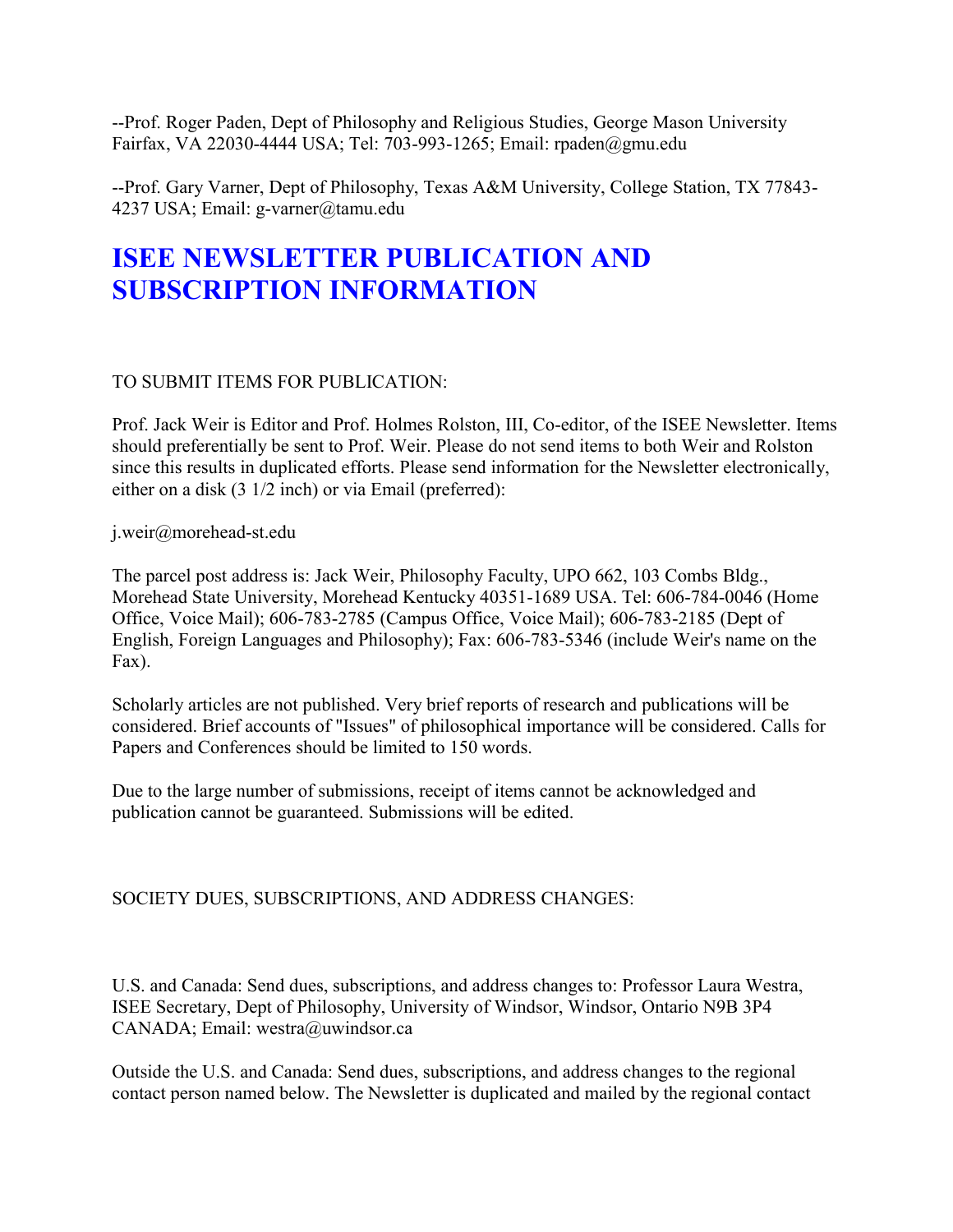person. Dues, renewals, new subscriptions, and address changes should be sent to these regional contact persons. The dues are used by the contact person to pay for duplication and mailing of the Newsletter.

If you are uncertain where to send dues, subscriptions, or address changes, send them to Prof. Westra (address above).

#### NOTE: NEWSLETTERS WILL NOT BE MAILED TO ANYONE WHOSE DUES ARE NOT PAID FOR THE CURRENT YEAR.

### REGIONAL CONTACT PERSONS AND CORRESPONDENTS

Africa

Prof. Johan P. Hattingh, Department of Philosophy, University of Stellenbosch, 7600 Stellenbosch, South Africa. Contact him with regard to membership and dues, again the approximate equivalent of \$15 U.S., but with appropriate adjustment for currency differentials and purchasing power. Hattingh heads the Unit for Environmental Ethics at Stellenbosch. Tel. 27 (country code) 21 (city code) 808-2058 (office), 808-2418 (secretary); 887-9025 (home); Fax: 886-4343. Email: jph2@maties.sun.ac.za

Australia and New Zealand

The contact person is Robert Elliot. Send membership forms and dues of \$15.00 Australian (\$10.00 for students) to: Prof. Robert Elliot, Dean of Arts; Sunshine Coast University College; Locked Bag 4; Maroochydore South, Qld 4558, AUSTRALIA; Tel: 61 (country code) 74 30 1234; Fax: 61 74 30 1111; Email: elliot@mail.scuc.edu.au

Canada

Laura Westra, ISEE Secretary, Dept of Philosophy, University of Windsor, Windsor Ontario N9B 3P4 CANADA; Tel: 519-253-4232; Fax: 519-973-7050.

China: Mainland China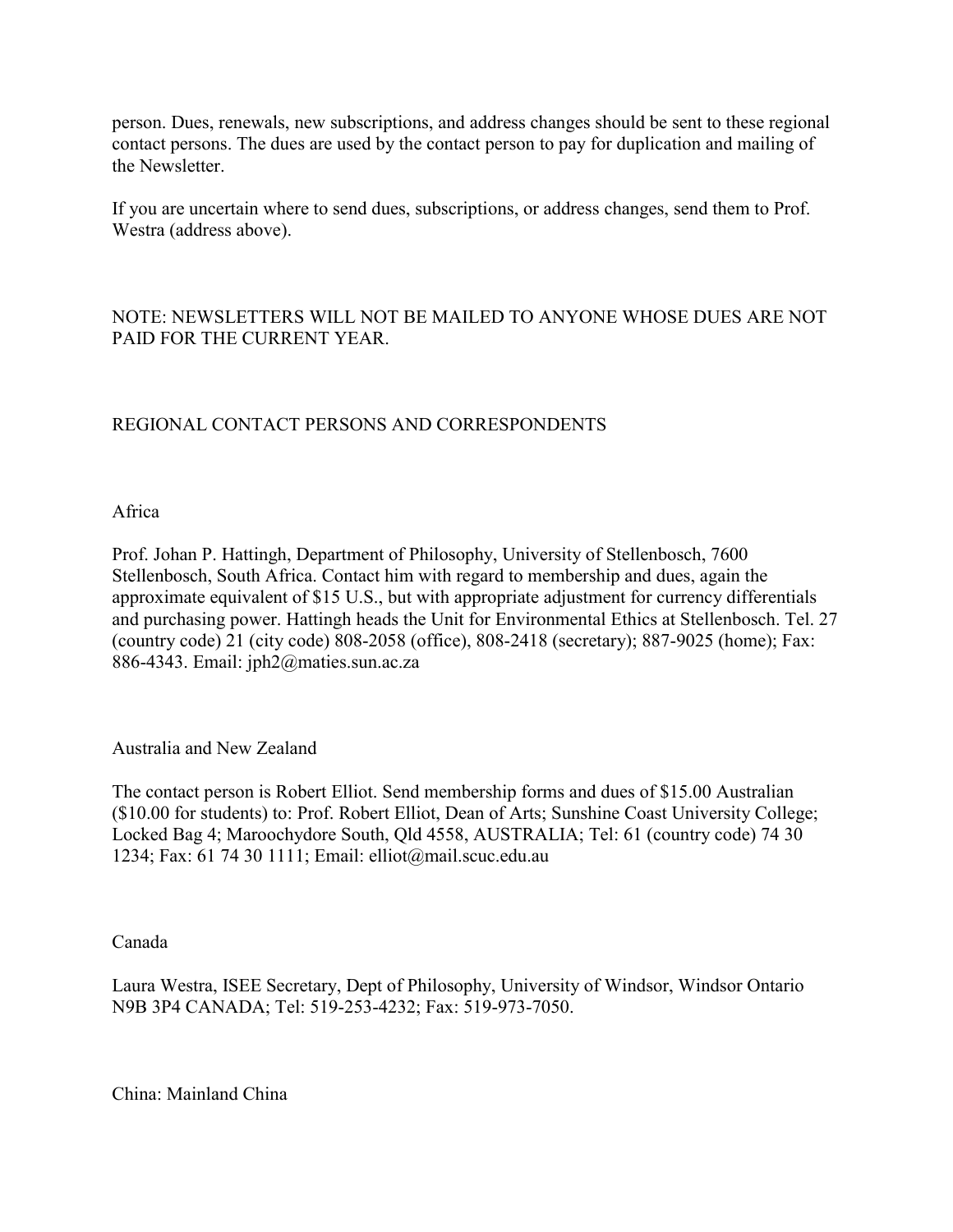Professor Yu Mouchang, Institute of Philosophy, Chinese Academy of Social Sciences, Beijing 100732, P. R. China.

#### Europe: Eastern Europe

The contact person is Prof. Jan Wawrzyniak. He is on the faculty in the Department of Philosophy at Adam Mickiewicz University of Poznan, Poland. Members and others should contact him regarding the amount of dues and the method of payment. He also requests that persons in Eastern Europe send him information relevant to a regional newsletter attachment to this newsletter. University address: Prof. Jan Wawrzyniak, Institut Filozofii, Adam Mickiewicz University, 60-569 Poznan, Szamarzewskiego 91c POLAND. Tel: 48 61 841-72-75 (24 hours) (home). Fax: 48 61 847-70-79 (8 am-3 pm) or 48 61 847-15-55 (24 hours). Home address: 60- 592 Poznan, Szafirowa 7, POLAND. Checks sent to his home have more security. Email: filozof@plpuam11.amu.edu.pl

Europe: Western Europe and the Mediterranean

The contact person is Wouter Achterberg. Send the equivalent of \$15 U.S. to Prof. Achterberg. Address: Faculty of Philosophy, University of Amsterdam, Nieuwe Doelenstraat 15, 1012 CP Amsterdam, Netherlands. He reports that it is difficult to cash checks in this amount without losing a substantial part of the value of the check and encourages sending bank notes and cash directly to him, as it is reasonably safe. Contact him if in doubt regarding what currencies he can accept. Fax: 31 (country code) 20 (city code) 5254503. Tel: 31-20-5254530.

Pakistan and South Asia

Nasir Azam Sahibzada, Senior Education Officer, WWF-Pakistan (NWFP), UPO Box 1439, Peshawar PAKISTAN. Tel: (92) (521) (841593). Fax: (92) (521) (841594). Email: wwf!nasir@wwf.psh.imran.pk

United Kingdom

KeeKok Lee, Department of Philosophy, University of Manchester, Oxford Road, Manchester M13 9PL UK. Tel & Fax: +44 (0)161 275 3196. Email: keekok.lee@man.ac.uk

Dues are £6.50 UK.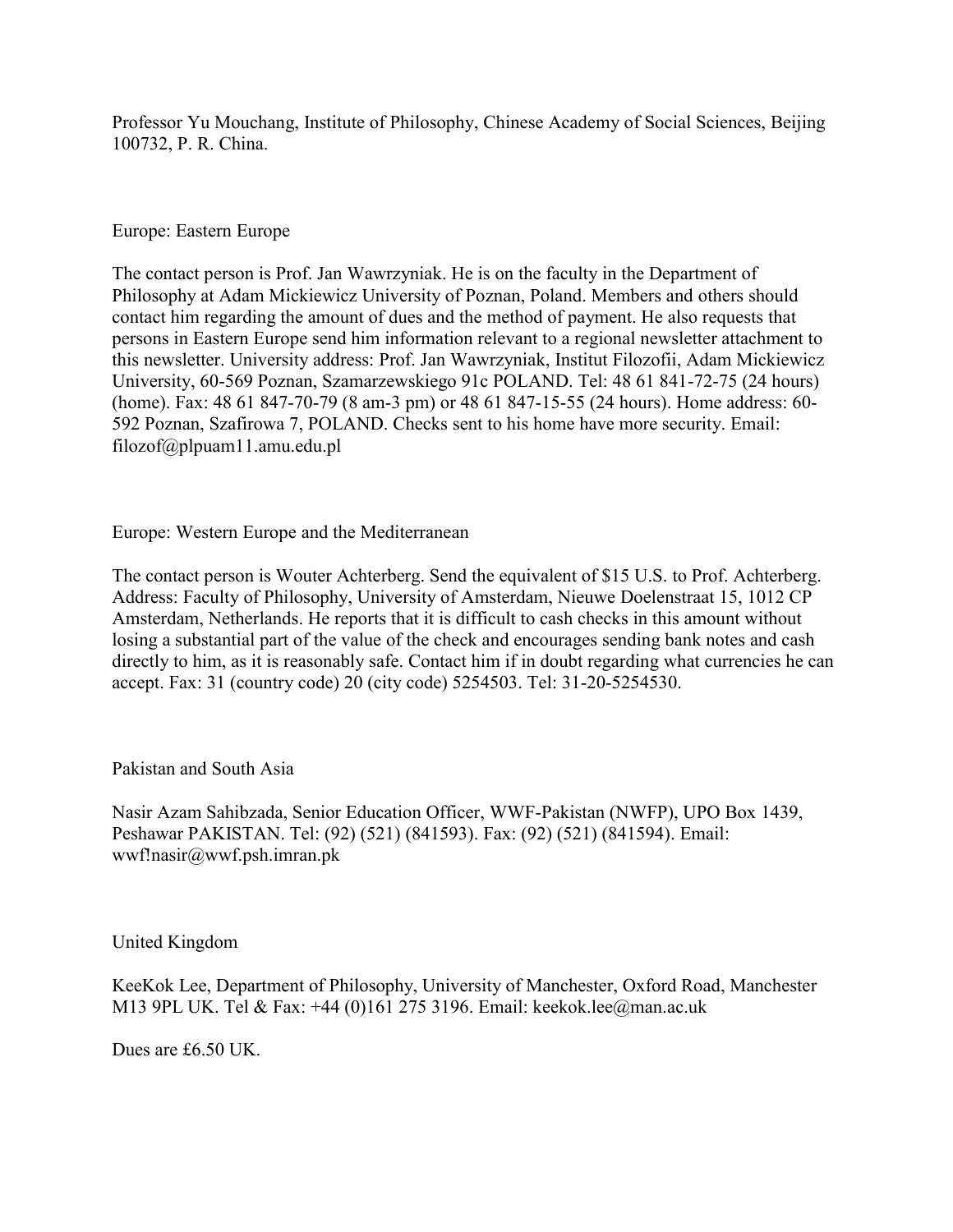United States of America

Ned Hettinger, Philosophy Dept, College of Charleston, Charleston South Carolina 29424 USA. Tel: 803-953-5786 office, 803-883-9201-home. Fax: 803-953-6388. Email: HettingerN@CofC.edu

Holmes Rolston, III, Dept of Philosophy, Colorado State University, Fort Collins Colorado 80523 USA; Email: rolston@lamar.colostate.edu; Tel: 970-491-6315 (Office); Fax: 970-491- 4900.

Jack Weir, Philosophy Faculty, Morehead State University, UPO 662, 103 Combs Bluilding, Morehead, Kentucky 40351-1689 USA; Email: j.weir@morehead-st.edu; Tel: 606-784-0046 (Home Office); Fax: 606-783-5346 (include Weir's name on the Fax).

------------------------------------------------------------------------------------------

The Newsletter of the International Society for Environmental Ethics is published quarterly by the International Society for Environmental Ethics (ISEE). Jack Weir is the Editor and Holmes Rolston, III, is Co-editor. The Spring issue is published and mailed in April; the Summer issue in July; the Fall issue in October; and the Winter issue in January.

Requests for subscriptions and address changes should be sent to Ernest Partridge, ISEE Treasurer, at the address below.

Items for inclusion in future issues of the Newsletter should be sent to Jack Weir, the producing editor, via Email (preferred) or by disk. Items received will not be acknowledge. If received after the deadline, items will be held until the next issue. Items will be edited. Inappropriate items will not be included. Deadlines for receipt of materials are: April 1st, July 1st, October 1st, and January 1st. Send items to:

j.weir@morehead-st.edu

Postal address: Jack Weir, Philosophy Faculty, UPO 662, 103 Combs Building, Morehead State University, Morehead, Kentucky 40351-1689 USA. Tel: 606-784-0046 (Home Office, Voice Mail), 606-783-2785 (Campus Office, Voice Mail), 606-783-2185 (Secretary, Dept of English, Foreign Languages and Philosophy); Fax: 606-783-5346 (include Weir's name on the Fax).

------------------------------------------------------------------------------------------

SUBSCRIPTION FORM

Please enroll me as a member of the International Society for Environmental Ethics.